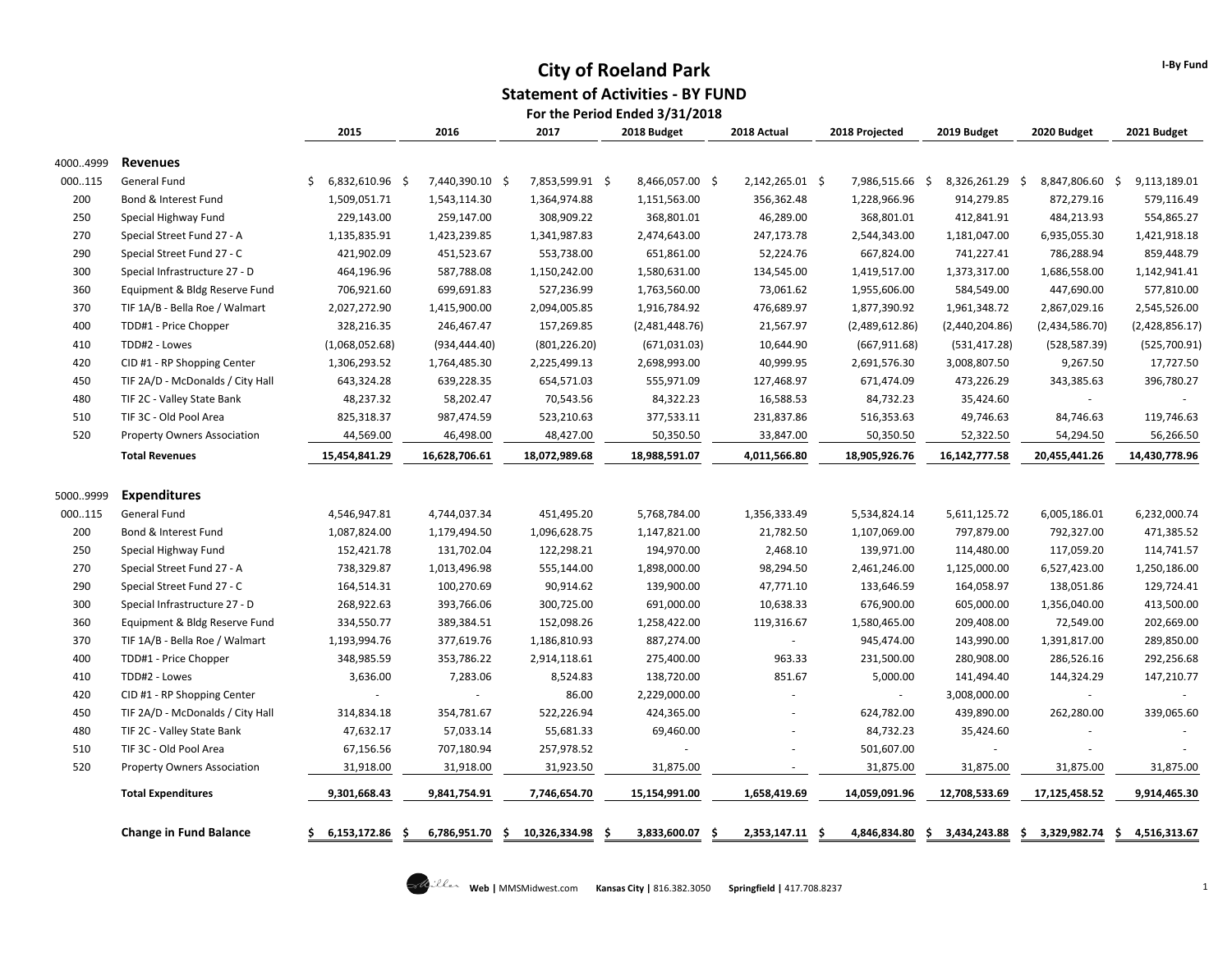#### **General Fund Revenues**

|                 |                                                                      | 2015                | 2016                                | 2017              | 2018 Budget | 2018 YTD Actual  | 2018 Projected    | 2019 Budget | 2020 Budget       | 2021 Budget        |
|-----------------|----------------------------------------------------------------------|---------------------|-------------------------------------|-------------------|-------------|------------------|-------------------|-------------|-------------------|--------------------|
| <b>Revenues</b> |                                                                      |                     |                                     |                   |             |                  |                   |             |                   |                    |
| 4010            | <b>Beginning Fund Balance</b>                                        | 1,922,771           | 2,287,717                           | 2,696,653         | 2,617,063   |                  | 2,617,063         | 2,442,779   | 2,705,223         | 2,831,708          |
|                 | <b>Taxes</b>                                                         |                     |                                     |                   |             |                  |                   |             |                   |                    |
| 4050            | Ad Valorem Tax                                                       | 1,473,218           | 1,536,170                           | 1,620,622         | 2,104,080   | 1,007,162        | 1,725,460         | 2,235,697   | 2,269,232         | 2,303,271          |
| 4070            | Personal Property Tax-deliguen                                       | 391                 | 274                                 | 517               | 200         |                  | 300               | 200         | 200               | 200                |
| 4080            | Real Property Tax - Delinquent                                       | 7,298               | 26,272                              | 19,725            | 6,750       |                  | 16,829            | 10,000      | 10,000            | 10,000             |
|                 | <b>Total Taxes</b>                                                   | 1,480,906           | 1,562,717                           | 1,640,864         | 2,111,030   | 1,007,162        | 1,742,589         | 2,245,897   | 2,279,432         | 2,313,471          |
|                 | <b>Franchise Fees</b>                                                |                     |                                     |                   |             |                  |                   |             |                   |                    |
| 4310            | Franchise Tax - Electric                                             | 271,508             | 296,526                             | 285,494           | 304,880     | 63,458           | 291,204           | 297,028     | 302,969           | 309,028            |
| 4320            | Franchise Tax - Gas                                                  | 112,709             | 95,065                              | 110,019           | 105,149     | 59,238           | 110,000           | 111,100     | 112,211           | 113,333            |
| 4330            | Franchise Tax - Telephone                                            | 11,081              | 9,296                               | 7,770             | 7,216       | 1,554            | 7,000             | 6,790       | 6,586             | 6,388              |
| 4340            | Franchise Tax - Telecable                                            | 61,846              | 65,292                              | 63,190            | 62,080      | 15,706           | 61,000            | 59,170      | 57,395            | 55,673             |
| 4350            | Franchise Tax - DSL                                                  | 28,679              | 21,744                              | 19,407            | 22,192      | 4,165            | 18,000            | 17,460      | 16,936            | 16,428             |
|                 | <b>Total Franchise Fees</b>                                          | 485,823             | 487,924                             | 485,880           | 501,517     | 144,121          | 487,204           | 491,548     | 496,097           | 500,850            |
|                 | <b>Special Assessments</b>                                           |                     |                                     |                   |             |                  |                   |             |                   |                    |
| 4610            | <b>Special Assessments</b>                                           | 3,403               | 3,723                               | 2,590             | 3,500       | 16,795           | 3,500             | 3,500       | 3,500             | 3,500              |
|                 | <b>Total Special Assessments</b>                                     | 3,403               | 3,723                               | 2,590             | 3,500       | 16,795           | 3,500             | 3,500       | 3,500             | 3,500              |
|                 | <b>Intergovernmental Revenue</b>                                     |                     |                                     |                   |             |                  |                   |             |                   |                    |
| 4020            | Recreational Vehicle Tax                                             | 553                 | 764                                 | 709               | 585         | 108              | 600               | 600         | 600               | 600                |
| 4021            | Commercial Vehicle Tax                                               |                     |                                     |                   | 500         |                  |                   |             |                   |                    |
| 4030            | City/County Alcohol Tax Distrib                                      |                     |                                     |                   |             |                  |                   |             |                   |                    |
| 4040            | <b>Heavy Trucks Tax</b>                                              | 869                 | 543                                 | 1,036             | 330         | 363              | 700               | 700         | 700               | 700                |
|                 |                                                                      |                     |                                     |                   |             |                  |                   |             |                   |                    |
| 4060            | Motor Vehicle Tax                                                    | 190,277             | 198,768                             | 209,893           | 214,370     | 39,497           | 216,190           | 222,676     | 229,356           | 236,237<br>662,428 |
| 4110            | City/county Sales & Use Tax                                          | 620,015             | 625,546                             | 636,581           | 636,300     | 163,917          | 642,946           | 649,375     | 655,869           |                    |
| 4115            | Sales Tax 27B (280 Fund)                                             | 555,951             | 582,408                             | 599,732           | 585,800     | 153,757          | 605,729           | 611,786     | 617,904           | 624,083            |
| 4120            | County Jail Tax                                                      | 154,964             | 156,387                             | 159,146           | 156,550     | 40,979           | 160,737           | 162,344     | 163,967           | 165,607            |
| 4130            | Safety Sales Tax                                                     | 155,004             | 156,388<br>$\overline{\phantom{a}}$ | 159,146<br>$\sim$ | 156,550     | 40,979<br>$\sim$ | 160,737<br>$\sim$ | 162,344     | 163,967<br>$\sim$ | 165,607            |
| 4180            | Sunflower Foundation Grant<br><b>Total Intergovernmental Revenue</b> | 12,066<br>1,689,700 | 1,720,804                           | 1,766,242         | 1,750,985   | 439,602          | 1,787,639         | 1,809,825   | 1,832,363         | 1,855,262          |
|                 |                                                                      |                     |                                     |                   |             |                  |                   |             |                   |                    |
|                 | <b>Licenses and Permits</b>                                          |                     |                                     |                   |             |                  |                   |             |                   |                    |
| 4210            | <b>Street Cutting Permit</b>                                         | 5,610               | 3,655                               | 13,470            | 7,500       | 2,845            | 7,500             | 7,500       | 7,500             | 7,500              |
| 4215            | <b>Building Permit</b>                                               | 58,096              | 50,591                              | 64,162            | 60,000      | 8,515            | 60,000            | 60,000      | 60,000            | 60,000             |
| 4220            | <b>Electrical Permit</b>                                             | 3,193               | 3,070                               | 2,770             | 3,000       | 621              | 3,000             | 3,000       | 3,000             | 3,000              |
| 4225            | <b>Mechanical Permit</b>                                             | 6,930               | 5,006                               | 6,318             | 7,400       | 950              | 7,000             | 7,000       | 7,000             | 7,000              |
| 4230            | <b>Plumbing Permit</b>                                               | 1,433               | 1,728                               | 1,275             | 1,700       | 464              | 1,500             | 1,500       | 1,500             | 1,500              |
| 4235            | Garage Sale Permit                                                   | 490                 | 535                                 | 310               | 500         | 25               | 500               | 500         | 500               | 500                |
| 4240            | Sign Permit                                                          | 250                 | 610                                 | 770               | 600         | 1,280            | 1,600             | 1,000       | 1,000             | 1,000              |
| 4245            | Cereal Malt Beverage License                                         | 600                 | 368                                 | 325               | 300         | (20)             | 325               | 325         | 325               | 325                |
| 4250            | <b>Animal Licenses</b>                                               | 8,626               | 7,493                               | 7,246             | 8,000       | 1,536            | 7,200             | 7,200       | 7,200             | 7,200              |
| 4255            | Home Occupational Licenses                                           | 1,760               | 400                                 | 840               | 1,500       | 200              | 800               | 1,000       | 1,000             | 1,000              |
| 4260            | <b>Rental Licenses</b>                                               | 35,636              | 35,259                              | 34,533            | 35,000      | 8,315            | 35,000            | 35,000      | 35,000            | 35,000             |
| 4265            | <b>Business Occupational Licenses</b>                                | 49,005              | 46,685                              | 51,023            | 51,000      | 3,905            | 50,000            | 51,000      | 51,000            | 51,000             |
|                 | <b>Total Licenses and Permits</b>                                    | 171,629             | 155,400                             | 183,043           | 176,500     | 28,635           | 174,425           | 175,025     | 175,025           | 175,025            |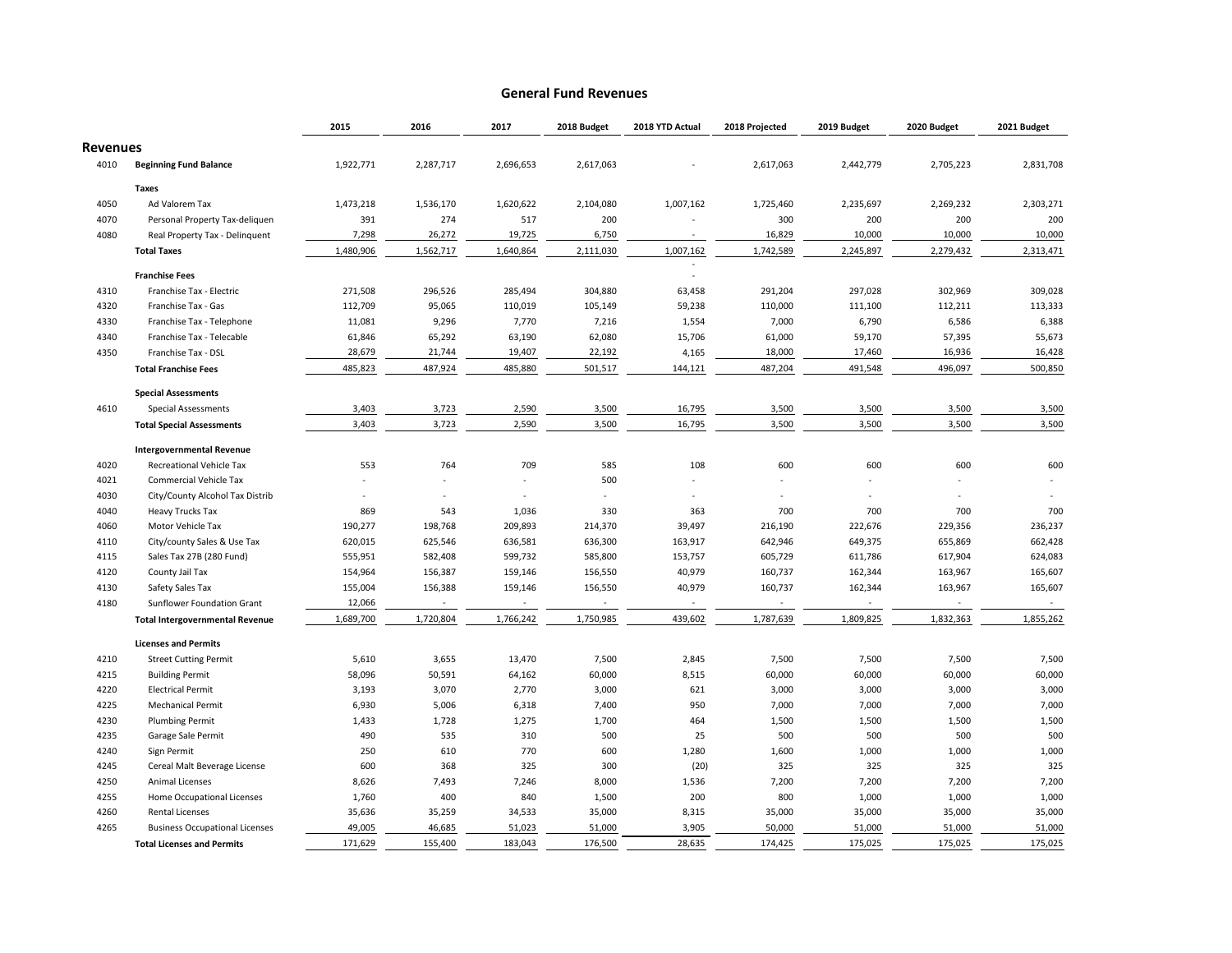|          |                                          | 2015      | 2016                     | 2017                     | 2018 Budget              | 2018 YTD Actual | 2018 Projected           | 2019 Budget | 2020 Budget | 2021 Budget |
|----------|------------------------------------------|-----------|--------------------------|--------------------------|--------------------------|-----------------|--------------------------|-------------|-------------|-------------|
|          | <b>Fines and Forfeitures</b>             |           |                          |                          |                          |                 |                          |             |             |             |
| 4410     | Fine                                     | 400,993   | 359,655                  | 311,722                  | 333,000                  | 90,283          | 314,839                  | 317,988     | 321,167     | 324,379     |
| 4415     | <b>Court Costs</b>                       |           | 6,748                    | 24,202                   | 17,500                   | 6,159           | 25,000                   | 25,000      | 25,000      | 25,000      |
| 4420     | <b>State Fees</b>                        |           | 18,507                   | 20,260                   | 27,000                   | 6,673           | 21,000                   | 21,000      | 21,000      | 21,000      |
| 4430     | Bonds & Forfeitures                      |           | ä,                       |                          |                          | 1,200           | 5,000                    | 2,000       | 2,000       | 2,000       |
| 4440     | Alcohol/Drug State Reimbursement         | $\sim$    | 201                      | $\sim$                   | $\overline{\phantom{a}}$ | $\sim$          | $\sim$                   |             |             |             |
|          | <b>Total Fines and Forfeitures</b>       | 400,993   | 385,110                  | 356,183                  | 377,500                  | 104,314         | 365,839                  | 365,988     | 369,167     | 372,379     |
|          | <b>Other Sources</b>                     |           |                          |                          |                          |                 |                          |             |             |             |
| 4393     | <b>Bullet Proof Vest Grant</b>           | $\sim$    | 1,620                    | 1,224                    | $\overline{\phantom{a}}$ |                 | 2,000                    | 2,500       | 1,500       | 1,500       |
| 4530     | <b>Reimbursed Expense</b>                | 3,197     | 16,348                   | 12,223                   | 14,000                   |                 | 10,000                   | 14,000      | 14,000      | 14,000      |
| 4710     | Apt Tower Lease Payment                  | 19,441    | 19,684                   | 27,413                   | 22,357                   | 3,838           | 23,028                   | 23,718      | 24,430      | 25,163      |
| 4713     | Voicestream Wireless Payment             | 19,441    | 19,684                   | 27,413                   | 22,357                   | 3,838           | 23,028                   | 23,718      | 24,430      | 25,163      |
| 4716     | Clearwire Tower Lease Paymt              | 19,441    | 19,684                   | 27,413                   | 22,356                   | 3,838           | 23,028                   | 23,718      | 24,430      | 25,163      |
| 4720     | Plans & Spec's                           | 1,474     | 2,011                    | 700                      | 3,000                    | 100             | 2,000                    | 2,000       | 2,000       | 2,000       |
| 4725     | <b>Police Reports</b>                    | 5,488     | 5,423                    | 5,224                    | 5,500                    | 2,070           | 5,500                    | 5,500       | 5,500       | 5,500       |
| 4755     | 3rd Floor Lease Revenues                 | 33,496    | 39,960                   | 41,425                   | 42,143                   | 5,192           | 20,894                   | 42,027      | 42,745      | 42,745      |
| 4760     | Community Events Sponsorship             | 17,836    | 81                       | $\sim$                   |                          |                 | ÷.                       |             |             |             |
| 4766     | Airp Sponsorship                         | ×         | ä,                       | $\sim$                   |                          |                 | $\overline{\phantom{a}}$ |             |             |             |
| 4768     | Service Line Agreement                   | 2,607     | 2,441                    | 2,627                    | 2,400                    |                 | 2,400                    | 2,400       | 2,400       | 2,400       |
| 4770     | Solid Waste Agreement                    | 498,950   | 507,213                  | 506,614                  | 566,951                  | 322,135         | 567,000                  | 567,000     | 567,000     | 578,340     |
| 4775     | <b>RPPOA Contract</b>                    | 31,875    | 31,875                   | 31,875                   | 31,875                   | 31,875          | 31,875                   | 31,875      | 31,875      | 31,875      |
| 4780     | Sale of Assets                           | 505       | 20,931                   | $\sim$                   | 20,000                   | 438             | 37,000                   | 15,000      | 7,000       | 6,500       |
| 4785     | Administrative Fee Reimbsmnt             | $\sim$    | $\sim$                   | $\sim$                   | $\omega$                 | $\sim$          | $\omega$                 | $\sim$      | $\sim$      | $\sim$      |
| 4787     | RP Community Foundation Donations        | 9,605     | 7,238                    | 543                      | 1,000                    | 610             | 1,000                    | 1,000       | 1,000       | 1,000       |
| 4790     | <b>Reimbursed Expenses</b>               | 1,637     | $\sim$                   | $\sim$                   | $\sim$                   |                 |                          |             |             |             |
| 4795     | Miscellaneous                            | 12,187    | 12,695                   | 5,998                    | 12,700                   | 2,839           | 5,000                    | 5,000       | 5,000       | 5,000       |
|          | <b>Total Other Sources</b>               | 677,178   | 706,887                  | 690,692                  | 766,639                  | 376,772         | 753,752                  | 759,458     | 753,310     | 766,349     |
|          | Other                                    |           |                          |                          |                          |                 |                          |             |             |             |
| 45104512 | Interest on Investment                   | 209       | 5,107                    | 21,462                   | 24,910                   | 18,414          | 21,892                   | 22,330      | 22,776      | 23,232      |
|          | <b>Total Other</b>                       | 209       | 5,107                    | 21,462                   | 24,910                   | 18,414          | 21,892                   | 22,330      | 22,776      | 23,232      |
|          | <b>Transfer-In</b>                       |           |                          |                          |                          |                 |                          |             |             |             |
| 4850     | Transfer from 27D Fund                   | $\sim$    | 125,000                  |                          | ä,                       |                 |                          |             |             |             |
| 4865     | Transfer in from TIF Funds               |           | $\overline{\phantom{a}}$ |                          | 126,500                  |                 |                          |             | 200,000     | 259,500     |
|          | <b>Total Transfer-In</b>                 | $\sim$    | 125,000                  | $\overline{\phantom{a}}$ | 126,500                  | $\sim$          |                          |             | 200,000     | 259,500     |
|          | Total                                    | 6,832,611 | 7,440,390                | 7,843,609                | 8,456,144                | 2,135,815       | 7,953,903                | 8,316,348   | 8,836,894   | 9,101,275   |
|          | (Total Revenues excl. Cash carryforward) | 4,909,840 | 5,152,673                | 5,146,956                | 5,839,081                | 2,135,815       | 5,336,840                | 5,873,570   | 6,131,671   | 6,269,567   |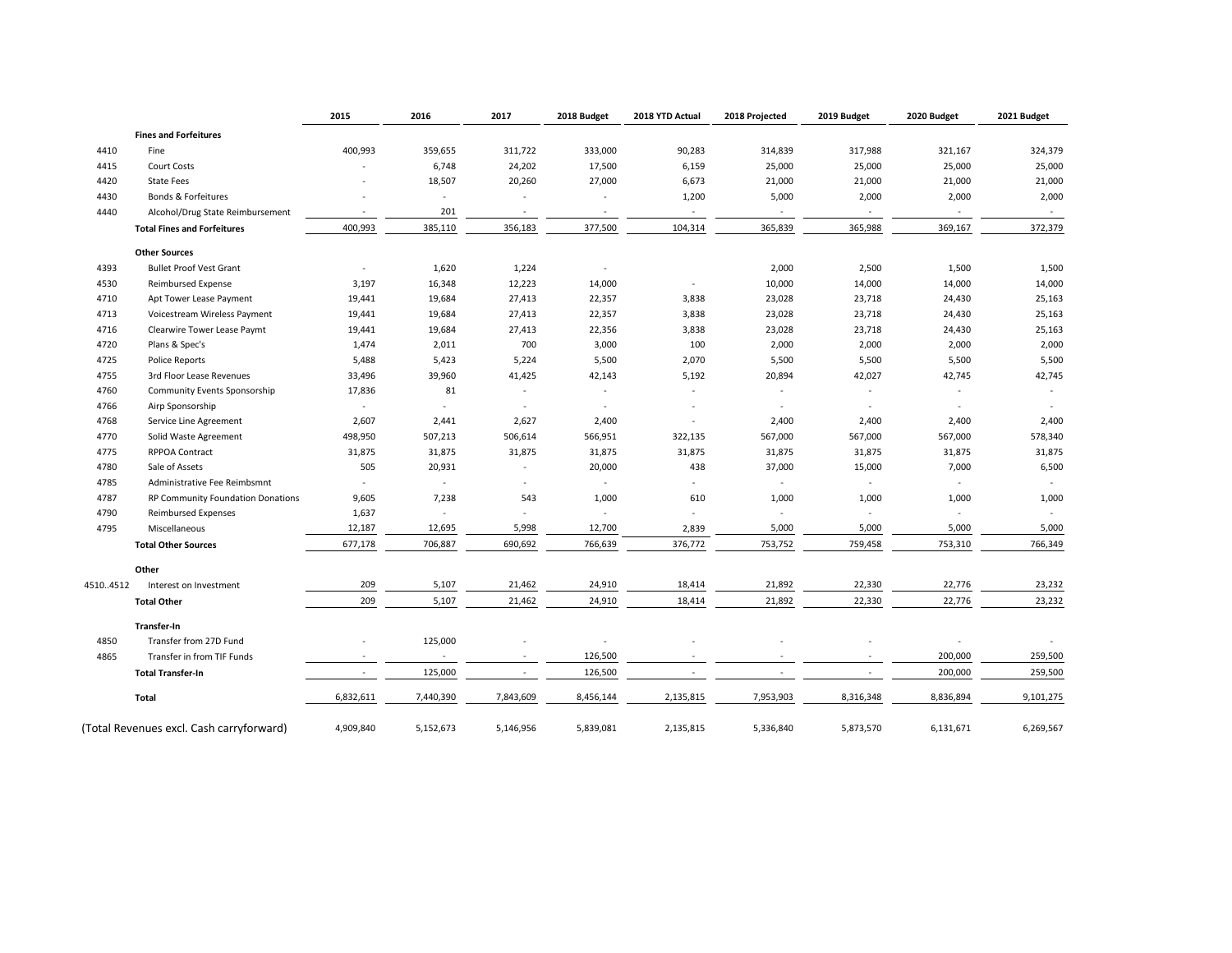#### **General Overhead**

|                     |                                      | 2015                     | 2016                     | 2017           | 2018 Budget              | 2018 YTD Actual          | 2018 Projection | 2019 Budget | 2020 Budget              | 2021 Budget |
|---------------------|--------------------------------------|--------------------------|--------------------------|----------------|--------------------------|--------------------------|-----------------|-------------|--------------------------|-------------|
| <b>Expenditures</b> |                                      |                          |                          |                |                          |                          |                 |             |                          |             |
| В                   | <b>Contracted Services</b>           |                          |                          |                |                          |                          |                 |             |                          |             |
| 5201                | Electric                             | 25,152.95                | 25,158.41                | 22,417.19      | 26,691.00                | 2,761                    | 26,000.00       | 27,500.00   | 28,325.00                | 29,175.00   |
| 5202                | Telephone                            | 16,085.82                | 10,631.57                | 2,528.30       | 1,000.00                 | 145                      | 600.00          | 1,000.00    | 1,000.00                 | 1,000.00    |
| 5203                | Printing & Advertising               | 1,751.38                 | 869.00                   | 1,476.14       | 1,800.00                 | $\overline{\phantom{a}}$ | 1,800.00        | 1,800.00    | 1,800.00                 | 1,800.00    |
| 5204                | Legal Printing                       | 2,980.28                 | 3,647.43                 | 1,189.99       | 3,000.00                 | 711                      | 3,000.00        | 3,000.00    | 3,000.00                 | 3,000.00    |
| 5205                | Postage & Mailing Permits            | 7,213.19                 | 10,295.36                | 4,769.69       | 6,000.00                 | 715                      | 6,000.00        | 6,000.00    | 6,000.00                 | 6,000.00    |
| 5206                | <b>Travel Expense &amp; Training</b> | 1,667.91                 | $\overline{a}$           | 65.00          | $\sim$                   | $\overline{a}$           |                 | $\sim$      | $\sim$                   |             |
| 5208                | Newsletter                           | 4,864.80                 | 2,473.60                 | 9,024.16       | 13,200.00                | 1,523                    | 11,300.00       | 9,400.00    | 9,400.00                 | 9,400.00    |
| 5209                | <b>Professional Services</b>         | 3,436.73                 | 17,803.90                | 28,169.65      | 22,600.00                | 2,589                    | 22,600.00       | 102,600.00  | 22,600.00                | 22,600.00   |
| 5210                | Maintenance & Repair Building        | 11,011.25                | 16,136.87                | 10,704.67      | 10,000.00                | 3,435                    | 10,000.00       | 10,000.00   | 10,000.00                | 10,000.00   |
| 5211                | Maintenace & Repair Equipment        | 290.29                   | 106.00                   | 1,190.25       | $\sim$                   | (71)                     | $\sim$          | $\sim$      | $\overline{\phantom{a}}$ |             |
| 5212                | <b>Utility Asst</b>                  | 7,883.68                 | 15,000.00                | 15,000.00      | 15,000.00                | $\sim$                   | 15,000.00       | 15,000.00   | 15,000.00                | 15,000.00   |
| 5213                | <b>Audit Fees</b>                    | 35,250.00                | 38,850.00                | 38,475.00      | 39,300.00                | 26,250                   | 42,892.00       | 42,500.00   | 43,350.00                | 44,217.00   |
| 5214                | <b>Other Contracted Services</b>     | 94,167.31                | 66,392.84                | 39,491.93      | 72,000.00                | 10,179                   | 64,800.00       | 76,600.00   | 56,300.00                | 56,300.00   |
| 5215                | City Attorney                        | 73,095.15                | 96,643.37                | 105,298.82     | 93,000.00                | 16,040                   | 94,860.00       | 96,757.20   | 98,692.34                | 100,666.19  |
| 5216                | <b>Special Prosecutor Fees</b>       | 5,539.00                 | $\sim$                   | $\sim$         | $\overline{\phantom{a}}$ | $\sim$                   | $\sim$          | $\sim$      | $\sim$                   |             |
| 5218                | IT & Communication                   | $\overline{\phantom{a}}$ | 23,096.02                | 20,919.56      | 29,000.00                | 6,737                    | 23,500.00       | 26,850.00   | 27,000.00                | 27,000.00   |
| 5219                | <b>Meeting Expense</b>               | $\overline{\phantom{a}}$ | 281.72                   | 866.42         | 2,000.00                 | 509                      | 2,000.00        | 2,000.00    | 2,000.00                 | 2,000.00    |
| 5220                | Street Light Repair & Maintenance    | 64,128.20                | 38,165.66                | 37,975.66      | 45,000.00                | 4,956                    | 37,500.00       | 40,000.00   | 40,000.00                | 40,000.00   |
| 5222                | <b>Traffic Signal Expense</b>        | 161,521.35               | 184,575.66               | 187,430.38     | 175,100.00               | 46,518                   | 187,495.84      | 191,245.76  | 195,070.67               | 198,972.09  |
| 5230                | Art Commissioner                     | 1,200.00                 | 1,200.00                 | 1,200.00       | 1,200.00                 | 300                      | 1,200.00        | 1,200.00    | 1,200.00                 | 1,200.00    |
| 5232                | <b>United Community Services</b>     | 3,530.00                 | 3,930.00                 | 3,930.00       | 4,285.00                 | 4,285                    | 4,285.00        | 4,370.70    | 4,458.11                 | 4,547.28    |
| 5233                | JoCo Home Repair - Minor             | $\overline{\phantom{a}}$ | $\sim$                   | $\sim$         | 4,500.00                 | 4,500                    | 4,500.00        | 9,000.00    | 9,000.00                 | 9,000.00    |
| 5234                | JoCo Home Repair - Major             | 10,500.00                | 12,000.00                | $\sim$         | 8,000.00                 | 8,000                    | 8,000.00        | 8,000.00    | 8,000.00                 | 8,000.00    |
| 5237                | <b>Community Events</b>              | 27,698.31                | 480.98                   | 2,090.11       | 4,000.00                 | $\overline{\phantom{a}}$ | 4,000.00        | 4,000.00    | 4,000.00                 | 4,000.00    |
| 5239                | STF / BMP Grant Expense              | $\overline{\phantom{a}}$ | $\overline{\phantom{a}}$ | $\sim$         | $\overline{\phantom{a}}$ | $\overline{a}$           | $\blacksquare$  | $\sim$      |                          |             |
| 5248                | <b>Strategic Planning</b>            | 9,900.00                 | 17,925.00                | 7,420.00       | 3,000.00                 | $\sim$                   | 3,000.00        | 3,000.00    | 3,000.00                 | 3,000.00    |
| 5249                | Branding Implementation              | $\overline{\phantom{a}}$ | $\sim$                   | $\blacksquare$ | 24,000.00                | 2,080                    | 24,000.00       |             |                          |             |
| 5250                | Insurance & Surety Bonds             | 33,689.37                | 37,161.71                | 40,682.32      | 47,066.00                |                          | 43,123.26       | 47,866.82   | 53,132.17                | 58,976.71   |
| 5252                | Elections - City                     | 5,603.19                 |                          | 8,806.08       | 18,000.00                |                          | 5,600.00        | 15,000.00   | 5,500.00                 | 5,500.00    |
| 5253                | <b>Public Relations</b>              | 1,292.12                 | 1,071.88                 | 2,265.84       | 3,500.00                 | 200                      | 3,500.00        | 3,500.00    | 3,500.00                 | 3,500.00    |
| 5254                | Miscellaneous Charges                | 11,846.30                | 4,940.01                 | $\sim$         | 1,000.00                 | 1,736                    | 2,000.00        | 1,000.00    | 1,000.00                 | 8,000.00    |
| 5256                | Committee Funds                      | $\overline{\phantom{a}}$ | 2,900.85                 | 4,012.62       | 4,000.00                 | 749                      | 4,000.00        | 5,000.00    | 5,000.00                 | 5,000.00    |
| 5257                | <b>Property Tax Payments</b>         | 11,466.77                | 7,620.98                 | 2,762.23       | 8,002.00                 | $\sim$                   | 7,501.49        | 12,154.78   | 12,397.87                | 12,645.83   |
| 5258                | RPPOA Common Area Expenses           | 33,847.00                | 33,847.00                | 33,847.00      | 33,847.00                | 33,847                   | 33,850.00       | 33,847.00   | 33,847.00                | 33,847.00   |
| 5265                | Computer System R&M                  | 6,583.80                 | 259.98                   | 219.98         | 5,000.00                 | 601                      | 5,000.00        | 5,000.00    | 5,000.00                 | 5,000.00    |
| 5266                | <b>Computer Software</b>             |                          | 17,878.56                | 18,099.00      | 27,800.00                | 2,687                    | 27,800.00       | 22,500.00   | 22,500.00                | 22,500.00   |
| 5267                | <b>Employee Related Expenses</b>     |                          | $\overline{\phantom{a}}$ | 3,657.75       | 7,000.00                 | 133                      | 4,500.00        | 7,000.00    | 7,000.00                 |             |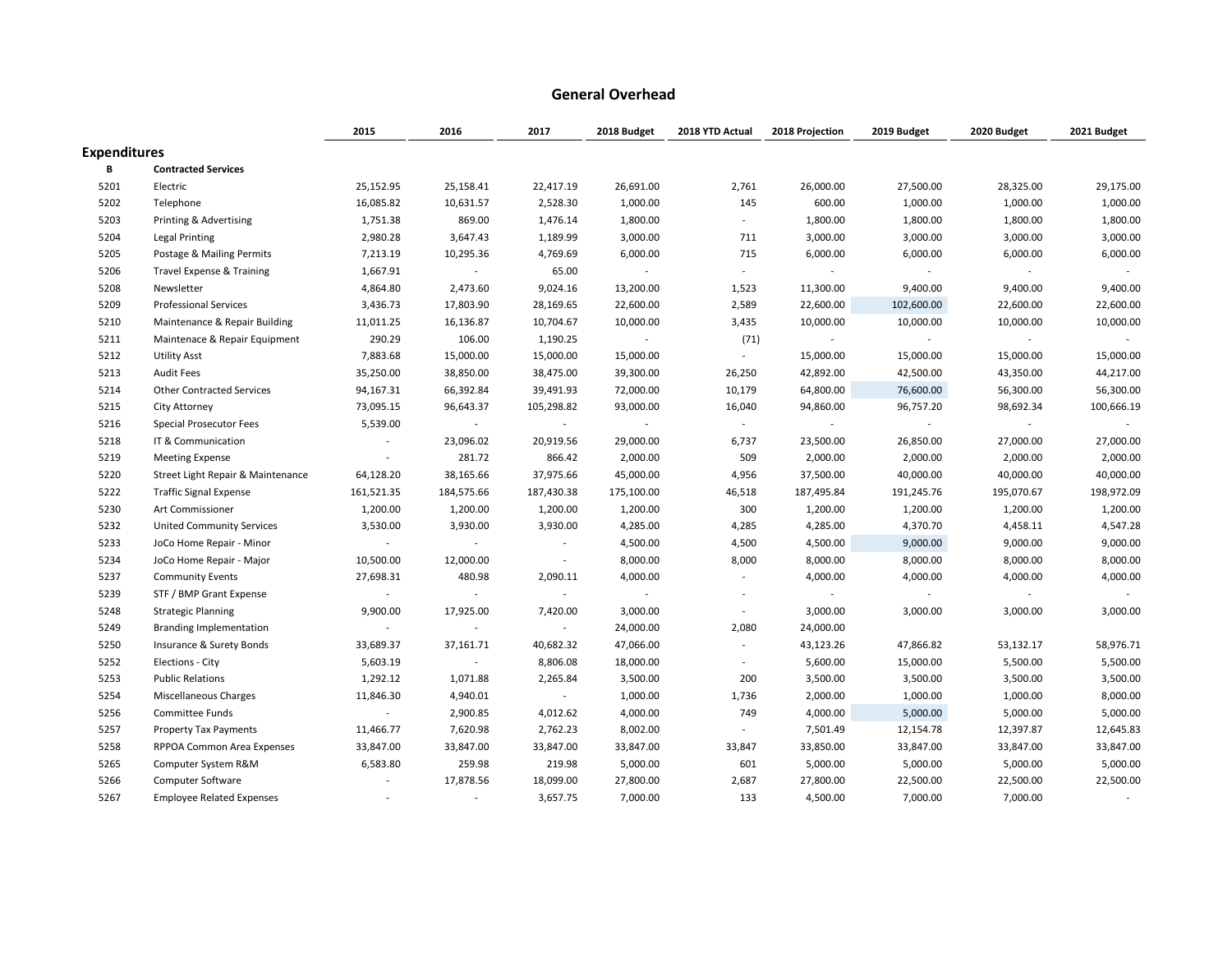|          |                                        | 2015                     | 2016         | 2017         | 2018 Budget  | 2018 YTD Actual          | 2018 Projection          | 2019 Budget  | 2020 Budget  | 2021 Budget  |
|----------|----------------------------------------|--------------------------|--------------|--------------|--------------|--------------------------|--------------------------|--------------|--------------|--------------|
| 5273     | Neighbors Helping Neighbors            |                          |              |              |              |                          |                          | 10,000.00    | $\sim$       |              |
| 5282     | Property Tax Rebate Program            |                          |              |              |              |                          | 30,000.00                | 30,000.00    | 30,000.00    |              |
| 5283     | RP Community Foundation Grant Expe     | $\overline{\phantom{a}}$ | 7,554.19     | 518.00       | 1,000.00     | ÷                        | 1,000.00                 | 1,000.00     | 1,000.00     | 1,000.00     |
| 5285     | Pool Operations                        | 161,258.00               | 159,477.38   | 158,160.00   | 208,000.00   | 158,000                  | 135,000                  | 150,000      | 416,000      | 428,480      |
| 5287     | Water                                  | $\overline{\phantom{a}}$ | 1,382.07     | 1,090.83     | 1,500.00     | 111                      | 1,500                    | 1,500        | 1,500        | 1,500        |
| 5288     | <b>Waste Water</b>                     |                          | 1,536.50     | 1,041.48     | 1,700.00     | 120                      | 1,500                    | 1,700        | 1,700        | 1,700        |
| 5289     | Natural Gas                            | $\overline{\phantom{a}}$ | 1,638.59     | 3,128.84     | 3,000.00     | 1,011                    | 3,300                    | 3,000        | 3,000        | 3,000        |
| 5292     | Fireworks                              | 2,000.00                 | 2,000.00     | 2,210.00     | 2,500.00     |                          | 2,500                    | 2,500        | 2,500        | 2,500        |
| В        | <b>Contracted Services Total</b>       | 836,454.15               | 864,933.09   | 822,134.89   | 976,591.00   | 341,357                  | 910,008                  | 1,034,392    | 1,193,773    | 1,190,027    |
| C        | <b>Commodities</b>                     |                          |              |              |              |                          |                          |              |              |              |
| 5301     | <b>Office Supplies</b>                 | 12,122.69                | 8,120.05     | 6,548.86     | 15,500.00    | 1,302                    | 7,500.00                 | 7,500.00     | 7,500.00     | 7,500.00     |
| 5304     | Janitorial Supplies                    | 1,683.29                 | 1,430.59     | 1,719.81     | 3,000.00     | 250                      | 2,000.00                 | 2,000.00     | 2,000.00     | 2,000.00     |
| 5305     | Dues, Subscriptions, & Books           | 19,181.93                | 14,158.61    | 16,218.38    | 17,700.00    | 13,315                   | 16,500.00                | 17,700.00    | 17,700.00    | 17,700.00    |
| 5306     | Materials                              | $\overline{\phantom{a}}$ | 48.00        | 1,991.40     |              |                          |                          |              |              |              |
| 5307     | <b>Other Commodities</b>               | $\overline{\phantom{a}}$ | $\sim$       | 560.95       |              |                          |                          | 4,500.00     |              |              |
| 5311     | Pool Equipment                         | 25,253.00                | 18,771.64    | $\sim$       | 20,000.00    | $\overline{\phantom{a}}$ | $\overline{\phantom{a}}$ |              |              |              |
| C        | <b>Commodities Total</b>               | 58,240.91                | 42,528.89    | 27,039.40    | 56,200.00    | 14,867                   | 26,000.00                | 31,700.00    | 27,200.00    | 27,200.00    |
| E.       | <b>Debt Service</b>                    |                          |              |              |              |                          |                          |              |              |              |
| 5600     | Lease/purchase-pool                    | 184,500.00               | 189,000.00   | 198,000.00   | 148,500.00   |                          | 148,500.00               |              |              |              |
| 5605     | Lease/purchase Pool Interest           | 25,065.00                | 19,530.00    | 13,860.00    | 5,940.00     |                          | 5,940.00                 |              |              |              |
| 5614     | Bond Principal 2014-1                  | 102,001.25               |              |              |              |                          |                          |              |              |              |
| 5615     | Bond Interest 2014-1                   | 14,868.75                |              |              |              |                          |                          |              |              |              |
| E        | <b>Debt Service Total</b>              | 326,435.00               | 208,530.00   | 211,860.00   | 154,440.00   |                          | 154,440.00               |              |              |              |
| Ν        | <b>Non-Appropriation Expenditures</b>  |                          |              |              |              |                          |                          |              |              |              |
| 5751     | TIF Fund Expenditure                   |                          |              |              | 318,000.00   |                          |                          | 317,100.00   | 318,121.00   | 349,933.10   |
| N        | <b>Non-Appropriations Expenditures</b> |                          |              |              | 318,000.00   |                          |                          | 317,100.00   | 318,121.00   | 349,933.10   |
| T        | <b>Transfers</b>                       |                          |              |              |              |                          |                          |              |              |              |
| 58015809 | Transfer of Funds                      |                          |              |              |              |                          |                          |              |              |              |
| 5818     | Transfer To Bond & Intfund             |                          | 117,228.00   |              |              |                          |                          |              |              |              |
| 5821     | Transfer to TIF 2                      |                          |              | 53,000.00    | 124,500.00   | 31,125                   | 283,500.00               | 122,000.00   |              |              |
| 5822     | Transfer to TIF 3C                     |                          |              | $\sim$       |              | $\overline{\phantom{a}}$ |                          |              |              |              |
| 5823     | Transfer to 27D                        |                          |              | 551,250.00   | 125,000.00   | 51,988                   | $\overline{\phantom{a}}$ | 50,000.00    | 450,000.00   | 370,000.00   |
| 5825     | Transfer to Equip Reserve Fund         | 93,000.00                | 69,471.00    | 142,960.00   | 82,951.00    | $\sim$                   | 132,051.00               | 89,888.00    | 35,807.00    | 34,302.00    |
| T        | <b>Transfers Total</b>                 | 93,000.00                | 186,699.00   | 747,210.00   | 332,451.00   | 83,113                   | 415,551.00               | 261,888.00   | 485,807.00   | 404,302.00   |
|          | <b>Total General Overhead</b>          | 1,314,130.06             | 1,302,690.98 | 1,808,244.29 | 1,837,682.00 | 439,337                  | 1,505,998.59             | 1,645,080.25 | 2,024,901.17 | 1,971,462.19 |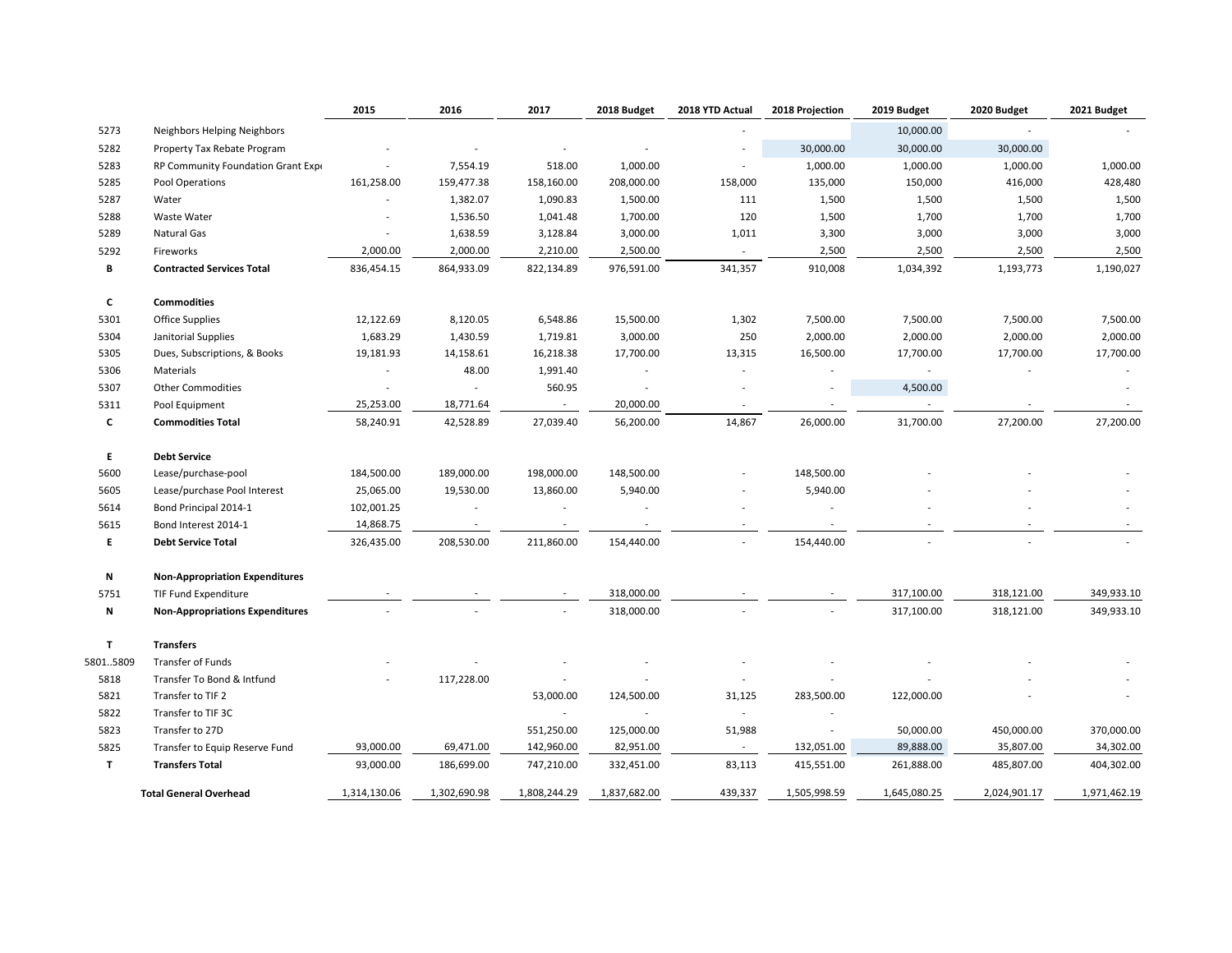#### **Police Department**

|      |                                      | 2015                 | 2016         | 2017       | 2018 Budget    | 2018 YTD Actual | 2018 Projected | 2019 Budget  | 2020 Budget  | 2021 Budget  |
|------|--------------------------------------|----------------------|--------------|------------|----------------|-----------------|----------------|--------------|--------------|--------------|
|      | Police                               |                      |              |            |                |                 |                |              |              |              |
| А    | <b>Salaries &amp; Benefits</b>       |                      |              |            |                |                 |                |              |              |              |
| 5101 | Salaries - Regular                   | 793,984.18           | 814,365.20   | 810,325.81 | 860,165.00     | 175,449         | 845,000.00     | 883,000.00   | 918,320.00   | 955,053.00   |
| 5102 | Salaries-Overtime                    | 36,634.53            | 35,683.33    | 29,019.80  | 48,008.00      | 9,523           | 43,000.00      | 37,000.00    | 38,480.00    | 40,019.00    |
| 5104 | Salaries - Part-time                 | 6,102.84             | 10,503.51    | 17,035.69  | 23,122.00      | 4,615           | 27,500.00      | 21,000.00    | 21,840.00    | 22,714.00    |
| А    | <b>Salaries &amp; Benefits Total</b> | 836,721.55           | 860,552.04   | 856,381.30 | 931,295.00     | 189,587         | 915,500.00     | 941,000.00   | 978,640.00   | 1,017,786.00 |
| В    | <b>Contracted Services</b>           |                      |              |            |                |                 |                |              |              |              |
| 5202 | Telephone                            | 7,717.90             | 6,066.85     | 6,576.25   | 8,000.00       | 1,061           | 7,000.00       | 7,000.00     | 7,000.00     | 7,000.00     |
| 5203 | Printing & Advertising               |                      |              | $\sim$     | 1,500.00       |                 | 250.00         | 250.00       | 250.00       | 250.00       |
| 5205 | Postage & Mailing Permits            | 24.14                | 52.89        | 55.93      | 800.00         |                 | 100.00         | 100.00       | 100.00       | 100.00       |
| 5206 | Travel Expense & Training            | 4,304.61             | 3,133.51     | 4,985.40   | 7,000.00       | 1,051           | 5,000.00       | 7,000.00     | 7,000.00     | 7,000.00     |
| 5207 | Medical Expense & Drug Testing       | 305.95               | 587.40       | 1,166.23   | 1,000.00       | 98              | 500.00         | 1,000.00     | 1,000.00     | 1,000.00     |
| 5210 | Maintenance & Repair Building        | 12.00                |              | 140.00     | 200.00         |                 | 200.00         | 200.00       | 200.00       | 200.00       |
| 5211 | Maintenace & Repair Equipment        | 4,271.96             | 2,073.50     | 2,015.04   | 8,000.00       |                 | 4,000.00       | 4,500.00     | 4,500.00     | 4,500.00     |
| 5214 | <b>Other Contracted Services</b>     | 6,688.36             | 12,707.59    | 12,576.03  | 17,500.00      | 4,799           | 18,915.00      | 21,130.00    | 21,130.00    | 21,130.00    |
| 5219 | <b>Meeting Expense</b>               |                      | $\sim$       | 24.82      | 100.00         | 16              | 100.00         | 100.00       | 100.00       | 100.00       |
| 5224 | <b>Laundry Service</b>               | 2,978.10             | 2,373.05     | 1,952.20   | 3,100.00       | 564             | 2,500.00       | 3,100.00     | 3,100.00     | 3,100.00     |
| 5236 | <b>Community Policing</b>            | (388.91)             | 336.77       | 237.89     | 500.00         | 288             | 500.00         | 500.00       | 500.00       | 500.00       |
| 5238 | Animal Control                       | 53,254.10            | 55,882.80    | 55,776.59  | 56,892.00      | 55,442          | 55,500.00      | 47,125.00    | 48,068.00    | 49,029.00    |
| 5240 | <b>Equipment Rental</b>              |                      |              | $\sim$     | $\blacksquare$ |                 | $\sim$         |              |              |              |
| 5250 | Insurance & Surety Bonds             | 75.00                | 25.00        | 150.00     | 75.00          | $\sim$          | 150.00         | 150.00       | 150.00       | 150.00       |
| 5254 | Miscellaneous Charges                | 91.95                | 186.00       | 174.47     | 1,000.00       |                 | 500.00         | 500.00       | 500.00       | 500.00       |
| 5260 | Vehicle Maintenance                  | 7,703.50             | 8,793.62     | 6,904.79   | 15,000.00      | 2,034           | 8,000.00       | 8,500.00     | 9,000.00     | 9,500.00     |
| 5265 | Computer System R&M                  | $\sim$               | $\sim$       |            |                | 43              |                |              |              |              |
| 5266 | <b>Computer Software</b>             | $\ddot{\phantom{1}}$ |              |            |                | 750             |                |              |              |              |
| В    | <b>Contracted Services Total</b>     | 87,038.66            | 92,218.98    | 92,735.64  | 120,667.00     | 66,145          | 103,215.00     | 101,155.00   | 102,598.00   | 104,059.00   |
| c    | <b>Commodities</b>                   |                      |              |            |                |                 |                |              |              |              |
| 5301 | Office Supplies                      | 0.00                 | 112.92       | 106.78     | $\sim$         | 126             | 200.00         | 200.00       | 200.00       | 200.00       |
| 5302 | Motor Fuels & Lubricants             | 22,042.92            | 17,973.88    | 19,109.15  | 21,000.00      | 4,308           | 21,000.00      | 22,050.00    | 23,153.00    | 24,311.00    |
| 5305 | Dues, Subscriptions, & Books         | 1,025.95             | 1,068.60     | 630.00     | 1,200.00       | 355             | 1,050.00       | 1,050.00     | 1,050.00     | 1,050.00     |
| 5306 | Materials                            | 53.00                | $\sim$       | 453.15     | 2,000.00       |                 | 500.00         | 500.00       | 500.00       | 500.00       |
| 5307 | <b>Other Commodities</b>             | 2,342.28             | 1,030.25     | 2,979.70   | 4,000.00       | 310             | 3,000.00       | 3,000.00     | 3,000.00     | 3,000.00     |
| 5308 | Clothing & Uniforms                  | 3,965.35             | 10,955.34    | 7,271.92   | 10,000.00      | 3,166           | 8,000.00       | 10,000.00    | 10,000.00    | 10,000.00    |
| 5309 | Amunition                            | 2,020.00             | $\sim$       | 1,906.02   | 2,500.00       |                 | 2,000.00       | 2,500.00     | 2,500.00     | 2,500.00     |
| 5310 | <b>Training Supplies</b>             |                      | 203.45       | 462.00     | 500.00         | $\sim$          | 500.00         | 500.00       | 500.00       | 500.00       |
| c    | <b>Commodities Total</b>             | 31,449.50            | 31,344.44    | 32,918.72  | 41,200.00      | 8,265           | 36,250.00      | 39,800.00    | 40,903.00    | 42,061.00    |
| T    | <b>Transfers</b>                     |                      |              |            |                |                 |                |              |              |              |
| 5825 | Transfer to Equip Reserve Fund       | 75,300.00            | 87,380.00    | 3,500.00   | 24,000.00      | 6,000           | 24,000.00      | 70,320.00    | 24,242.00    | 107,367.00   |
| T    | <b>Transfers Total</b>               | 75,300.00            | 87,380.00    | 3,500.00   | 24,000.00      | 6,000           | 24,000.00      | 70,320.00    | 24,242.00    | 107,367.00   |
|      | <b>Total Police</b>                  | 1,030,509.71         | 1,071,495.46 | 985,535.66 | 1,117,162.00   | 269.997         | 1,078,965.00   | 1,152,275.00 | 1,146,383.00 | 1,271,273.00 |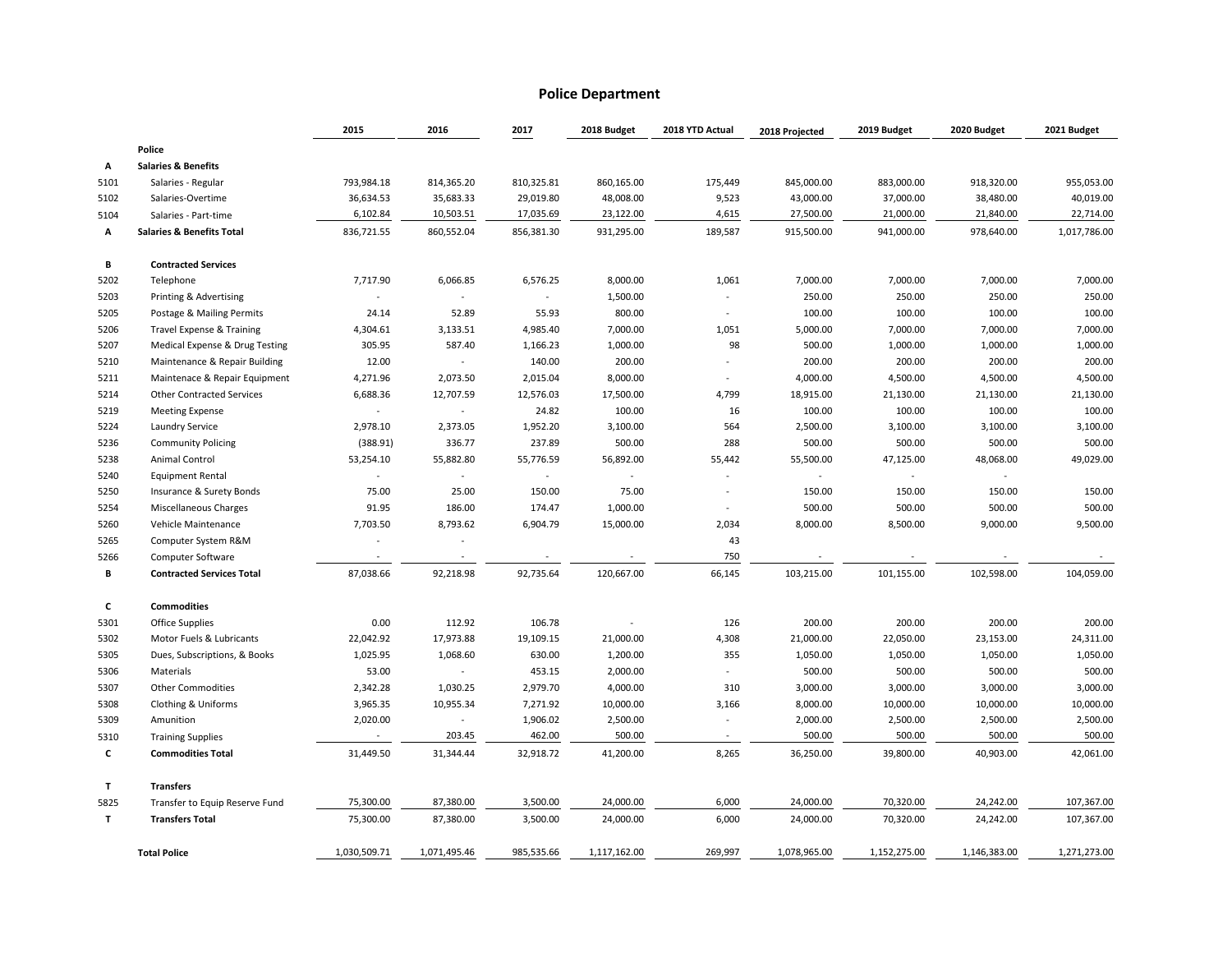#### **Municipal Court**

|      |                                      | 2015                     | 2016                        | 2017                     | 2018 Budget    | 2018 YTD Actual          | 2018 Projected | 2019 Budget              | 2020 Budget | 2021 Budget |
|------|--------------------------------------|--------------------------|-----------------------------|--------------------------|----------------|--------------------------|----------------|--------------------------|-------------|-------------|
|      | Court                                |                          |                             |                          |                |                          |                |                          |             |             |
| А    | <b>Salaries &amp; Benefits</b>       |                          |                             |                          |                |                          |                |                          |             |             |
| 5101 | Salaries - Regular                   | 40,894.00                | 40,397.63                   | 42,576.00                | 44,555.00      | 9,125                    | 44,555.00      | 45,700.00                | 47,528.00   | 49,429.00   |
| 5102 | Salaries-Overtime                    | 866.12                   | 334.53                      | 1,045.73                 | 1,000.00       | 512                      | 1,000.00       | 1,000.00                 | 1,000.00    | 1,000.00    |
| 5108 | Salaries - Judge                     | 12,240.00                | 14,762.00                   | 13,637.96                | 14,200.00      | 3,550                    | 14,200.00      | 15,000.00                | 15,600.00   | 16,224.00   |
| 5109 | Salaries - Prosecutor                | 10,200.00                | 12,265.50                   | 11,194.50                | 11,730.00      | 2,933                    | 11,730.00      | 12,500.00                | 13,000.00   | 13,520.00   |
| А    | <b>Salaries &amp; Benefits Total</b> | 64,200.12                | 67,759.66                   | 68,454.19                | 71,485.00      | 16,120                   | 71,485.00      | 74,200.00                | 77,128.00   | 80,173.00   |
| В    | <b>Contracted Services</b>           |                          |                             |                          |                |                          |                |                          |             |             |
| 5202 | Telephone                            | 180.00                   | 135.00                      | $\overline{\phantom{a}}$ | 180.00         |                          | 180.00         | 180.00                   | 180.00      | 180.00      |
| 5203 | Printing & Advertising               | 180.00                   | 180.00                      | 360.00                   | 400.00         | 110                      | 400.00         | 400.00                   | 400.00      | 400.00      |
| 5206 | Travel Expense & Training            | $\overline{\phantom{a}}$ | $\sim$                      | 28.89                    | 200.00         |                          | 200.00         | 200.00                   | 200.00      | 200.00      |
| 5209 | <b>Professional Services</b>         | 4,404.82                 | 3,896.00                    | 7,637.95                 | 7,000.00       | 1,050                    | 7,000.00       | 7,000.00                 | 7,000.00    | 7,000.00    |
| 5211 | Maintenace & Repair Equipment        |                          | $\overline{\phantom{a}}$    | $\overline{\phantom{a}}$ | 200.00         |                          | 200.00         | 200.00                   | 200.00      | 200.00      |
| 5214 | <b>Other Contracted Services</b>     |                          | 20.10                       |                          | $\sim$         |                          |                | $\overline{\phantom{a}}$ | $\sim$      | $\sim$      |
| 5219 | <b>Meeting Expense</b>               |                          | $\mathbf{r}$                | $\overline{a}$           | 100.00         |                          | 100.00         | 100.00                   | 100.00      | 100.00      |
| 5227 | Prisoner Care                        | 4,270.00                 | 5,005.00                    | 3,360.00                 | 6,000.00       |                          | 4,000.00       | 5,000.00                 | 5,500.00    | 6,000.00    |
| 5228 | Fees Due State of Kansas             | 17,600.50                | 25,839.00                   | 23,755.50                | 27,000.00      | 3,899                    | 27,000.00      | 27,000.00                | 27,000.00   | 27,000.00   |
| 5250 | Insurance & Surety Bonds             | $\sim$                   | $\mathcal{L}_{\mathcal{A}}$ | 75.00                    | 25.00          |                          | 25.00          | 25.00                    | 25.00       | 25.00       |
| 5254 | Miscellaneous Charges                | 180.00                   | 16.40                       | $\sim$                   | 200.00         |                          | 200.00         | 200.00                   | 200.00      | 200.00      |
| 5266 | Computer Software                    | 950.00                   | ÷                           | 2,512.50                 | 5,400.00       |                          | 2,613.00       | 2,613.00                 | 2,665.00    | 2,718.00    |
| 5269 | Alcohol / Drug State Fees            |                          | 150.00                      | $\sim$                   | $\sim$         |                          | $\sim$         | $\sim$                   | $\sim$      |             |
| В    | <b>Contracted Services Total</b>     | 27,765.32                | 35,241.50                   | 37,729.84                | 46,705.00      | 5,059                    | 41,918.00      | 42,918.00                | 43,470.00   | 44,023.00   |
| c    | <b>Commodities</b>                   |                          |                             |                          |                |                          |                |                          |             |             |
| 5301 | Office Supplies                      | $\overline{\phantom{a}}$ | $\overline{\phantom{a}}$    |                          | $\overline{a}$ |                          |                |                          |             |             |
| 5305 | Dues, Subscriptions, & Books         | 280.00                   | 255.00                      | 115.00                   | 250.00         | 50                       | 250.00         | 250.00                   | 250.00      | 250.00      |
| 5308 | Clothing & Uniforms                  |                          | 200.00                      | $\sim$                   | 250.00         | $\overline{\phantom{a}}$ | 250.00         | 250.00                   | 250.00      | 250.00      |
| C    | <b>Commodities Total</b>             | 280.00                   | 455.00                      | 115.00                   | 500.00         | 50                       | 500.00         | 500.00                   | 500.00      | 500.00      |
| E.   | Capital Outlay                       |                          |                             |                          |                |                          |                |                          |             |             |
| 5410 | <b>Technology Upgrades</b>           | 18,711.40                |                             |                          |                |                          |                |                          |             |             |
| E.   | <b>Capital Outlay Total</b>          | 18,711.40                |                             |                          |                |                          |                |                          |             |             |
|      | <b>Total Court</b>                   | 110,956.84               | 103,456.16                  | 106,299.03               | 118,690.00     | 21,229                   | 113,903.00     | 117,618.00               | 121,098.00  | 124,696.00  |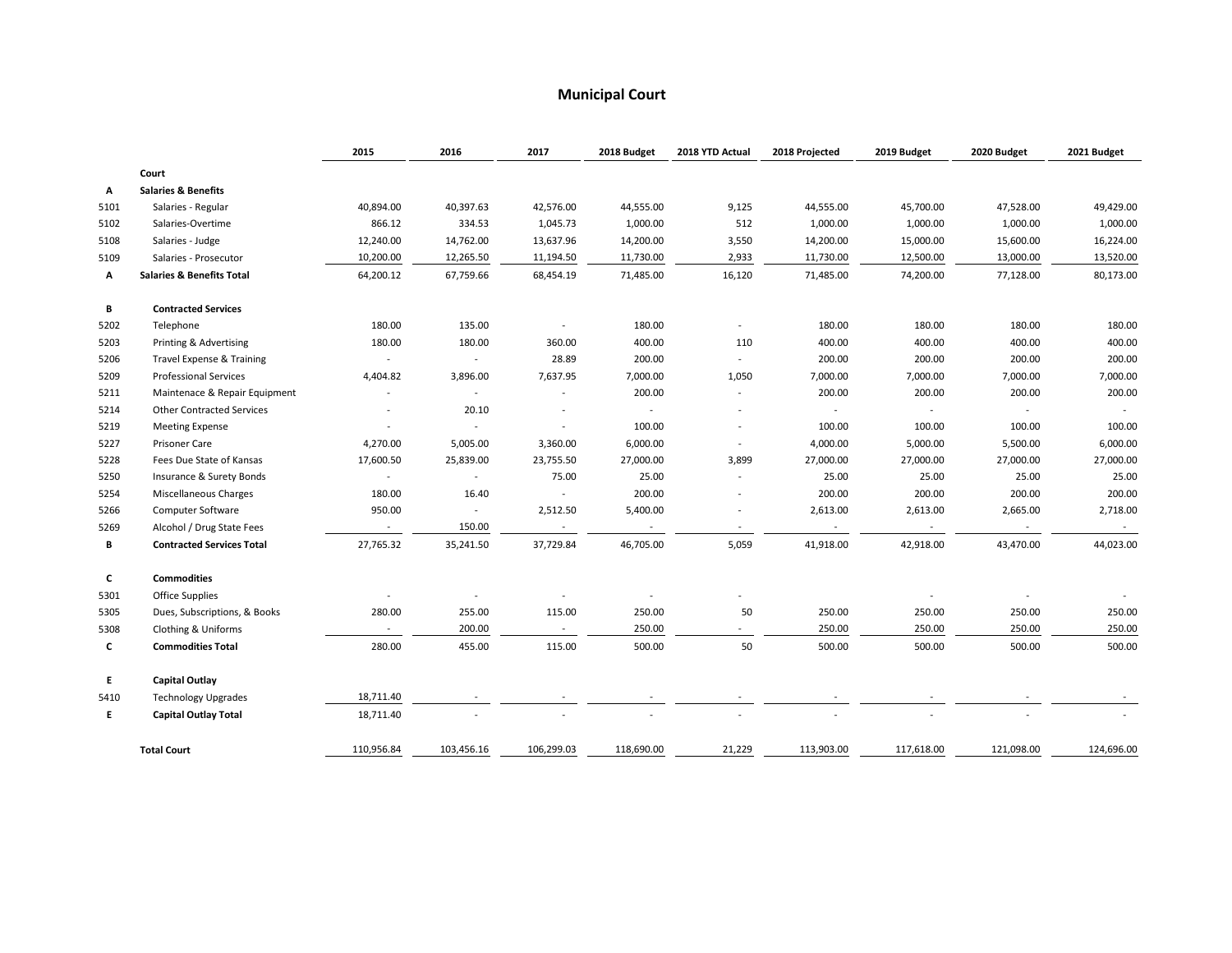#### **Neighborhood Services**

|              |                                      |                          |            |            |             | <b>2018 YTD</b>          | 2018       |             |             |             |
|--------------|--------------------------------------|--------------------------|------------|------------|-------------|--------------------------|------------|-------------|-------------|-------------|
|              |                                      | 2015                     | 2016       | 2017       | 2018 Budget | Actual                   | Projected  | 2019 Budget | 2020 Budget | 2021 Budget |
|              | <b>Neighborhood Services</b>         |                          |            |            |             |                          |            |             |             |             |
| Α            | <b>Salaries &amp; Benefits</b>       |                          |            |            |             |                          |            |             |             |             |
| 5101         | Salaries - Regular                   | 104,860.10               | 100,273.85 | 104,127.53 | 114,597.00  | 21,765                   | 105,000.00 | 109,000.00  | 113,360.00  | 117,894.00  |
| 5102         | Salaries-Overtime                    | 369.80                   | 932.62     |            | 1,000.00    | $\sim$                   | 1,000.00   | 1,000.00    | 1,000.00    | 1,000.00    |
| А            | <b>Salaries &amp; Benefits Total</b> | 105,229.90               | 101,206.47 | 104,127.53 | 115,597.00  | 21,765                   | 106,000.00 | 110,000.00  | 114,360.00  | 118,894.00  |
| В            | <b>Contracted Services</b>           |                          |            |            |             |                          |            |             |             |             |
| 5202         | Telephone                            | 360.00                   | 315.00     | 1,299.75   | 1,320.00    | 200                      | 1,320.00   | 1,320.00    | 1,320.00    | 1,320.00    |
| 5203         | Printing & Advertising               |                          | 125.00     | 1,220.76   | 1,000.00    | $\sim$                   | 1,000.00   | 1,000.00    | 1,000.00    | 1,000.00    |
| 5206         | Travel Expense & Training            | 3,427.58                 | 1,867.33   | 482.19     | 3,060.00    | 115                      | 3,060.00   | 3,060.00    | 3,060.00    | 3,060.00    |
| 5207         | Medical & Drug Testing               |                          | $\sim$     |            | 58.00       | $\sim$                   |            | $\sim$      | $\sim$      |             |
| 5214         | <b>Other Contracted Services</b>     | 1,260.00                 | 9,925.25   | 9,262.92   | 5,500.00    | 813                      | 5,500.00   | 5,500.00    | 5,500.00    | 5,500.00    |
| 5219         | <b>Meeting Expense</b>               | $\overline{\phantom{a}}$ | $\sim$     | 112.86     | 200.00      | 37                       | 200.00     | 200.00      | 200.00      | 200.00      |
| 5260         | Vehicle Maintenance                  | 479.30                   | 325.69     | 1,048.85   | 1,100.00    | 230                      | 1,100.00   | 1,100.00    | 1,100.00    | 1,100.00    |
| В            | <b>Contracted Services Total</b>     | 5,526.88                 | 12,558.27  | 13,427.33  | 12,238.00   | 1,395                    | 12,180.00  | 12,180.00   | 12,180.00   | 12,180.00   |
| C            | <b>Commodities</b>                   |                          |            |            |             |                          |            |             |             |             |
| 5301         | <b>Office Supplies</b>               |                          |            |            |             | 87                       |            |             |             |             |
| 5302         | Motor Fuels & Lubricants             | 814.83                   | 1,479.82   | 576.68     | 2,000.00    |                          | 605.51     | 636.00      | 668.00      | 701.00      |
| 5305         | Dues, Subscriptions, & Books         | 190.00                   | 711.60     |            | 500.00      | $\overline{\phantom{a}}$ | 270.00     | 500.00      | 500.00      | 500.00      |
| 5308         | Clothing & Uniforms                  | $\sim$                   | 172.00     | 0.22       | 300.00      | $\sim$                   | 500.00     | 300.00      | 300.00      | 300.00      |
| c            | <b>Commodities Total</b>             | 1,004.83                 | 2,363.42   | 576.90     | 2,800.00    | 87                       | 1,375.51   | 1,436.00    | 1,468.00    | 1,501.00    |
| E            | <b>Capital Outlay</b>                |                          |            |            |             |                          |            |             |             |             |
| 5403         | Office Equipment                     |                          |            | 1,427.99   |             |                          |            | 2,000.00    |             |             |
| E            | <b>Capital Outlay Total</b>          |                          |            | 1,427.99   |             |                          |            | 2,000.00    |             |             |
| $\mathbf{T}$ | <b>Transfers</b>                     |                          |            |            |             |                          |            |             |             |             |
| 5825         | Transfer to Equip Reserve Fund       |                          |            |            |             |                          |            |             |             |             |
| $\mathbf{T}$ | <b>Transfers Total</b>               |                          |            |            |             |                          |            |             |             |             |
|              | <b>Total Neighborhood Services</b>   | 111,761.61               | 116,128.16 | 119,559.75 | 130,635.00  | 23,247                   | 119,555.51 | 125,616.00  | 128,008.00  | 132,575.00  |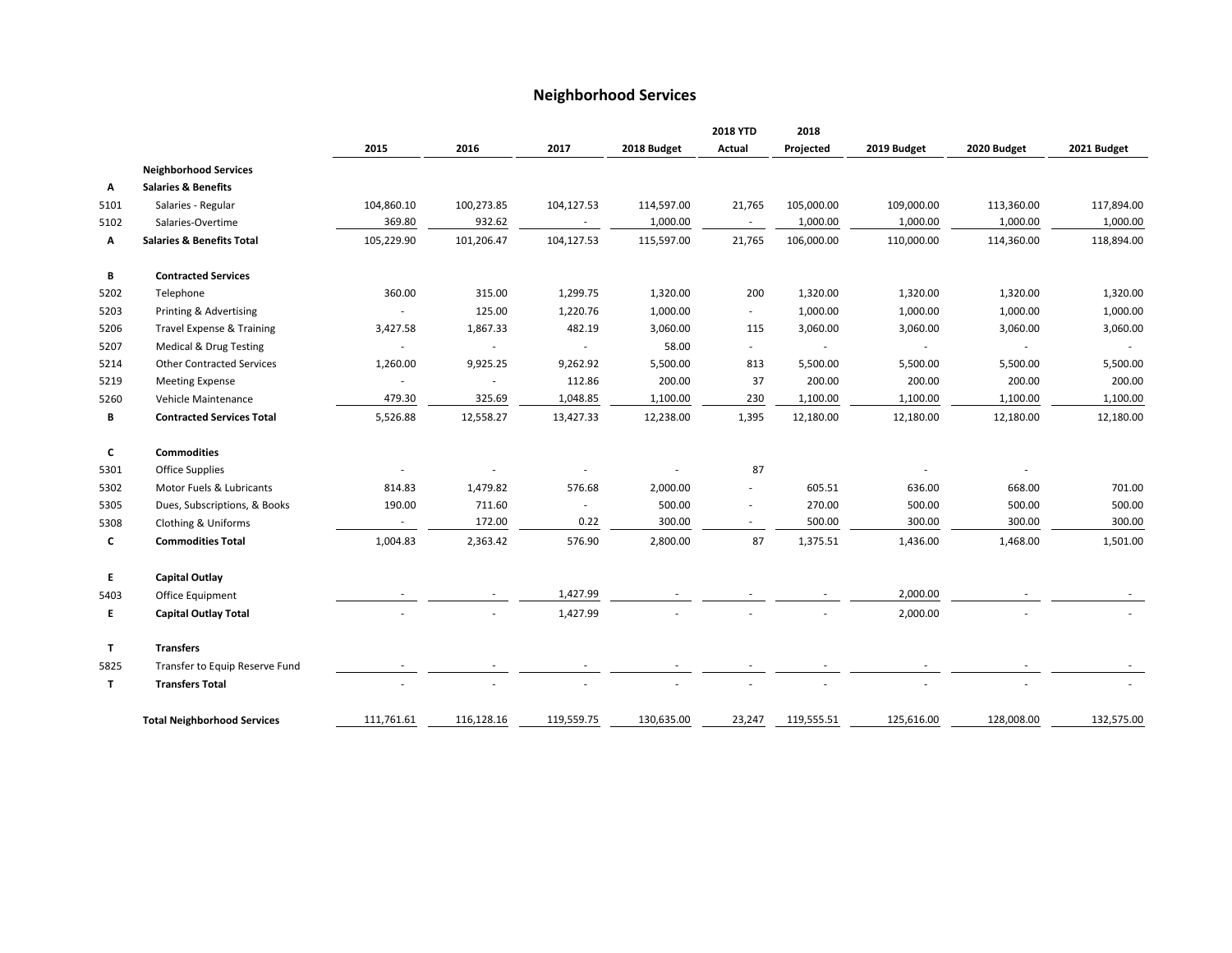#### **Administration Department**

|      |                                      | 2015                     | 2016                     | 2017                     | 2018 Budget | 2018 YTD Actual          | 2018 Projected           | 2019 Budget              | 2020 Budget | 2021 Budget |
|------|--------------------------------------|--------------------------|--------------------------|--------------------------|-------------|--------------------------|--------------------------|--------------------------|-------------|-------------|
|      | Administration                       |                          |                          |                          |             |                          |                          |                          |             |             |
| А    | <b>Salaries &amp; Benefits</b>       |                          |                          |                          |             |                          |                          |                          |             |             |
| 5101 | Salaries - Regular                   | 251,034.59               | 232,997.82               | 236,355.30               | 247,645.00  | 49,366                   | 247,645.00               | 254,000.00               | 264,160.00  | 274,726.00  |
| 5102 | Salaries-Overtime                    | 68.25                    | $\sim$                   | $\sim$                   | $\sim$      | $\sim$                   | $\blacksquare$           |                          | $\sim$      |             |
| 5104 | Salaries - Part-time                 | (280.00)                 | 25,868.00                | 33,023.79                | 35,210.00   | 7,109                    | 35,210.00                | 36,000.00                | 37,440.00   | 38,938.00   |
| 5105 | Employer Funded 401a                 | 1,200.62                 |                          | $\overline{\phantom{a}}$ | $\sim$      | $\sim$                   | ÷                        |                          | $\sim$      |             |
| 5107 | Salaries - Intern                    | 2,635.50                 | 5,122.96                 | 5,712.00                 | 8,065.00    | $\sim$                   | 8,065.00                 | 8,100.00                 | 8,100.00    | 8,100.00    |
| А    | <b>Salaries &amp; Benefits Total</b> | 254,658.96               | 263,988.78               | 275,091.09               | 290,920.00  | 56,475                   | 290,920.00               | 298,100.00               | 309,700.00  | 321,764.00  |
| В    | <b>Contracted Services</b>           |                          |                          |                          |             |                          |                          |                          |             |             |
| 5202 | Telephone                            | 1,400.00                 | 1,920.00                 | 1,920.00                 | 1,920.00    | 480                      | 1,920.00                 | 1,920.00                 | 1,920.00    | 1,920.00    |
| 5203 | Printing & Advertising               | $\sim$                   | $\sim$                   | $\sim$                   |             |                          | $\overline{\phantom{a}}$ | $\overline{\phantom{a}}$ | $\sim$      |             |
| 5205 | Postage & Mailing Permits            | $\overline{\phantom{a}}$ | 293.17                   | 284.69                   | $\sim$      | $\overline{\phantom{a}}$ | $\overline{\phantom{a}}$ | $\overline{a}$           | $\sim$      | $\sim$      |
| 5206 | Travel Expense & Training            | 3,619.73                 | 4,904.98                 | 4,883.80                 | 7,000.00    | 2,991                    | 7,010.00                 | 6,850.00                 | 6,850.00    | 6,850.00    |
| 5207 | Medical Expense & Drug Testing       | $\sim$                   | 128.00                   | $\sim$                   | $\sim$      | $\overline{\phantom{a}}$ | $\sim$                   | $\sim$                   | $\sim$      |             |
| 5214 | <b>Other Contracted Services</b>     | 10,469.29                | 3,113.03                 | 1,800.43                 | 3,000.00    |                          | 2,500.00                 | 2,500.00                 | 2,500.00    | 2,500.00    |
| 5219 | <b>Meeting Expense</b>               | $\sim$                   | $\sim$                   | $\sim$                   | $\sim$      | $\sim$                   | $\sim$                   | $\sim$                   | $\sim$      | $\sim$      |
| 5226 | Car Allowance                        | 3,600.00                 | 5,400.00                 | 5,400.00                 | 5,400.00    | 1,350                    | 5,400.00                 | 5,400.00                 | 5,400.00    | 5,400.00    |
| 5250 | Insurance & Surety Bonds             | $\overline{\phantom{a}}$ | $\sim$                   | 75.00                    | 75.00       | $\overline{\phantom{a}}$ | 75.00                    | 75.00                    | 75.00       | 75.00       |
| 5254 | Miscellaneous Charges                | $\overline{\phantom{a}}$ | 462.12                   | $\sim$                   | 500.00      |                          | 500.00                   | 500.00                   | 500.00      | 500.00      |
| 5260 | Vehicle Maintenance                  | 196.50                   |                          |                          |             |                          | $\overline{a}$           |                          |             |             |
| 5265 | Computer System R&M                  | $\overline{\phantom{a}}$ |                          |                          |             |                          | $\overline{a}$           |                          |             |             |
| 5266 | Computer Software                    | $\sim$                   | $\sim$                   | $\sim$                   | $\sim$      | $\sim$                   | $\overline{\phantom{a}}$ | $\overline{\phantom{a}}$ | $\sim$      | $\sim$      |
| В    | <b>Contracted Services Total</b>     | 19,285.52                | 16,221.30                | 14,363.92                | 17,895.00   | 4,821                    | 17,405.00                | 17,245.00                | 17,245.00   | 17,245.00   |
| C    | <b>Commodities</b>                   |                          |                          |                          |             |                          |                          |                          |             |             |
| 5301 | <b>Office Supplies</b>               | (0.00)                   |                          |                          |             |                          |                          |                          |             |             |
| 5302 | Motor Fuels & Lubricants             |                          | $\overline{\phantom{0}}$ | $\overline{\phantom{a}}$ |             |                          |                          |                          |             |             |
| 5305 | Dues, Subscriptions, & Books         | 1,462.00                 | 1,463.00                 | 1,967.40                 | 2,080.00    | 1,200                    | 1,865.00                 | 2,300.00                 | 2,300.00    | 2,300.00    |
| 5308 | Clothing & Uniforms                  |                          |                          | $\overline{\phantom{a}}$ | 300.00      | $\sim$                   | 300.00                   |                          | $\sim$      | $\sim$      |
| C    | <b>Commodities Total</b>             | 1,462.00                 | 1,463.00                 | 1,967.40                 | 2,380.00    | 1,200                    | 2,165.00                 | 2,300.00                 | 2,300.00    | 2,300.00    |
| E.   | <b>Capital Outlay</b>                |                          |                          |                          |             |                          |                          |                          |             |             |
| 5403 | Office Equipment                     | 766.53                   |                          | 1,239.98                 | 1,000.00    | $\sim$                   | 1,000.00                 | 1,000.00                 | 1,000.00    | 1,000.00    |
| E.   | <b>Capital Outlay Total</b>          | 766.53                   |                          | 1,239.98                 | 1,000.00    |                          | 1,000.00                 | 1,000.00                 | 1,000.00    | 1,000.00    |
|      | <b>Total Administration</b>          | 276,173.01               | 281,673.08               | 292,662.39               | 312,195.00  | 62,495                   | 311,490.00               | 318,645.00               | 330,245.00  | 342,309.00  |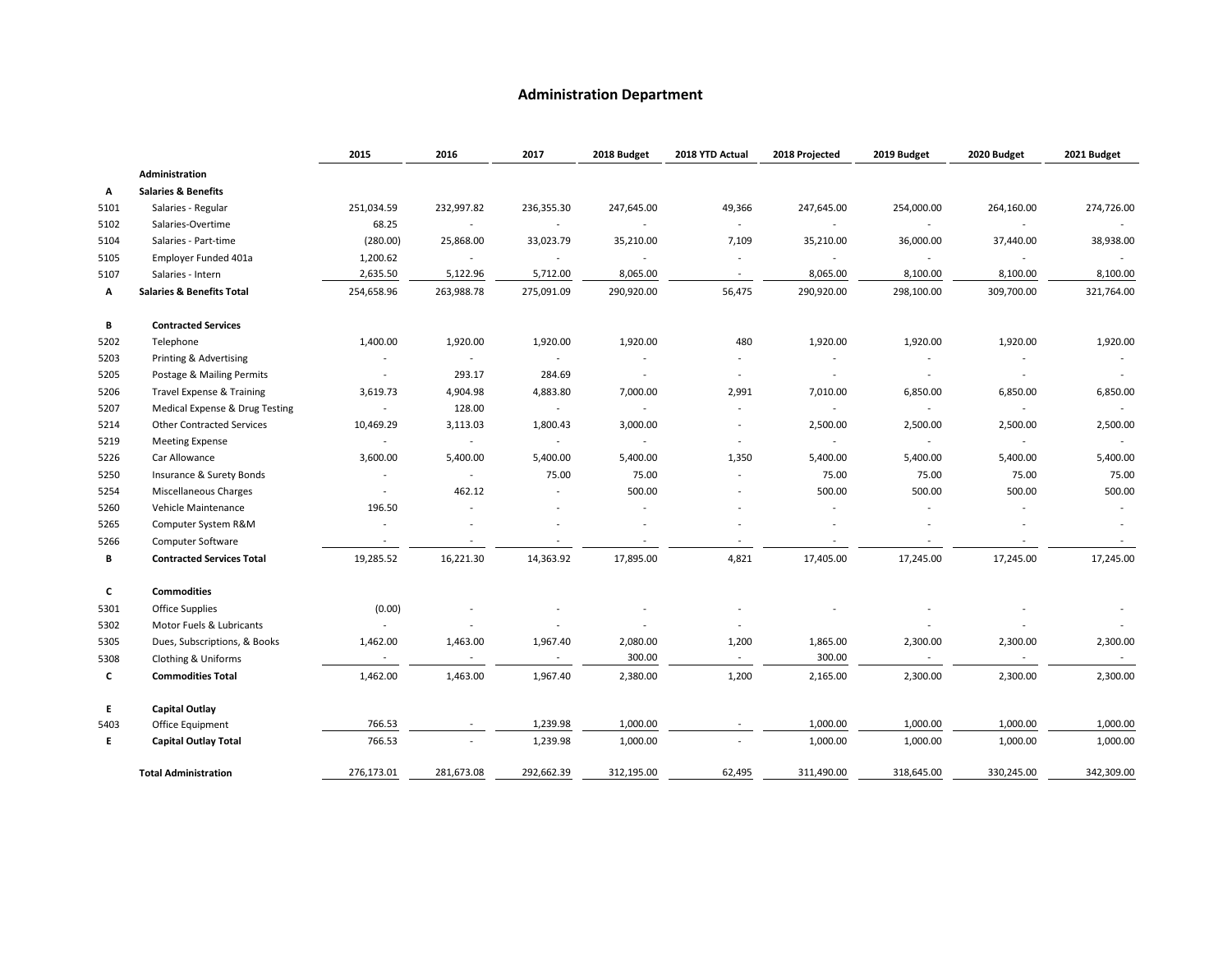|      |                                      |                          |                          |         | <b>Public Works</b> |                          |                          |             |                             |             |
|------|--------------------------------------|--------------------------|--------------------------|---------|---------------------|--------------------------|--------------------------|-------------|-----------------------------|-------------|
|      |                                      | 2015                     | 2016                     | 2017    | 2018 Budget         | 2018 YTD Actual          | 2018 Projected           | 2019 Budget | 2020 Budget                 | 2021 Budget |
|      | <b>Public Works</b>                  |                          |                          |         |                     |                          |                          |             |                             |             |
| А    | <b>Salaries &amp; Benefits</b>       |                          |                          |         |                     |                          |                          |             |                             |             |
| 5101 | Salaries - Regular                   | 251,306                  | 252,758                  | 263,347 | 254,740             | 73,872                   | 252,000                  | 247,880     | 243,595                     | 239,139     |
| 5102 | Salaries-Overtime                    | 7,845                    | 8,447                    | 4,978   | 8,916               | 3,767                    | 9,700                    | 10,200      | 10,608                      | 11,032      |
| 5104 | Salaries - Part-time                 | 11,802                   | J.                       | ä,      | $\sim$              | ÷,                       | $\overline{\phantom{a}}$ | $\sim$      | $\mathcal{L}_{\mathcal{A}}$ |             |
| 5107 | Intern                               | ÷                        |                          |         | $\sim$              | $\overline{\phantom{a}}$ | $\overline{\phantom{a}}$ | 6,300       | 6,300                       | 6,300       |
| Α    | <b>Salaries &amp; Benefits Total</b> | 270,953                  | 261,205                  | 268,325 | 263,656             | 77,639                   | 261,700                  | 264,380     | 260,503                     | 256,471     |
| В    | <b>Contracted Services</b>           |                          |                          |         |                     |                          |                          |             |                             |             |
| 5201 | Electric                             | 40,307                   | 27,067                   | 26,011  | 21,420              | 1,200                    | 5,080                    | 5,181       | 5,285                       | 5,391       |
| 5202 | Telephone                            | 1,420                    | 1,435                    | 2,393   | 2,000               | 400                      | 1,920                    | 2,000       | 2,000                       | 2,000       |
| 5203 | Printing & Advertising               | $\blacksquare$           | $\sim$                   | 74      | 300                 | ÷.                       | 300                      | 300         | 300                         | 300         |
| 5206 | <b>Travel Expense &amp; Training</b> | 6,953                    | 7,773                    | 7,686   | 11,100              | 6,337                    | 11,100                   | 7,500       | 7,500                       | 7,500       |
| 5207 | Medical Expense & Drug Testing       | 1,195                    | 780                      | 578     | 800                 | $\sim$                   | 800                      | 800         | 800                         | 800         |
| 5210 | Maintenance & Repair Building        | 1,722                    | 5,336                    | 3,311   | 3,500               | 559                      | 3,500                    | 3,500       | 3,500                       | 3,500       |
| 5211 | Maintenace & Repair Equipment        | 19,027                   | 13,323                   | 23,030  | 22,000              | 15,465                   | 30,000                   | 25,000      | 25,000                      | 25,000      |
| 5214 | <b>Other Contracted Services</b>     | 3,588                    | 32,232                   | 32,916  | 33,000              | $\sim$                   | 33,000                   | 33,000      | 34,000                      | 34,000      |
| 5219 | <b>Meeting Expense</b>               | $\overline{\phantom{a}}$ | $\overline{\phantom{a}}$ | 90      | $\sim$              | 38                       | 400                      | 400         | 400                         | 400         |
| 5221 | Maintenance Streets-contract         | (94, 961)                | 94,961                   | 209,491 | 210,000             |                          | 210,000                  | 210,000     | 210,000                     | 210,000     |
| 5250 | Insurance & Surety Bonds             | $\sim$                   | 25                       | ×.      |                     |                          |                          |             | $\overline{\phantom{a}}$    |             |
| 5254 | <b>Miscellaneous Charges</b>         | 128                      | 66                       | $\sim$  |                     |                          | ÷,                       |             | $\sim$                      |             |
| 5259 | <b>Traffic Control Signs</b>         | 2,047                    | 4,308                    | 6,845   | 4,500               |                          | 4,500                    | 4,500       | 4,500                       | 4,500       |
| 5260 | Vehicle Maintenance                  | 9,051                    | 4,854                    | 4,428   | 12,000              | 3,634                    | 6,000                    | 6,500       | 7,000                       | 7,500       |
| 5262 | Grounds Maintenance                  | 15,705                   | 18,633                   | 9,615   | 23,000              | 2,060                    | 20,000                   | 24,000      | 24,000                      | 24,000      |
| 5263 | <b>Tree Maintenance</b>              | 30,566                   | 12,977                   | 33,782  | 46,000              | 13,475                   | 46,000                   | 25,000      | 25,000                      | 25,000      |
| 5266 | <b>Computer Software</b>             | 1,350                    | 1,959                    | 400     | 3,300               | ÷.                       | 400                      | 400         | 400                         | 400         |
| 5287 | Water                                | ÷.                       | 6,934                    | 4,971   | 6,500               | 323                      | 6,500                    | 6,500       | 6,500                       | 6,500       |
| 5288 | <b>Waste Water</b>                   |                          | 2,989                    | 1,887   | 3,200               | 365                      | 3,200                    | 3,200       | 3,200                       | 3,200       |
| 5289 | Natural Gas                          |                          | 2,793                    | 6,429   | 3,100               | 2,083                    | 5,000                    | 5,000       | 5,000                       | 5,000       |
| 5290 | <b>Street Light Electric</b>         | $\sim$                   |                          |         |                     | 5,338                    | 21,351                   | 21,778      | 22,214                      | 22,658      |
| В    | <b>Contracted Services Total</b>     | 38,099                   | 238,445                  | 373,936 | 405,720             | 51,277                   | 409,051                  | 362,781     | 364,385                     | 364,991     |
| c    | <b>Commodities</b>                   |                          |                          |         |                     |                          |                          |             |                             |             |
| 5301 | <b>Office Supplies</b>               |                          | 65                       |         |                     |                          |                          |             | $\overline{\phantom{a}}$    |             |
| 5302 | Motor Fuels & Lubricants             | 13,782                   | 6,961                    | 10,572  | 10,500              | 3,554                    | 10,500                   | 11,025      | 11,576                      | 12,155      |
| 5304 | Janitorial Supplies                  | 465                      | 450                      | 522     | 1,000               | 52                       | 750                      | 750         | 750                         | 750         |
| 5305 | Dues, Subscriptions, & Books         | 427                      | 1,168                    | 289     | 750                 | 700                      | 760                      | 760         | 760                         | 760         |
| 5306 | Materials                            | 4,024                    | 5,567                    | 5,010   | 4,000               | $\overline{7}$           | 4,500                    | 4,500       | 4,500                       | 4,500       |
| 5308 | Clothing & Uniforms                  | 5,999                    | 3,912                    | 3,527   | 4,000               | 1,373                    | 4,000                    | 4,000       | 4,000                       | 4,000       |
| 5318 | Tools                                | 3,813                    | 1,172                    | 3,978   | 2,500               | 167                      | 2,500                    | 2,500       | 2,500                       | 2,500       |
| C    | <b>Commodities Total</b>             | 28,509                   | 19,294                   | 23,898  | 22,750              | 5,852                    | 23,010                   | 23,535      | 24,086                      | 24,665      |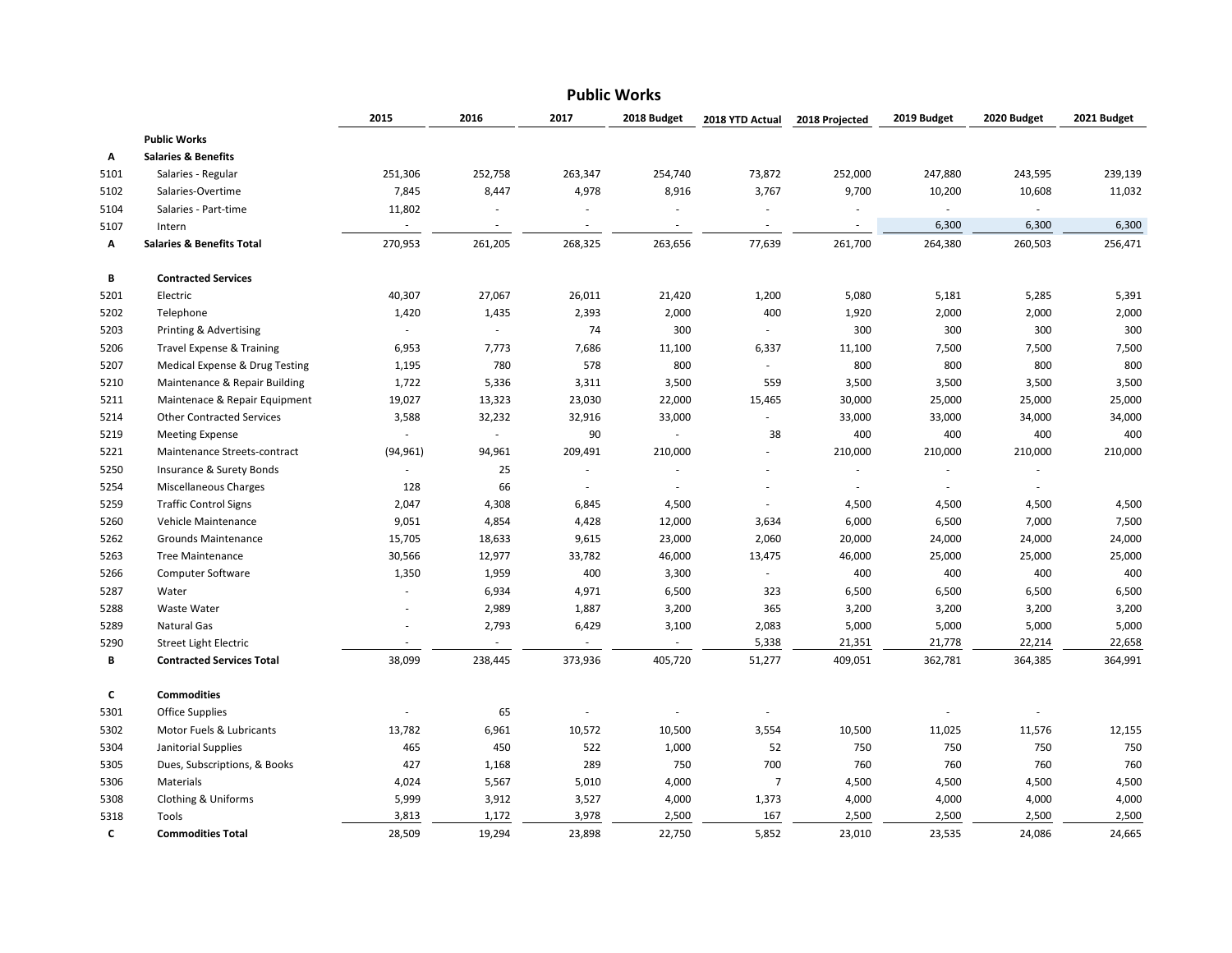| E.   | Capital Outlay                 |         |                          |         |         |                          |                          |         |         |         |
|------|--------------------------------|---------|--------------------------|---------|---------|--------------------------|--------------------------|---------|---------|---------|
| 5403 | Office Equipment               | 67      | 430                      | 135     | 6,500   |                          | 6,500                    | 1,500   | 1,500   | 1,500   |
| 5425 | Other Capital Outlay           | 237     | 1,466                    | 135     | 3,000   |                          | 3,000                    | 3,000   | 3,000   | 3,000   |
| 5455 | Roeland Park Trail Project     | 12,866  | $\overline{\phantom{a}}$ |         |         |                          | $\overline{\phantom{a}}$ |         |         | $\sim$  |
| E.   | <b>Capital Outlay Total</b>    | 13,170  | 1,896                    | 270     | 9,500   | $\overline{\phantom{a}}$ | 9,500                    | 4,500   | 4,500   | 4,500   |
|      | <b>Transfers</b>               |         |                          |         |         |                          |                          |         |         |         |
| 5825 | Transfer to Equip Reserve Fund | 67,415  | 112,500                  | 12,500  | 123,500 | 30,875                   | 266,445                  | 49,200  | 12,500  | 61,000  |
|      | <b>Transfers Total</b>         | 67,415  | 112,500                  | 12,500  | 123,500 | 30,875                   | 266,445                  | 49,200  | 12,500  | 61,000  |
|      | <b>Total Public Works</b>      | 418,146 | 633,340                  | 678,930 | 825,126 | 165,643                  | 969,706                  | 704,396 | 665,974 | 711,627 |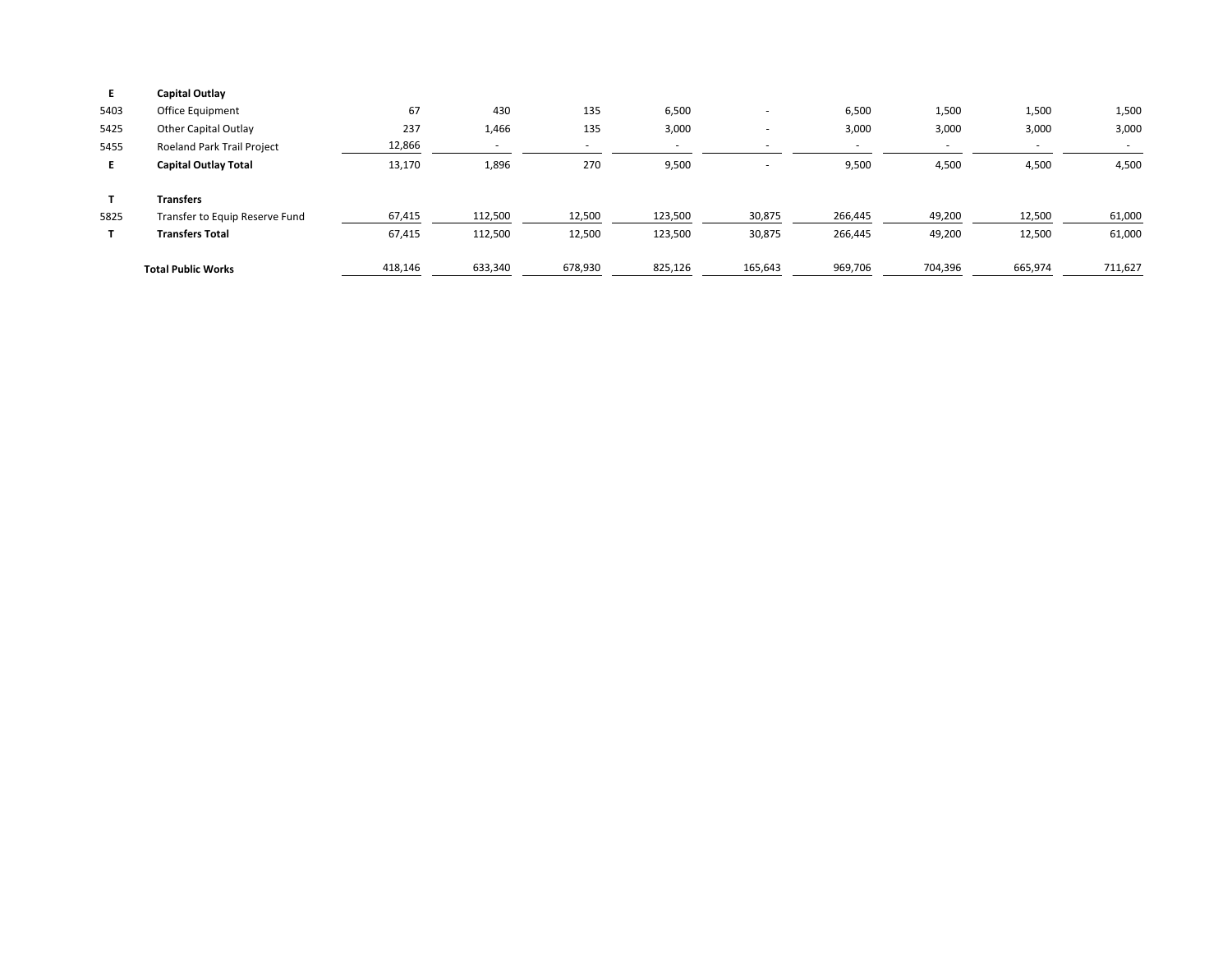#### **Employee Benefits**

|      |                                      | 2015       | 2016       | 2017       | 2018 Budget | 2018 YTD Actual          | 2018 Projected | 2019 Budget | 2020 Budget | 2021 Budget |
|------|--------------------------------------|------------|------------|------------|-------------|--------------------------|----------------|-------------|-------------|-------------|
|      | <b>Employee Benefits</b>             |            |            |            |             |                          |                |             |             |             |
| А    | <b>Salaries &amp; Benefits</b>       |            |            |            |             |                          |                |             |             |             |
| 5122 | <b>FICA City Contribution</b>        | 131,120.79 | 128,278.34 | 129,252.67 | 137,000.00  | 28,234                   | 134,000.00     | 140,000.00  | 145,600.00  | 151,424.00  |
| 5123 | <b>KPERS City Contribution</b>       | 79,533.02  | 73,984.45  | 67,631.52  | 81,500.00   | 19,582                   | 81,000.00      | 86,800.00   | 90,272.00   | 93,883.00   |
| 5124 | Ks Unemployment Insurance            | 9,674.43   | 1,155.37   | 629.20     | 1,800.00    | 349                      | 1,800.00       | 1,800.00    | 1,872.00    | 1,947.00    |
| 5125 | Worker's Compensation                | 39,155.00  | 36,527.00  | 46,910.00  | 45,000.00   | 44,105                   | 48,786.00      | 50,737.00   | 52,766.00   | 54,877.00   |
| 5126 | Health/Dental/Vision Insurance       | 288,336.44 | 277,244.77 | 291,775.13 | 320,000.00  | 78,609                   | 320,000.00     | 342,400.00  | 366,368.00  | 392,014.00  |
| 5127 | <b>Health Savings Account</b>        | 22,556.25  | 26,177.50  | 34,746.25  | 45,000.00   | 11,783                   | 43,000.00      | 47,700.00   | 49,050.00   | 50,400.00   |
| 5128 | 401A City Contribution               |            | 4,799.86   | 5,183.84   | 5,500.00    | 1,195                    | 5,500.00       | 5,720.00    | 5,949.00    | 6,187.00    |
| 5130 | City Paid Life/ST Disability         | 8,737.99   | 9,217.17   | 9,748.51   | 9,900.00    | 2,475                    | 9,900.00       | 9,900.00    | 9,900.00    | 9,900.00    |
| 5131 | KP&F City Contribution               | 184,670.91 | 163,115.46 | 146,899.45 | 165,500.00  | 41,099                   | 160,000.00     | 193,000.00  | 200,720.00  | 208,748.80  |
| 5132 | 403A City Contribution               |            |            | ٠          |             | $\overline{\phantom{a}}$ |                |             |             |             |
| 5133 | Wellness Incentive                   | 634.98     | 750.00     | (375.00)   | 2,000.00    |                          | 2,000.00       | 2,000.00    | 2,000.00    | 2,000.00    |
| А    | <b>Salaries &amp; Benefits Total</b> | 764,419.81 | 721,249.92 | 732,401.57 | 813,200.00  | 227,430                  | 805,986.00     | 880,057.00  | 924,497.00  | 971,380.80  |
|      | <b>Total Employee Benefits</b>       | 764,419.81 | 721,249.92 | 732,401.57 | 813,200.00  | 227,430                  | 805,986.00     | 880,057.00  | 924,497.00  | 971,380.80  |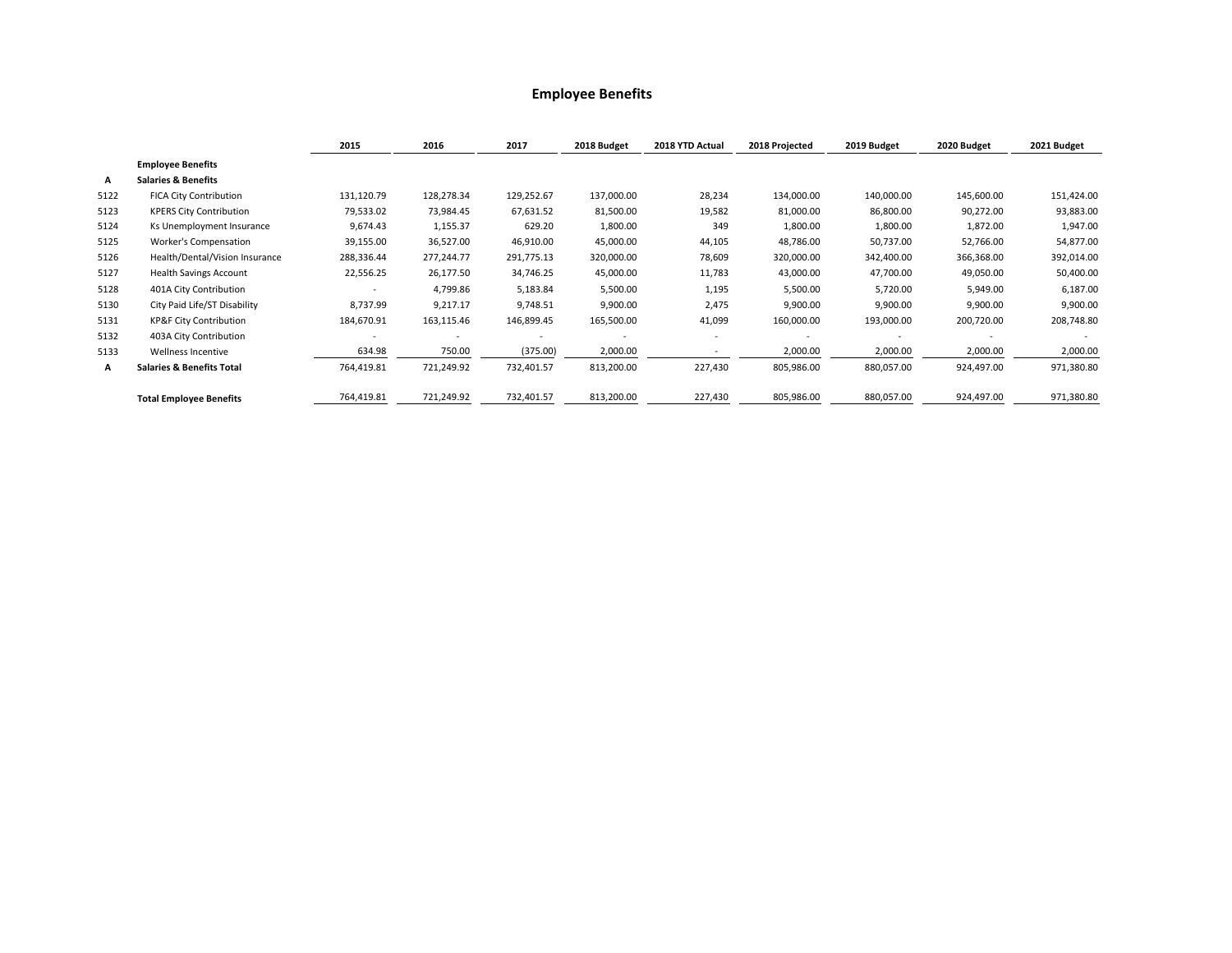#### **City Council**

|      |                                      | 2015      | 2016      | 2017                     | 2018 Budget | 2018 YTD Actual          | 2018 Projected | 2019 Budget | 2020 Budget | 2021 Budget |
|------|--------------------------------------|-----------|-----------|--------------------------|-------------|--------------------------|----------------|-------------|-------------|-------------|
|      | <b>City Council</b>                  |           |           |                          |             |                          |                |             |             |             |
| А    | <b>Salaries &amp; Benefits</b>       |           |           |                          |             |                          |                |             |             |             |
| 5103 | Salaries - Elected Officials         | 47,551.00 | 45,356.00 | 46,980.00                | 46,920.00   | 11,730                   | 46,920.00      | 46,920.00   | 46,920.00   | 46,920.00   |
| A    | <b>Salaries &amp; Benefits Total</b> | 47,551.00 | 45,356.00 | 46,980.00                | 46,920.00   | 11,730                   | 46,920.00      | 46,920.00   | 46,920.00   | 46,920.00   |
| В    | <b>Contracted Services</b>           |           |           |                          |             |                          |                |             |             |             |
| 5203 | Printing & Advertising               | ٠         | ٠         | $\overline{\phantom{a}}$ |             | $\overline{\phantom{a}}$ |                |             |             |             |
| 5206 | Travel Expense & Training            | 3,058.00  | 3,619.74  | 5,502.47                 | 7,700.00    | 880                      | 7,700.00       | 7,700.00    | 7,700.00    | 7,700.00    |
| 5251 | <b>Mayor Expenses</b>                | 620.76    | 497.50    | 721.32                   | 1,000.00    | $\overline{\phantom{a}}$ | 1,000.00       | 1,000.00    | 1,000.00    | 1,000.00    |
| 5276 | Conference & Seminars                |           |           | $\overline{\phantom{a}}$ |             | $\overline{\phantom{a}}$ |                |             |             |             |
| В    | <b>Contracted Services Total</b>     | 3,678.76  | 4,117.24  | 6,223.79                 | 8,700.00    | 880                      | 8,700.00       | 8,700.00    | 8,700.00    | 8,700.00    |
| C    | <b>Commodities</b>                   |           |           |                          |             |                          |                |             |             |             |
| 5305 | Dues, Subscriptions, & Books         | 390.00    | 390.00    | 409.19                   | 400.00      | 50                       | 400.00         | 900.00      | 900.00      | 900.00      |
| C    | <b>Commodities Total</b>             | 390.00    | 390.00    | 409.19                   | 400.00      | 50                       | 400.00         | 900.00      | 900.00      | 900.00      |
|      | <b>Total City Council</b>            | 51,619.76 | 49,863.24 | 53,612.98                | 56,020.00   | 12,660                   | 56,020.00      | 56,520.00   | 56,520.00   | 56,520.00   |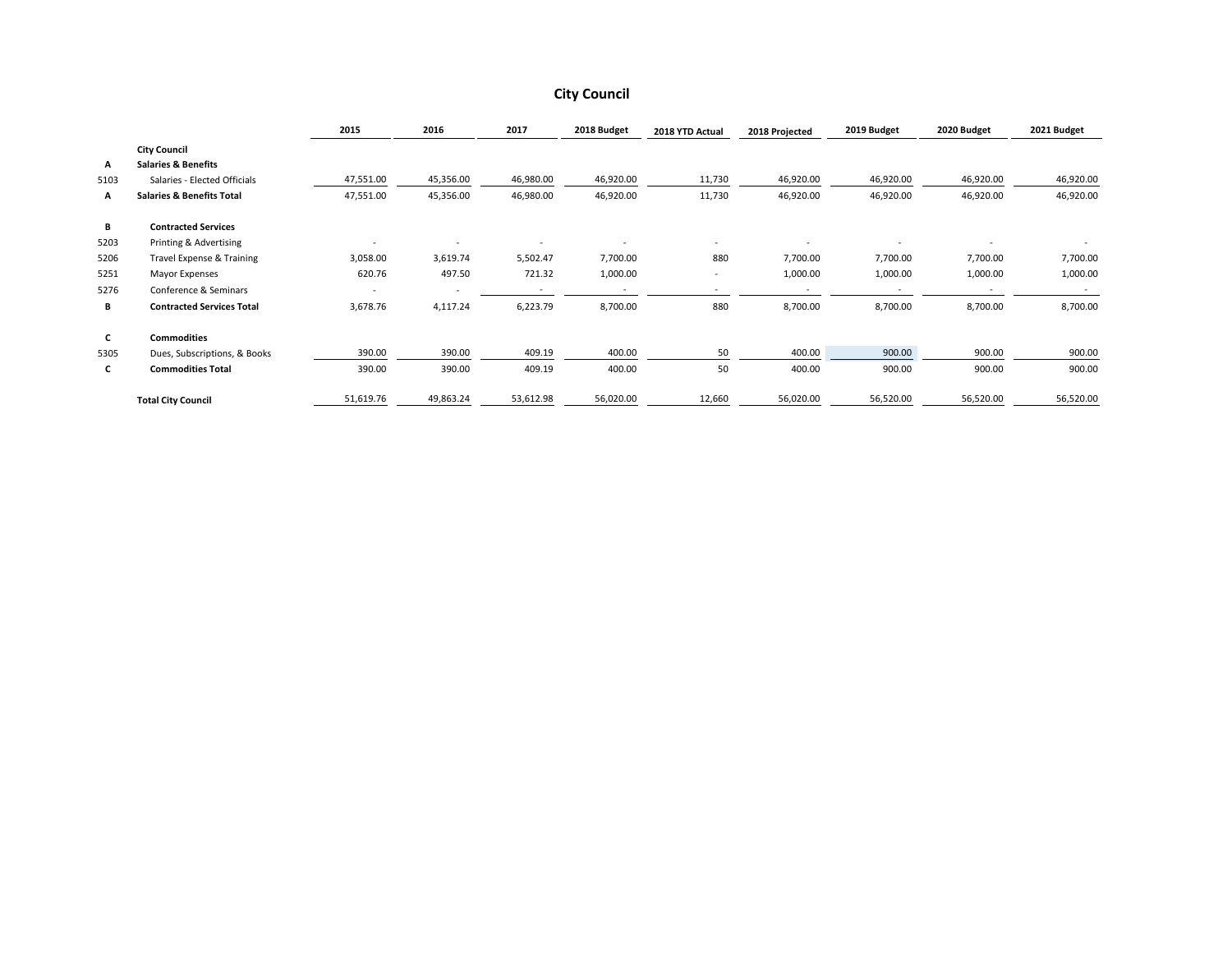#### **Solid Waste**

|      |                                                                                        | 2015      | 2016      | 2017                     | 2018 Budget  | 2018 YTD Actual | 2018 Projected           | 2019 Budget              | 2020 Budget    | 2021 Budget  |
|------|----------------------------------------------------------------------------------------|-----------|-----------|--------------------------|--------------|-----------------|--------------------------|--------------------------|----------------|--------------|
|      | <b>Solid Waste</b>                                                                     |           |           |                          |              |                 |                          |                          |                |              |
| А    | <b>Salaries &amp; Benefits</b>                                                         |           |           |                          |              |                 |                          |                          |                |              |
| 5101 | Salaries - Regular                                                                     | 11,161    | 25,091    | 19,919                   | 41,000       |                 | 41,000                   | 42,640                   | 44,346         | 46,119       |
| А    | <b>Salaries &amp; Benefits Total</b>                                                   | 11,161    | 25,091    | 19,919                   | 41,000       |                 | 41,000                   | 42,640                   | 44,346         | 46,119       |
| В    | <b>Contracted Services</b>                                                             |           |           |                          |              |                 |                          |                          |                |              |
| 5211 | Maintenace & Repair Equipment                                                          | 3,599     | 73        | 4,000                    | 6,000        | 0               | 6,000                    | 8,000                    | 8,000          | 8,000        |
| 5235 | Leaf Program Disposal Fees                                                             | 4,529     | 20,849    | 7,321                    | 10,000       |                 | 10,000                   | 10,000                   | 10,000         | 10,000       |
| 5240 | <b>Equipment Rental</b>                                                                | 150       |           |                          | 500          |                 | 500                      | 500                      | 500            | 500          |
| 5271 | Compost Bin Rebate Program                                                             |           |           |                          |              |                 |                          | 6,000                    | 500            | 500          |
| 5272 | Solid Waste Contract                                                                   | 414,104   | 414,502   | 414,794                  | 518,632      | 129,523         | 519,000                  | 519,000                  | 519,000        | 529,380      |
| В    | <b>Contracted Services Total</b>                                                       | 422,382   | 435,424   | 426,115                  | 535,132      | 129,523         | 535,500                  | 543,500                  | 538,000        | 548,380      |
| C    | <b>Commodities</b>                                                                     |           |           |                          |              |                 |                          |                          |                |              |
| 5302 | Motor Fuels & Lubricants                                                               | 1,482     | 3,325     | 2,941                    | 3,000        |                 | 3,000                    | 3,000                    | 3,000          | 3,000        |
| 5825 | Transfer to Equip Reserve Fund                                                         | 32,152    |           | $\overline{\phantom{a}}$ |              |                 | $\overline{\phantom{a}}$ | $\overline{\phantom{0}}$ | $\overline{a}$ |              |
| C    | <b>Commodities Total</b>                                                               | 33,634    | 3,325     | 2,941                    | 3,000        | $\sim$          | 3,000                    | 3,000                    | 3,000          | 3,000        |
|      | <b>Total Solid Waste</b>                                                               | 467,177   | 463,840   | 448,976                  | 579,132      | 129,523         | 579,500                  | 589,140                  | 585,346        | 597,499      |
|      | <b>General Fund Ending Fund Balance</b>                                                | 2,287,717 | 2,696,653 | 2,617,062                | 2,690,360    | 784,253         | 2,442,779                | 2,705,223                | 2,831,708      | 2,869,274    |
|      | Change In Ending Fund Balance                                                          |           |           |                          | 73,297.76    |                 | (174, 283.73)            | 10,862.57                | 126,485.02     | 37,566.67    |
|      | 25% of Annual Operating Expenses (Reserve Benchmark)                                   |           |           |                          | 1,239,333.25 |                 | 1,160,047.04             | 1,226,279.43             | 1,289,754.00   | 1,325,974.66 |
|      | Reserve For Loss of Wal Mart                                                           |           |           |                          | 1,410,000.00 |                 | 1,410,000.00             | 1,410,000.00             | 1,410,000.00   | 1,410,000.00 |
|      | Ending Fund Balance In Excess of Wal Mart Reserve and 25% of Operating Expense Reserve |           |           |                          | 41,026.75    |                 | (127, 268.52)            | 64,943.14                | 127,953.59     | 129,299.61   |
|      | <b>Operating Expenses</b>                                                              |           |           |                          | 4,957,333.00 |                 | 4,640,188.14             | 4,905,117.72             | 5,159,016.01   | 5,303,898.64 |
|      | Unrestricted Ending Fund Balance as a % of Annual Operating Expenses                   |           |           |                          | 26%          |                 | 22%                      | 26%                      | 27%            | 27%          |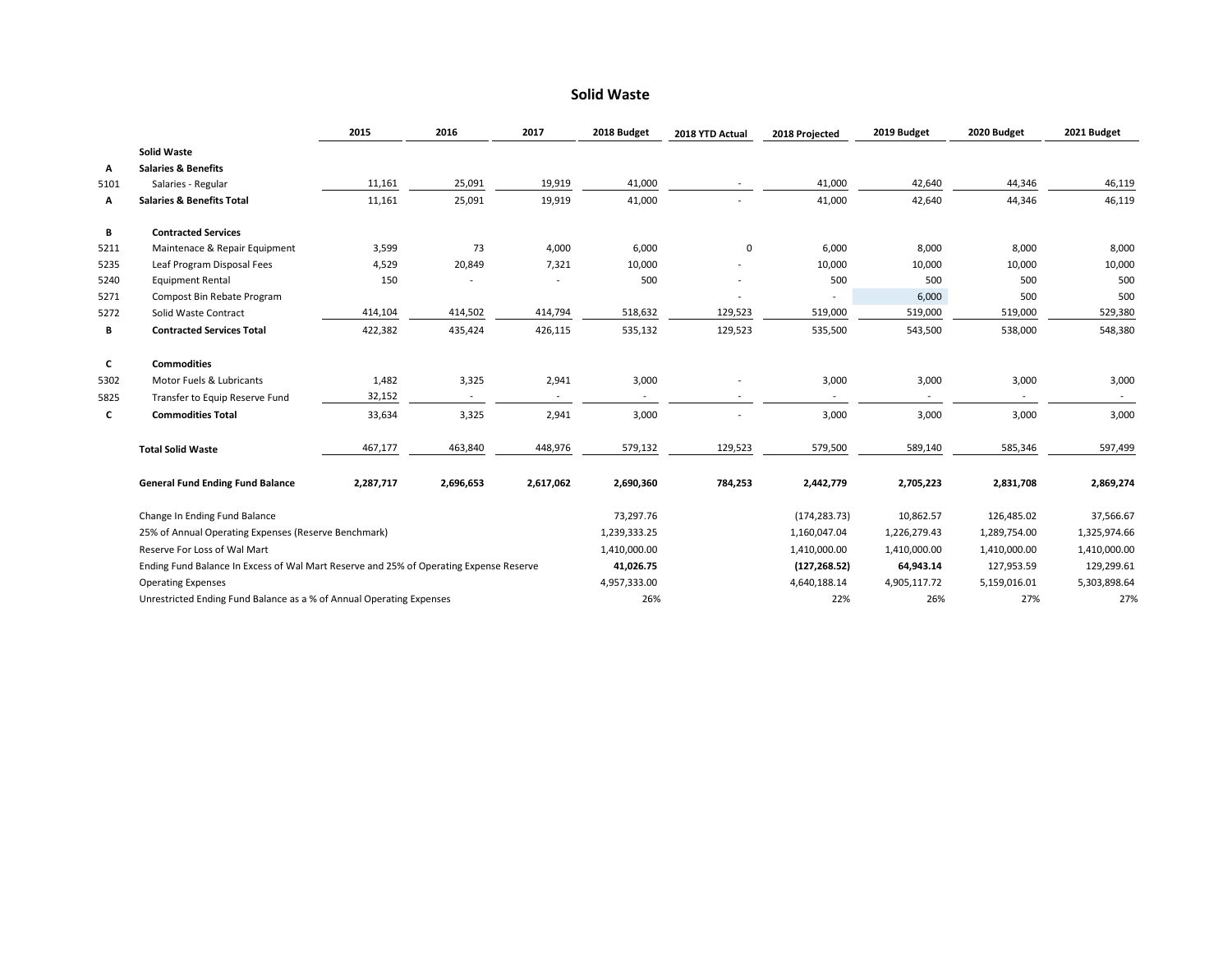#### **Restricted for Special Law Enforcement Fund**

|                 |                                         | 2015            | 2016          | 2017                           | 2018 Budget    | 2018 YTD Actual | 2018 Projected      |    |             | 2019 Budget 2020 Budget 2021 Budget |                       |
|-----------------|-----------------------------------------|-----------------|---------------|--------------------------------|----------------|-----------------|---------------------|----|-------------|-------------------------------------|-----------------------|
| <b>Revenues</b> |                                         |                 |               |                                |                |                 |                     |    |             |                                     |                       |
| 4010            | <b>Beginning Fund Balance</b>           | \$<br>$\sim$    | \$<br>$\sim$  | \$<br>$\overline{\phantom{a}}$ | $8,913.00$ \$  | $\sim$          | \$<br>$8,913.00$ \$ |    | 8,913.00 \$ |                                     | 9,913.00 \$ 10,913.00 |
| 4432            | Spec. Law Enforcement Revenues          |                 |               | 1,000.00                       | 1,000.00       | 6,450.00        | 23,700.00           |    | 1,000.00    | 1,000.00                            | 1,001.00              |
|                 | <b>Total Revenues</b>                   |                 | $\sim$        | 1,000.00                       | 9,913.00       | 6,450.00        | 32,613.00           |    | 9,913.00    | 10,913.00                           | 11,914.00             |
|                 |                                         |                 |               |                                |                |                 |                     |    |             |                                     |                       |
|                 | <b>Expenditures</b>                     |                 |               |                                |                |                 |                     |    |             |                                     |                       |
| C               | <b>Commodities</b>                      |                 |               |                                |                |                 |                     |    |             |                                     |                       |
| 5317            | <b>Special Law Enforcement Expenses</b> | 2,054.17        | 300.00        |                                | 3,000.00       | 4,771.90        | 23,700.00           |    |             |                                     |                       |
|                 | <b>Total Expenditures</b>               | 2,054.17        | 300.00        |                                | 3,000.00       | 4,771.90        | 23,700.00           |    |             |                                     |                       |
|                 |                                         |                 |               |                                |                |                 |                     |    |             |                                     |                       |
|                 | <b>Ending Fund Balance</b>              | $(2,054.17)$ \$ | $(300.00)$ \$ | 1,000.00                       | 6,913.00<br>-S | $1,678.10$ \$   | 8,913.00            | -S | 9,913.00    | \$10,913.00                         | \$11,914.00           |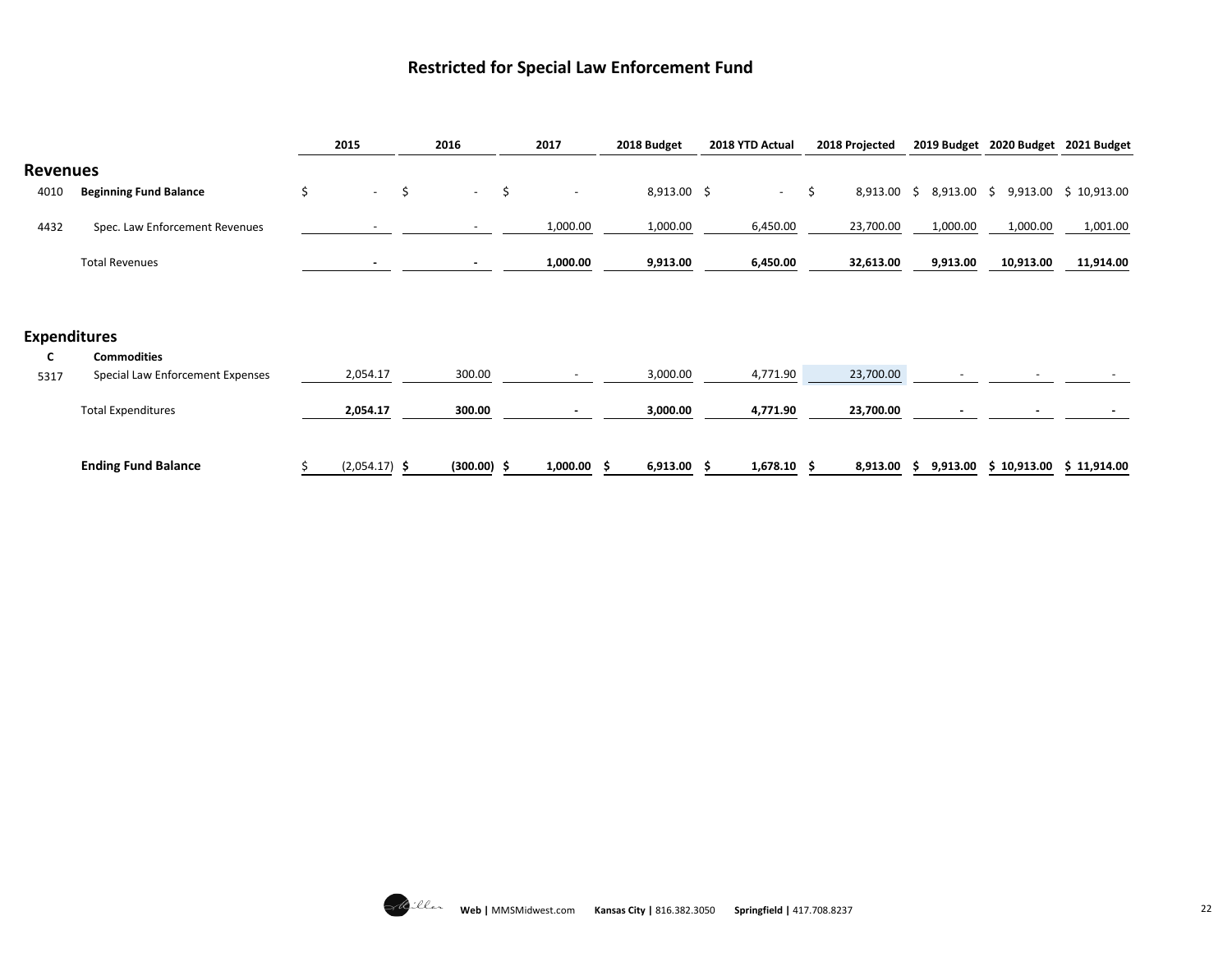### **City of Roeland Park Bond & Interest Fund**

|          |                                  | 2015                     |     | 2016           |     | 2017           |   | 2018 Budget | 2018 YTD Actual | 2018 Projected | 2019 Budget | 2020 Budget              | 2021 Budget |
|----------|----------------------------------|--------------------------|-----|----------------|-----|----------------|---|-------------|-----------------|----------------|-------------|--------------------------|-------------|
| 4010     | Beginning Fund Balance           | 479,137 \$               |     | 421,228 \$     |     | 363,620 \$     |   | 268,346     | $\blacksquare$  | 268,346        | 121,898     | 116,401                  | 79,952      |
| 4020     | <b>Recreational Vehicle Tax</b>  | 93                       | -\$ | $132 \quad$ \$ |     | $124 \quad$ \$ |   | 102         | 19              | 124            | 102         | 102                      | 102         |
| 4021     | <b>Commercial Vehicle Tax</b>    |                          |     |                |     | $\sim$         | Ś | 79          |                 |                |             |                          |             |
| 4040     | <b>Heavy Trucks Tax</b>          | 142                      | -\$ | 94             | -\$ | $181 \quad $$  |   | 58          | 63              | 181            | 58          | 58                       | 58          |
| 4050     | Ad Valorem Tax                   | 257,492 \$               |     | 267,902 \$     |     | 283,217 \$     |   | 223,904     | 107,869         | 183,624        | 199,200     | 202,188                  | 205,220     |
| 4060     | Motor Vehicle Tax                | $32,315$ \$              |     | 34,276 \$      |     | 36,686 \$      |   | 37,450      | 9,792           | 37,000         | 24,560      | 25,543                   | 26,564      |
| 4070     | Personal Property Tax-deliquen   | 81                       | -\$ | $46 \;$ \$     |     | 88 \$          |   | 50          |                 | 50             | 50          | 50                       | 50          |
| 4080     | Real Property Tax - Delinquent   | 1,285                    | S.  | 4,797 \$       |     | $3,522$ \$     |   | 2,000       |                 | 2,000          | 2,000       | 2,000                    | 2,000       |
| 45104512 | Interest on Investment           | $\blacksquare$           |     | $1,151$ \$     |     | 4,248 \$       |   | 4,465       | 1,728           | 4,465          | 4,465       | 4,465                    | 4,465       |
| 4610     | <b>Special Assessments</b>       |                          |     | 29             | -\$ |                | Ś |             |                 |                |             |                          |             |
| 4620     | Special Assmnt Tax - Delinquent  | 364                      | -S  | 951S           |     |                |   | 364         |                 | 300            | 364         | 364                      | 300         |
| 4630     | Storm Drainage RC12-013          | 58,868 \$                |     | 62,570 \$      |     | 59,494 \$      |   | 60,500      | 35,865          | 59,835         | 63,250      | 60,750                   | 58,250      |
| 4640     | Storm Drainage RC12-012          | 93,060 \$                |     | 94,647 \$      |     | $92,573$ \$    |   | 93,694      | 53,497          | 92,663         | 91,782      | 93,808                   | 95,603      |
| 4650     | Storm Drainage RC12-014          | $106,399$ \$             |     | $109,224$ \$   |     | $105,221$ \$   |   | 106,551     | 59,029          | 105,379        | 106,551     | 106,551                  | 106,551     |
| 4830     | Transfer from 27A Fund           | 455,000 \$               |     | 428,841 \$     |     | 416,000 \$     |   | 354,000     | 88,500          | 475,000        | 300,000     | 260,000                  |             |
| 4840     | Transfer from General Fund       | ۰                        |     | $117,228$ \$   |     |                |   |             |                 |                |             |                          |             |
| 4880     | Transfer from Streetlights Fund  | 24,815                   |     | $\sim$         |     |                |   |             |                 |                |             |                          |             |
|          | <b>Total Revenues</b>            | 1,509,052                |     | 1,543,114      |     | 1,364,975      |   | 1,151,563   | 356,362         | 1,228,967      | 914,280     | 872,279                  | 579,116     |
| В        | <b>Contracted Services</b>       |                          |     |                |     |                |   |             |                 |                |             |                          |             |
| 5209     | <b>Professional Services</b>     | $\overline{\phantom{0}}$ |     | $1,375$ \$     |     | $3,050$ \$     |   | 5,500       | 1,500           | 3,050          | 3,050       | 3,050                    | 3,050       |
| 5214     | <b>Other Contracted Services</b> | 724                      |     | $\sim$         |     | $\sim$         |   | $\sim$      | $\sim$          | $\sim$         | $\sim$      | $\overline{\phantom{a}}$ |             |
| В        | <b>Contracted Services Total</b> | 724 \$                   |     | $1,375$ \$     |     | $3,050$ \$     |   | 5,500       | 1,500           | 3,050          | 3,050       | 3,050                    | 3,050       |

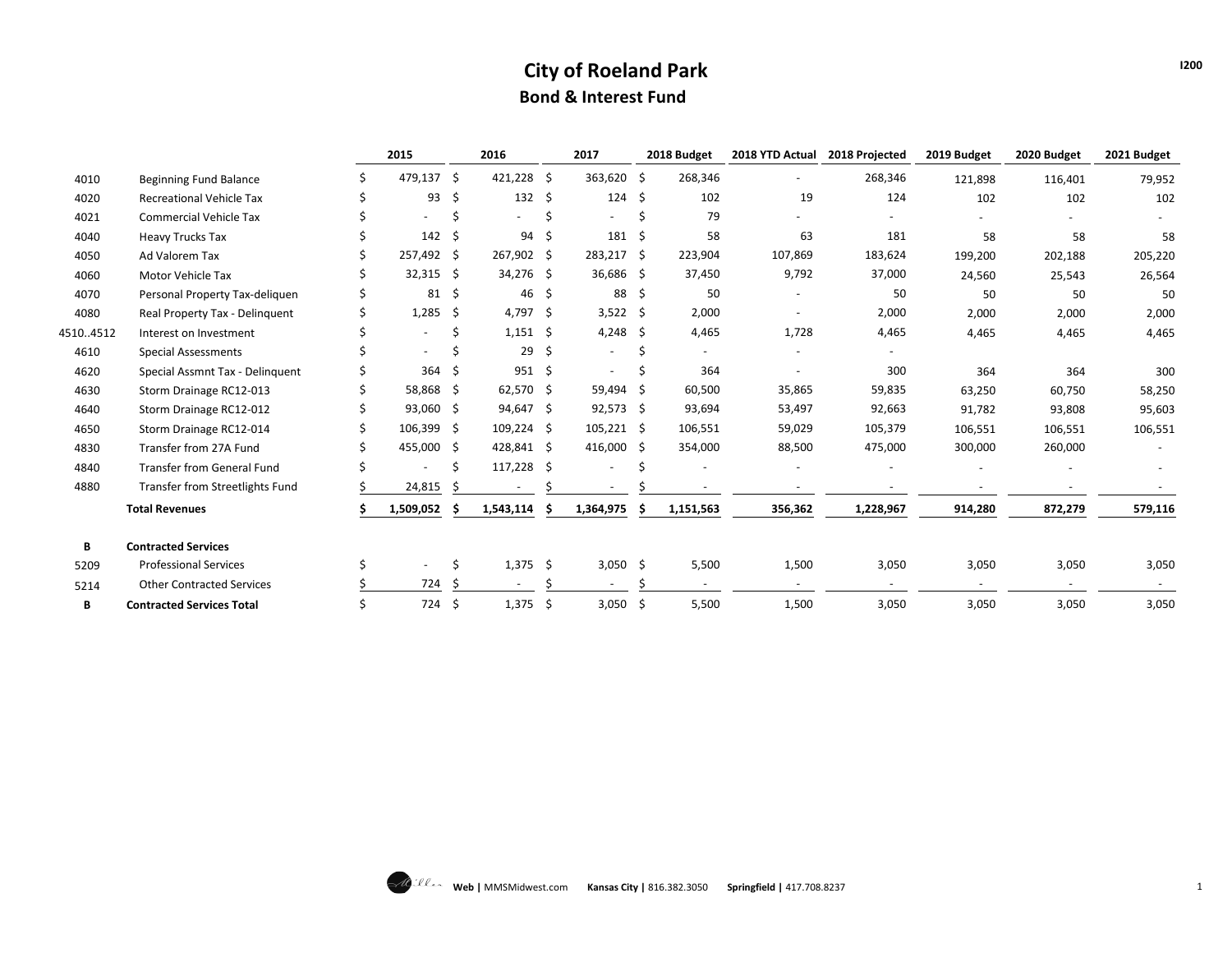# **City of Roeland Park Bond & Interest Fund**

|      |                                             |    | 2015         |    | 2016             |     | 2017                     |      | 2018 Budget | 2018 YTD Actual          |    | 2018 Projected | 2019 Budget | 2020 Budget | 2021 Budget |
|------|---------------------------------------------|----|--------------|----|------------------|-----|--------------------------|------|-------------|--------------------------|----|----------------|-------------|-------------|-------------|
| Е.   | <b>Debt Service</b>                         |    |              |    |                  |     |                          |      |             |                          |    |                |             |             |             |
| 5607 | Principal Bonds (2008-A Issue)              |    | 345,000 \$   |    | 360,000 \$       |     | $\overline{\phantom{a}}$ | \$   |             |                          |    |                |             |             |             |
| 5608 | Principal Bonds - 2010-1                    |    | 385,000 \$   |    | 260,000 \$       |     | 265,000 \$               |      | 275,000     | $\blacksquare$           | Ŝ. | 275,000        | 280,000     | 290,000     | 100,000     |
| 5609 | Interest Bonds - 2010-1                     |    | 58,020 \$    |    | 51,860 \$        |     | 46,660 \$                |      | 40,565      | $20,283$ \$              |    | 40,565         | 33,415      | 25,575      | 17,020      |
| 5610 | Interest Bonds (2008-A Issue)               |    | $25,388$ \$  |    | $13,140 \pm 5$   |     |                          | \$   |             |                          | \$ |                |             |             |             |
| 5614 | Bond Principal 2014-1                       |    |              | \$ | $105,000$ \$     |     | 107,000 \$               |      | 110,000     | $\sim$                   | \$ | 110,000        | 112,000     | 114,000     |             |
| 5615 | Bond Interest 2014-1                        |    |              |    | $12,332 \quad $$ |     | $9,969$ \$               |      | 7,563       | $\overline{\phantom{a}}$ | S  | 7,563          | 5,088       | 2,568       |             |
| 5621 | <b>Bond Reserve</b>                         |    | ۰            |    |                  | Ś   |                          | Ś    |             | $\overline{\phantom{a}}$ | Ŝ  |                |             |             |             |
| 5628 | Principal Bonds - 2011-2                    |    | 70,000 \$    |    | 165,000 \$       |     | 180,000 \$               |      | 190,000     | $\sim$                   | Ś  | 190,000        | 85,000      | 85,000      | 90,000      |
| 5629 | Interest Bonds - 2011-2                     |    | 36,098 \$    |    | 34,698 \$        |     | $31,398$ \$              |      | 27,798      | $\overline{\phantom{a}}$ | S  | 27,798         | 23,808      | 21,640      | 19,473      |
| 5630 | Bond Principal - 2011-1                     |    | 105,000 \$   |    | $105,000$ \$     |     | $\overline{\phantom{a}}$ | Ś    |             |                          |    |                |             |             |             |
| 5631 | Bond Interest - 2011-1                      |    | $3,990$ \$   |    | $2,153$ \$       |     |                          | Ś    |             | $\blacksquare$           | S  |                |             |             |             |
| 5644 | Principal Bonds - 2012-1                    |    | 35,000 \$    |    | 35,000           | -\$ | 420,000                  | -\$  | 425,000     | $\overline{\phantom{a}}$ | S  | 425,000        | 200,000     | 205,000     | 205,000     |
| 5645 | Interest Bonds - 2012-1                     |    | 23,605       | -S | 33,938           | S   | 33,553                   | \$   | 28,093      |                          |    | 28,093         | 21,718      | 18,318      | 14,423      |
| Е.   | <b>Debt Service Total</b>                   |    | 1,087,100 \$ |    | 1,178,120        | -\$ | 1,093,579                | - \$ | 1,104,019   | 20,283                   |    | 1,104,019      | 761,029     | 762,101     | 445,916     |
| N    | <b>Non-Appropriation Expenditures</b>       |    |              |    |                  |     |                          |      |             |                          |    |                |             |             |             |
| 5751 | <b>TIF Fund Expenditure</b>                 |    |              |    |                  |     |                          |      | 38,302      |                          |    |                | 33,800      | 27,176      | 22,420      |
| N    | <b>Non-Appropriation Expenditures Total</b> | Ś. |              | Ś  |                  | Ś   |                          | \$   | 38,302      |                          |    |                | 33,800      | 27,176      | 22,420      |
|      | <b>Total Expenditures</b>                   |    | 1,087,824    | -S | 1,179,495        | S   | 1,096,629                | S    | 1,147,821   | 21,783                   |    | 1,107,069      | 797,879     | 792,327     | 471,386     |
|      | <b>Ending Fund Balance</b>                  | Ś  | 421,228 \$   |    | 363,620 \$       |     | 268,346 \$               |      | 3,742       | 334,580                  |    | 121,898        | 116,401     | 79,952      | 107,731     |

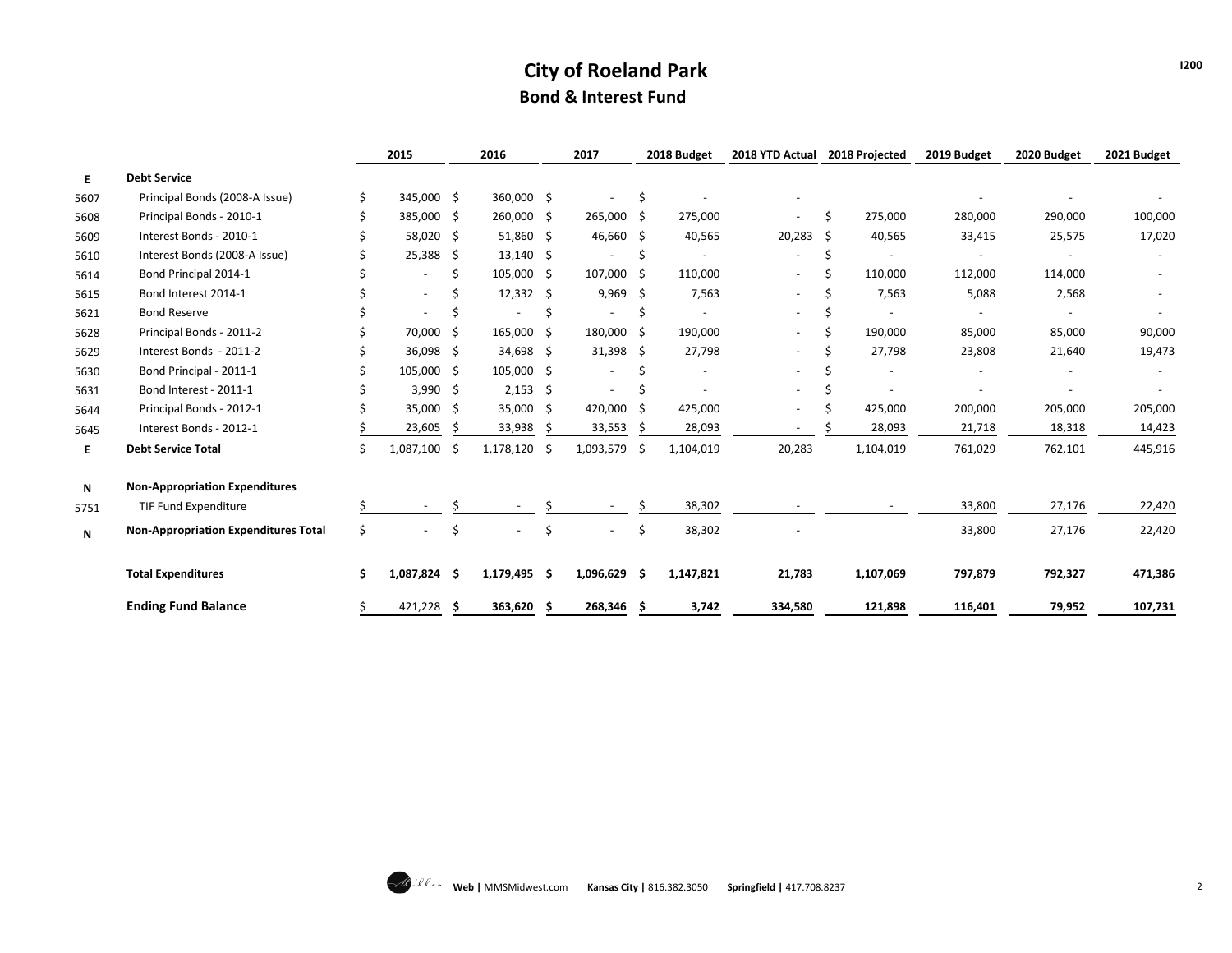# **City of Roeland Park Special Highway Fund**

|              |                                      |    | 2015                     |     | 2016                     | 2017                           | 2018 Budget         |        | 2018 YTD Actual |     | 2018 Projected           |    | 2019 Budget   |     | 2020 Budget   |    | 2021 Budget    |
|--------------|--------------------------------------|----|--------------------------|-----|--------------------------|--------------------------------|---------------------|--------|-----------------|-----|--------------------------|----|---------------|-----|---------------|----|----------------|
|              |                                      |    |                          |     |                          |                                |                     |        |                 |     |                          |    |               |     |               |    |                |
| 4010         | Beginning Fund Balance               | \$ | 48,877 \$                |     | 76,721 \$                | 127,445                        | Ŝ.<br>186,611.01 \$ |        |                 | \$  | 186,611.01 \$            |    | 228,830.01 \$ |     | 298,361.91 \$ |    | 367,154.73     |
| 4140         | Spec City/county Highway Fund        | \$ | 180,266 \$               |     | 182,426                  | 181,464.26                     | 182,190.00          |        | 46,289.00       |     | 182,190.00               |    | 184,011.90    |     | 185,852.02    |    | 187,710.54     |
| 4511         | Interest on Invested Assets          |    | $\overline{\phantom{a}}$ |     | $\overline{\phantom{a}}$ | $\overline{\phantom{a}}$       |                     | $\sim$ | 429.96          |     | $\overline{\phantom{a}}$ |    |               |     |               |    | $\sim$ $ \sim$ |
|              | <b>Total Revenues</b>                | \$ | 229,143                  | \$  | 259,147                  | 308,909.22                     | 368,801.01          |        | 46,289.00       |     | 368,801.01               |    | 412,841.91    |     | 484,213.93    |    | 554,865.27     |
| Α            | <b>Salaries &amp; Benefits</b>       |    |                          |     |                          |                                |                     |        |                 |     |                          |    |               |     |               |    |                |
| 5101         | Salaries - Regular                   |    | 55,917                   | \$  | 56,323                   | 58,194.00                      | 62,000.00           |        |                 |     | 62,000.00                |    | 64,480.00     |     | 67,059.20     |    | 69,741.57      |
| Α            | <b>Salaries &amp; Benefits Total</b> | \$ | 55,917 \$                |     | 56,323                   | 58,194.00                      | 62,000.00           |        |                 |     | 62,000.00                |    | 64,480.00     |     | 67,059.20     |    | 69,741.57      |
| В            | <b>Contracted Services</b>           |    |                          |     |                          |                                |                     |        |                 |     |                          |    |               |     |               |    |                |
| 5211         | Maintenace & Repair Equipment        | \$ |                          | \$  |                          |                                |                     |        |                 |     |                          |    |               |     |               |    |                |
| 5260         | Vehicle Maintenance                  |    |                          | \$  |                          |                                |                     |        |                 |     |                          |    |               |     |               |    |                |
| В            | <b>Contracted Services Total</b>     | \$ |                          | \$  |                          |                                |                     |        |                 |     |                          |    |               |     |               |    |                |
| C            | <b>Commodities</b>                   |    |                          |     |                          |                                |                     |        |                 |     |                          |    |               |     |               |    |                |
| 5303         | Sand and Salt                        | \$ | $23,917$ \$              |     | 17,409                   | 6,134.22                       | 25,000.00           |        | 2,468.10        |     | 20,000.00                |    | 25,000.00     |     | 25,000.00     |    | 20,000.00      |
| 5315         | Machinery & Auto Equipment           |    | $\sim$                   | \$  | $\sim$                   | $\blacksquare$                 |                     | $\sim$ |                 |     | $\sim$                   |    | $\sim$        |     | $\sim$        |    |                |
| C            | <b>Commodities Total</b>             | \$ | 23,917 \$                |     | 17,409                   | 6,134.22                       | 25,000.00           |        | 2,468.10        |     | 20,000.00                |    | 25,000.00     |     | 25,000.00     |    | 20,000.00      |
| E.           | <b>Capital Outlay</b>                |    |                          |     |                          |                                |                     |        |                 |     |                          |    |               |     |               |    |                |
| 5454         | Sidewalk Improvements                | \$ |                          | \$  |                          | \$<br>$\overline{\phantom{a}}$ | \$                  |        | Ŝ               | \$  |                          | \$ | 25,000 \$     |     | 25,000 \$     |    | 25,000         |
| 5456         | <b>CARS Projects</b>                 |    |                          | Ś   |                          |                                | 50,000.00           |        |                 |     |                          |    |               |     | $\sim$        |    |                |
| Е            | <b>Capital Outlay Total</b>          | \$ |                          | \$  |                          |                                | 50,000.00           |        |                 |     |                          |    | 25,000        |     | 25,000        |    | 25,000         |
| T            | <b>Transfers</b>                     |    |                          |     |                          |                                |                     |        |                 |     |                          |    |               |     |               |    |                |
| 58095825     | Transfer to Equipment Reserve Fund   | \$ | 72,588                   | \$  | 57,970                   | 57,969.99                      | 57,970.00           |        |                 |     | 57,971.00                |    |               |     |               |    |                |
| $\mathbf{T}$ | <b>Transfers Total</b>               | \$ | 72,588 \$                |     | 57,970                   | 57,969.99                      | 57,970.00           |        |                 |     | 57,971.00                |    |               |     |               |    |                |
|              | <b>Total Expenditures</b>            | Ś  | 152,422                  | -\$ | 131,702                  | 122,298.21                     | 194,970.00          |        | 2,468.10        |     | 139,971.00               |    | 114,480.00    |     | 117,059.20    |    | 114,741.57     |
|              | <b>Ending Fund Balance</b>           |    | 76,721                   | \$. | 127,445                  | 186,611.01<br>.S               | 173,831.01<br>Ŝ     |        | 43,820.90<br>.S | \$. | 228,830.01               | Ŝ. | 298,361.91    | -\$ | 367,154.73    | Ŝ. | 440,123.70     |
|              |                                      |    |                          |     |                          |                                |                     |        |                 |     |                          |    |               |     |               |    |                |

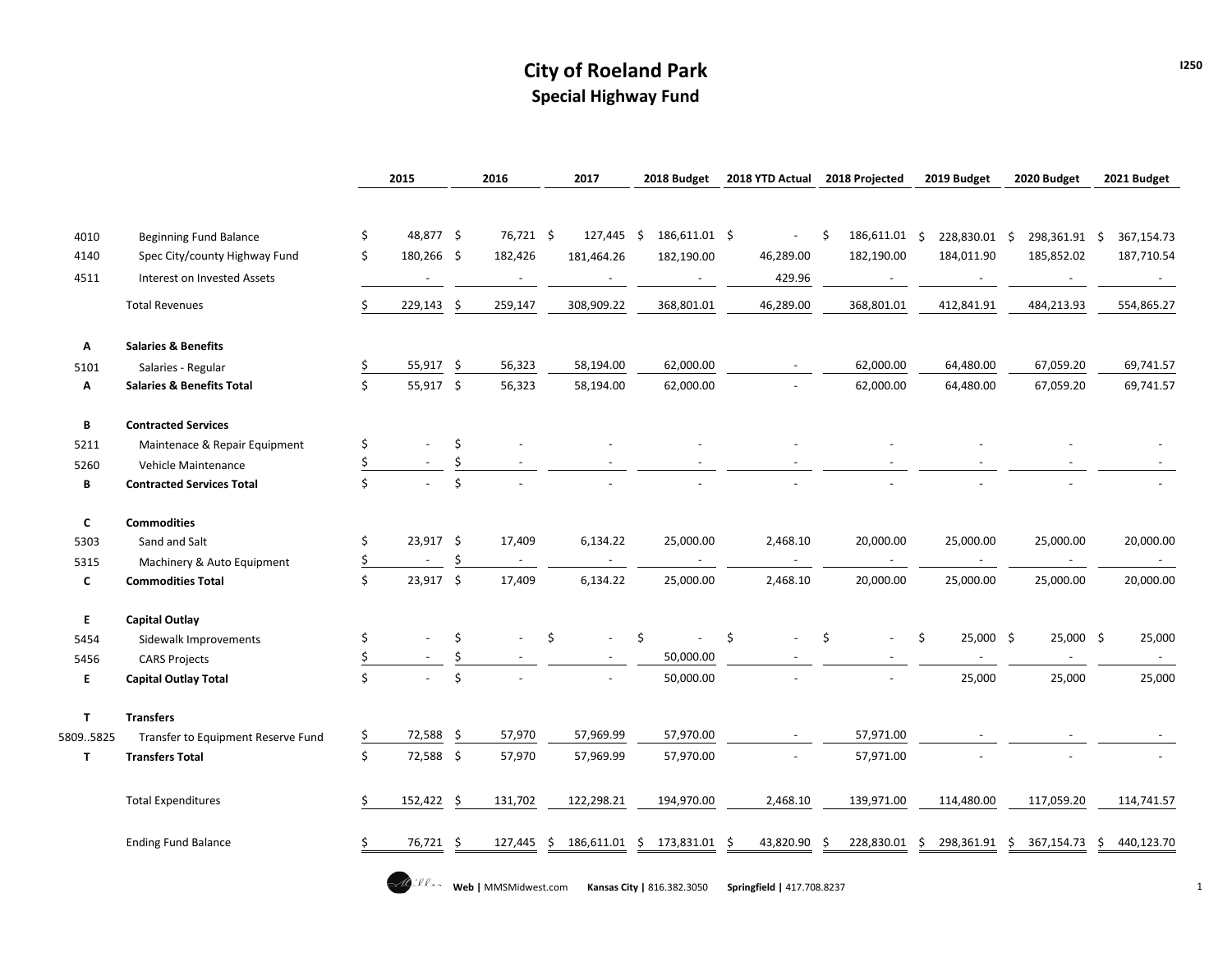## **City of Roeland Park Special Street Fund 27A**

|              |                                          |   | 2015       |     | 2016                     |     | 2017       |    | 2018 Budget | 2018 YTD Actual 2018 Projected |                |                          | 2019 Budget              | 2020 Budget      | 2021 Budget |
|--------------|------------------------------------------|---|------------|-----|--------------------------|-----|------------|----|-------------|--------------------------------|----------------|--------------------------|--------------------------|------------------|-------------|
| 4010         | <b>Beginning Fund Balance</b>            | Ś | 394,568 \$ |     | 397,506 \$               |     | 409,743 \$ |    | 786,843 \$  |                                |                | \$<br>786,843 \$         | 83,097 \$                | 56,047 \$        | 407,632     |
| 4110         | City/county Sales & Use Tax              |   | 741,268    |     | 776,544                  |     | 809,940    |    | 756,840     |                                | 205,009        | 820,000                  | 828,200                  | 836,482          | 844,847     |
| 4135         | County Courthouse Sales Tax              |   |            |     |                          |     | 121,133    |    | 156,550     |                                | 40,829         | 163,000                  | 164,630                  | 166,276          | 167,939     |
| 4150         | <b>CARS Funding</b>                      |   |            |     | 196,213                  |     | $\sim$     |    | 773,000     |                                | $\blacksquare$ | 773,000                  | 103,620                  | 1,212,250        |             |
| 4154         | <b>STP Grant</b>                         |   |            |     |                          |     |            |    |             |                                |                |                          | $\overline{\phantom{a}}$ | 4,662,500        |             |
| 45104512     | Interest on Investment                   |   |            |     | 1,404                    |     | 1,172      |    | 1,410       |                                | 1,336          | 1,500                    | 1,500                    | 1,500            | 1,500       |
| 4520         | <b>Other Sources</b>                     |   |            |     | 51,220                   |     |            |    |             |                                |                |                          |                          |                  |             |
| 4530         | <b>Reimbursed Expense</b>                |   |            |     | 353                      |     | $\sim$     |    | $\sim$      |                                | $\sim$         | $\overline{\phantom{a}}$ | $\sim$                   | $\sim$           |             |
|              | <b>Total Revenues</b>                    |   | 1,135,836  |     | 1,423,240                |     | 1,341,988  |    | 2,474,643   |                                | 247,174        | 2,544,343                | 1,181,047                | 6,935,055        | 1,421,918   |
| B            | <b>Contracted Services</b>               |   |            |     |                          |     |            |    |             |                                |                |                          |                          |                  |             |
| 5209         | <b>Professional Services</b>             |   | 156,170    |     | 115,752                  |     | 74,757     |    | 100,000     |                                | 9,795          | 100,000                  | 100,000                  | 100,000          | 100,000     |
| 5214         | <b>Other Contracted Services</b>         |   | 52,928     |     | $\overline{\phantom{a}}$ |     |            |    |             |                                |                |                          |                          |                  |             |
| 5245         | In-house Street Maintenance              |   | 46,172     |     | 56,579                   |     | $\sim$     |    | $\sim$      |                                | $\omega$       |                          |                          |                  |             |
| В            | <b>Contracted Services Total</b>         |   | 255,270    |     | 172,332                  |     | 74,757     |    | 100,000     |                                | 9,795          | 100,000                  | 100,000                  | 100,000          | 100,000     |
| E.           | <b>Capital Outlay</b>                    |   |            |     |                          |     |            |    |             |                                |                |                          |                          |                  |             |
| 5426         | Other Improvements                       |   | 1,098      |     |                          |     |            |    |             |                                |                |                          |                          |                  |             |
| 5430         | <b>Residential Street Reconstruction</b> |   |            |     |                          |     |            |    |             |                                |                | \$<br>70,814 \$          | 534,000                  | 100,000          | 895,186     |
| 5454         | Sidewalk Project                         |   |            |     |                          |     |            |    | 130,000     |                                |                |                          |                          | 50,000           | 50,000      |
| 5456         | <b>CARS Projects</b>                     |   | 26,962     |     | 412,324                  |     | 64,387     |    | 1,314,000   |                                |                |                          |                          |                  |             |
| 5457         | CARS Roe 2020                            |   |            |     |                          |     |            |    |             |                                |                | 502,432                  |                          | 6,017,423        |             |
| 5458         | 2018 CARS                                |   |            |     |                          |     |            |    |             |                                |                | 1,273,000                |                          |                  |             |
| 5459         | 2019 CARS                                |   |            |     |                          |     |            |    |             |                                |                | 40,000                   | 191,000                  |                  |             |
| 5460         | 2022 CARS - 53rd St                      |   |            |     |                          |     |            |    |             |                                |                |                          |                          |                  | 15,000      |
| 5461         | 2022 CARS - Nall                         |   |            |     |                          |     |            |    |             |                                |                |                          |                          |                  | 190,000     |
| E.           | <b>Capital Outlay Total</b>              |   | 28,059     |     | 412,324                  |     | 64,387     |    | 1,444,000   |                                |                | 1,886,246                | 725,000                  | 6,167,423        | 1,150,186   |
| $\mathsf{T}$ | <b>Transfers</b>                         |   |            |     |                          |     |            |    |             |                                |                |                          |                          |                  |             |
| 5818         | Transfer To Bond & Intfund               |   | 455,000    |     | 428,841                  |     | 416,000    |    | 354,000     |                                | 88,500         | 475,000                  | 300,000                  | 260,000          |             |
| $\mathbf{T}$ | <b>Transfers Total</b>                   |   | 455,000    |     | 428,841                  |     | 416,000    |    | 354,000     |                                | 88,500         | 475,000                  | 300,000                  | 260,000          |             |
|              | <b>Total Expenditures</b>                |   | 738,330    |     | 1,013,497                |     | 555,144    |    | 1,898,000   |                                | 98,295         | 2,461,246                | 1,125,000                | 6,527,423        | 1,250,186   |
|              | <b>Ending Fund Balance</b>               |   | 397,506    | \$. | 409,743                  | \$. | 786,844    | -S | 576,643     | -S                             | 148,879        | \$<br>83,097             | \$<br>56,047             | \$<br>407,632 \$ | 171,732     |
|              |                                          |   |            |     |                          |     |            |    |             |                                |                |                          |                          |                  |             |

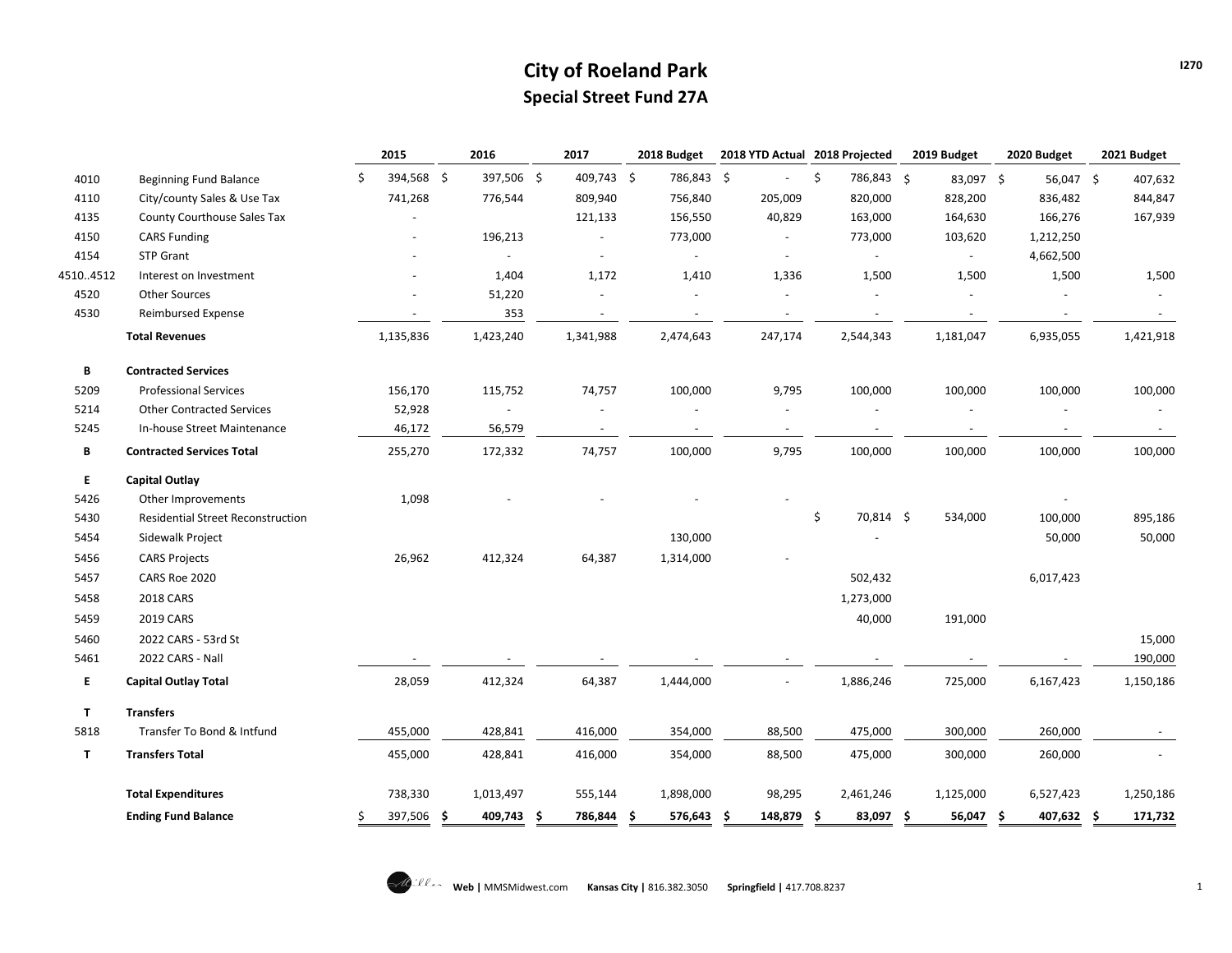# **City of Roeland Park Community Center Fund 27C**

|              |                                        | 2015                     | 2016       | 2017       | 2018 Budget              | 2018 YTD Actual | 2018 Projected      |     | 2019 Budget    |     | 2020 Budget    | 2021 Budget    |
|--------------|----------------------------------------|--------------------------|------------|------------|--------------------------|-----------------|---------------------|-----|----------------|-----|----------------|----------------|
|              |                                        |                          |            |            |                          |                 |                     |     |                |     |                |                |
| 4010         | Beginning Fund Balance                 | \$<br>$65,107$ \$        | 257,388 \$ | 351,253 \$ | 462,824 \$               |                 | \$<br>462,824 \$    |     | 534,177 \$     |     | 577,168 \$     | 648,237        |
| 4110         | City/County Sales & Use Tax            | 185,317                  | 194,136    | 202,485    | 189,037                  | 51,252          | 205,000             |     | 207,050        |     | 209,121        | 211,212        |
| 4511         | Interest on Invested Assets            |                          |            |            |                          | 972             |                     |     |                |     |                |                |
| 4850         | <b>Transfer from Equipment Reserve</b> | 171,478                  |            |            |                          |                 |                     |     |                |     |                |                |
|              | <b>Total Revenues</b>                  | 421,902                  | 451,524    | 553,738    | 651,861                  | 52,225          | 667,824             |     | 741,227        |     | 786,289        | 859,449        |
| В            | <b>Contracted Services</b>             |                          |            |            |                          |                 |                     |     |                |     |                |                |
| 5209         | <b>Professional Services</b>           | $\sim$                   | $\sim$     | $\sim$     | $\overline{\phantom{a}}$ | $\sim$          | $\blacksquare$      |     | 30,000         |     |                |                |
| 5210         | Maintenace And Repair Building         | 31,833                   | 14,635     | 4,079      | 15,000                   | 4,168           | 10,000              |     | 15,000         |     | 15,000         | 15,000         |
| 5211         | Maintenace & Repair Equipment          | 8,104                    | 5,956      |            | 7,000                    |                 | 5,390               |     | 7,000          |     | 7,000          | 7,000          |
| 5214         | <b>Other Contracted Services</b>       | $\overline{\phantom{a}}$ | $\sim$     |            | $\blacksquare$           |                 | $\blacksquare$      |     | $\blacksquare$ |     | $\sim$         | $\sim$         |
| 5250         | Insurance & Surety Bonds               | 3,877                    | 3,915      | 3,246      | 5,000                    |                 | 3,441               |     | 3,819          |     | 4,239          | 4,705          |
| 5253         | <b>Public Relations</b>                |                          |            |            |                          |                 |                     |     | 400            |     |                |                |
| 5255         | JoCo Management Fee                    | 75,000                   | 75,000     | 70,197     | 82,000                   | 40,808          | 81,616              |     | 83,640         |     | 85,313         | 87,019         |
| 5257         | <b>Property Tax Payments</b>           | 149                      | 156        |            | $\omega$                 |                 | $\bar{\phantom{a}}$ |     | $\omega$       |     | $\blacksquare$ | $\blacksquare$ |
| 5262         | <b>Grounds Maintenance</b>             | 540                      | $\sim$     | 1,833      | 2,500                    |                 | 2,500               |     | 2,500          |     | 2,500          | 2,500          |
| 5264         | Grounds Improvements                   | $\sim$                   | 608        | $\sim$     | 4,000                    | $\sim$          | 2,000               |     | 1,500          |     | 1,500          | 1,500          |
| В            | <b>Contracted Services Total</b>       | 119,503                  | 100,271    | 79,355     | 115,500                  | 44,976          | 104,947             |     | 143,859        |     | 115,552        | 117,724        |
| C            | <b>Commodities</b>                     |                          |            |            |                          |                 |                     |     |                |     |                |                |
| 5307         | <b>Other Commodities</b>               | $\overline{\phantom{a}}$ |            | 4,179      | $\sim$                   | 3,435           | 5,500               |     |                |     |                |                |
| C            | <b>Commodities Total</b>               |                          |            | 4,179      |                          | 3,435           | 5,500               |     |                |     |                |                |
| E.           | <b>Capital Outlay</b>                  |                          |            |            |                          |                 |                     |     |                |     |                |                |
| 5425         | <b>Other Capital Outlay</b>            | 45,012                   |            | 7,380      | 24,400                   | (640)           | 23,200              |     | 20,200         |     | 22,500         | 12,000         |
| Е.           | <b>Capital Outlay Total</b>            | 45,012                   |            | 7,380      | 24,400                   | (640)           | 23,200              |     | 20,200         |     | 22,500         | 12,000         |
| $\mathbf{T}$ | <b>Transfers</b>                       |                          |            |            |                          |                 |                     |     |                |     |                |                |
| 5825         | Transfer to Equip Reserve Fund         |                          |            |            |                          |                 |                     |     |                |     |                |                |
| T            | <b>Transfers Total</b>                 |                          |            |            |                          |                 |                     |     |                |     |                |                |
|              | <b>Total Expenditures</b>              | 164,514                  | 100,271    | 90,915     | 139,900                  | 47,771          | 133,647             |     | 164,059        |     | 138,052        | 129,724        |
|              | <b>Ending Fund Balance</b>             | \$<br>257,388 \$         | 351,253 \$ | 462,823 \$ | $511,961$ \$             | 4,454 \$        | 534,177             | -\$ | 577,168        | -\$ | 648,237 \$     | 729,724        |

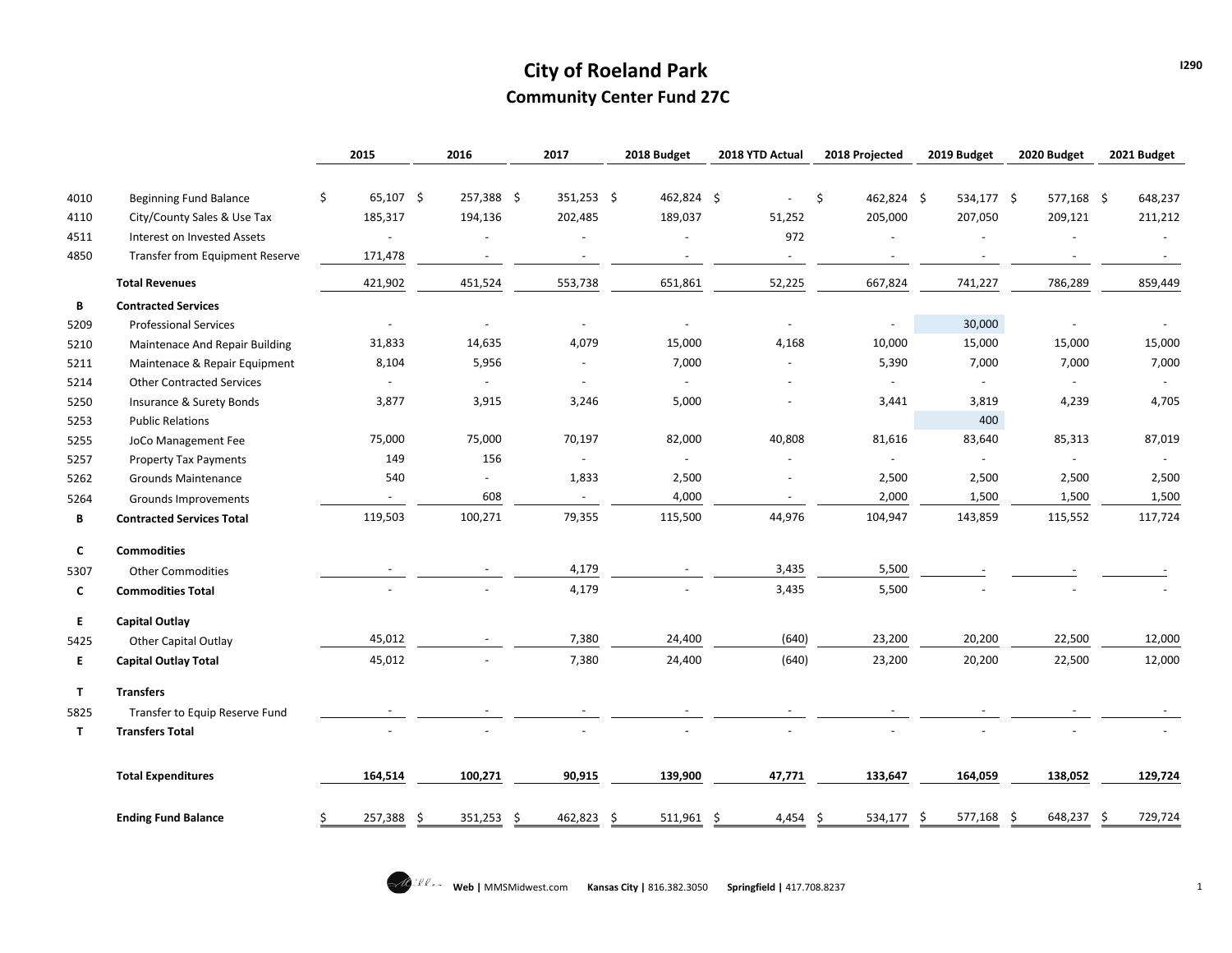## **City of Roeland Park Special Infrastructure 27D**

|      |                                   |    | 2015        |                    | 2016        |         | 2017        |                    | 2018 Budget |                           | 2018 YTD Actual 2018 Projected |                         |              |         | 2019 Budget |                    | 2020 Budget              |         | 2021 Budget |
|------|-----------------------------------|----|-------------|--------------------|-------------|---------|-------------|--------------------|-------------|---------------------------|--------------------------------|-------------------------|--------------|---------|-------------|--------------------|--------------------------|---------|-------------|
| 4010 | Beginning Fund Balance            | \$ | $93,563$ \$ |                    | 195,274 \$  |         | 194,022 \$  |                    | 849,517 \$  |                           |                                | \$                      | 849,517 \$   |         | 742,617 \$  |                    | 768,317 \$               |         | 330,518     |
| 4110 | City/county Sales & Use Tax       | \$ | 370,634 \$  |                    | 388,272 \$  |         | 404,970     | -\$                | 378,114 \$  |                           | 102,505                        | -\$                     | 410,000      | -\$     | 414,100 \$  |                    | 418,241 \$               |         | 422,423     |
| 4150 | <b>CARS Funding</b>               |    |             |                    |             |         |             | Ś                  |             | $\zeta$                   |                                | \$                      |              | \$      |             |                    |                          |         |             |
| 4155 | <b>CDBG Grant</b>                 |    |             |                    |             |         |             | Ś                  | 200,000     |                           |                                | Ś                       | 100,000 \$   |         | 166,600     |                    |                          |         |             |
| 4161 | Grants/Donations - Private        | \$ |             | \$                 |             | \$      |             |                    | 28,000 \$   |                           | $\omega$                       | \$                      | 60,000       |         |             | \$                 | $50,000$ \$              |         | 20,000      |
| 4511 | Investment Income                 |    |             |                    |             |         |             |                    |             | Ś                         | 790                            |                         |              |         |             |                    |                          |         |             |
| 4790 | <b>Reimbursed Expenses</b>        | \$ |             | \$                 | $4,242$ \$  |         |             |                    |             | Ś                         |                                | Ś                       |              |         |             |                    |                          |         |             |
| 4840 | <b>Transfer From General Fund</b> |    |             |                    |             | Ś       | 551,250     | Ŝ                  | 125,000     | Ś                         | 31,250                         | Ś                       |              | Ŝ       | 50,000      | Ŝ.                 | 450,000                  | Ŝ.      | 370,000     |
|      | <b>Total Revenues</b>             | \$ | 464,197     |                    | 587,788     |         | 1,150,242   | \$                 | 1,580,631   | Ś                         | 134,545                        | \$                      | 1,419,517    | \$.     | 1,373,317   | . Ś                | 1,686,558                |         | 1,142,941   |
| В    | <b>Contracted Services</b>        |    |             |                    |             |         |             |                    |             |                           |                                |                         |              |         |             |                    |                          |         |             |
| 5209 | <b>Professional Services</b>      | \$ | $11,847$ \$ |                    | $27,383$ \$ |         | $22,613$ \$ |                    | $60,000$ \$ |                           |                                | \$                      | $25,000$ \$  |         | $40,000$ \$ |                    | 40,000 \$                |         | 40,000      |
| 5211 | Maintenace & Repair Equipment     | \$ |             | \$                 |             | $\zeta$ | 225S        |                    | $\sim$      | \$                        |                                | \$                      | 300 \$       |         |             | $\mathsf{\hat{S}}$ | $\overline{\phantom{a}}$ | $\zeta$ | $\sim$      |
| 5221 | Maintenance Streets-contract      | \$ | 249,982 \$  |                    | 138,050 \$  |         | 539 \$      |                    | 400,000 \$  |                           |                                | \$                      | $115,000$ \$ |         | 135,000 \$  |                    | 130,000 \$               |         | 118,000     |
| 5246 | In-House Street Maintenance       |    | 2,340       | \$                 |             | Ŝ       | 56,423      | \$                 | 115,000     | Ŝ.                        | 348                            | \$                      |              | \$      |             | S                  | $\overline{\phantom{a}}$ | \$      |             |
| В    | <b>Contracted Services Total</b>  | Ś. | 264,169 \$  |                    | 165,433 \$  |         | 79,800 \$   |                    | 575,000 \$  |                           | 348 \$                         |                         | 140,300 \$   |         | 175,000 \$  |                    | 170,000 \$               |         | 158,000     |
| D    | Capital Outlay                    |    |             |                    |             |         |             |                    |             |                           |                                |                         |              |         |             |                    |                          |         |             |
| 5444 | <b>ADA Improvements</b>           |    |             |                    |             |         | 12,024      |                    |             |                           |                                |                         |              |         |             |                    | 87,940                   |         |             |
| 5468 | 2020 Stormwater-Skyline Dr.       | \$ |             | \$                 |             | \$      |             | \$                 |             | \$                        |                                | \$                      |              | \$      |             | \$                 | 107,100 \$               |         |             |
| 5469 | <b>Stormwater Maintenance</b>     |    |             | Ś.                 | 188         | -Ś      | 181,143 \$  |                    | 20,000 \$   |                           | $3,322$ \$                     |                         | 20,000 \$    |         | 170,000 \$  |                    | 770,000 \$               |         | 20,000      |
| 5470 | Park Maint/Infrastructure         | Ś. | 4,754       | Ŝ.                 | 103,146 \$  |         | 27,758 \$   |                    | 96,000 \$   |                           | $6,968$ \$                     |                         | $96,000$ \$  |         | 64,000 \$   |                    | 221,000 \$               |         | 235,500     |
| 5471 | Tennis Court Replacement          |    |             |                    |             |         |             |                    |             |                           |                                | \$                      | 155,600      |         |             |                    |                          |         |             |
| 5498 | 2019 CDBG                         | \$ |             | \$                 |             | Ś       |             | \$                 |             | Ś                         |                                |                         |              | \$      | 196,000 \$  |                    |                          | Ś       |             |
| 5499 | 2018 CDBG                         |    |             |                    |             |         |             |                    |             |                           |                                | \$                      | 265,000      | \$      |             |                    |                          |         |             |
| D    | <b>Capital Outlay Total</b>       | \$ | 4,754       | $\mathsf{\hat{S}}$ | 103,333 \$  |         | 220,925     | $\ddot{\varsigma}$ | 116,000 \$  |                           | $10,290$ \$                    |                         | 536,600 \$   |         | 430,000 \$  |                    | 1,186,040 \$             |         | 255,500     |
| T.   | <b>Transfers</b>                  |    |             |                    |             |         |             |                    |             |                           |                                |                         |              |         |             |                    |                          |         |             |
| 5802 | Transfer to General Fund          |    |             |                    | 125,000     | \$      |             | \$                 |             |                           |                                |                         |              | \$      |             |                    |                          |         |             |
| T.   | <b>Transfers Total</b>            | Ś  |             | Ś.                 | 125,000 \$  |         |             | $\mathsf{\hat{S}}$ |             | $\boldsymbol{\mathsf{S}}$ |                                | $\overline{\mathsf{S}}$ |              | $\zeta$ |             | ς                  |                          | Ś       |             |
|      | <b>Total Expenditures</b>         |    | 268,923     | S                  | 393,766     | -S      | 300,725     | -\$                | 691,000     | -\$                       | 10,638                         | -\$                     | 676,900      | -\$     | 605,000     | -S                 | 1,356,040                | -S      | 413,500     |
|      | <b>Ending Fund Balance</b>        |    | 195,274     |                    | 194,022     | .s      | 849,517     | Ŝ.                 | 889,631     | -S                        | 123,907                        | .s                      | 742,617      | Ŝ       | 768,317     | -Ś                 | 330,518                  | - S     | 729,441     |
|      |                                   |    |             |                    |             |         |             |                    |             |                           |                                |                         |              |         |             |                    |                          |         |             |

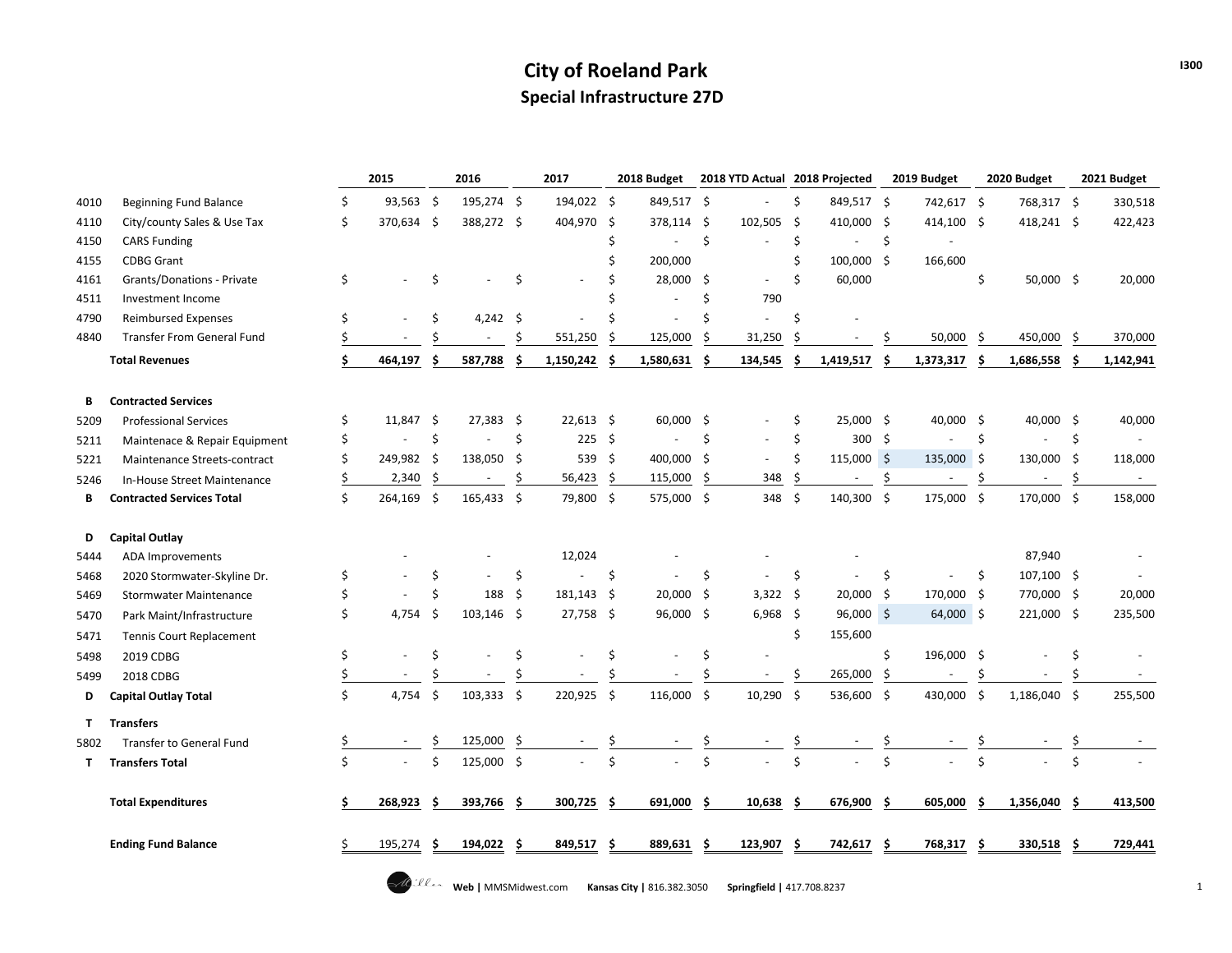# **City of Roeland Park Equipment & Bldg Reserve Fund**

|      |                                            |    |            |                          |                |             | <b>2018 YTD</b> |                  |             |             |             |
|------|--------------------------------------------|----|------------|--------------------------|----------------|-------------|-----------------|------------------|-------------|-------------|-------------|
|      |                                            |    | 2015       | 2016                     | 2017           | 2018 Budget | <b>Actual</b>   | 2018 Projected   | 2019 Budget | 2020 Budget | 2021 Budget |
| 4010 | <b>Beginning Fund Balance</b>              | Ŝ. | 364,228 \$ | 372,371 \$               | 310,307 \$     | 375,139 \$  | $\omega$        | \$<br>375,139 \$ | 375,141 \$  | 375,141 \$  | 375,141     |
| 4511 | Interest on Invested Assets                |    |            |                          |                |             | 956             |                  |             |             |             |
| 4772 | Leaf Program Reimbursement                 |    | 2,239      |                          |                |             |                 |                  |             |             |             |
| 4780 | Sale of Assets                             |    |            |                          | $\blacksquare$ | 1,100,000   | $\overline{a}$  | 1,100,000        |             |             |             |
| 4840 | <b>Transfer from General Fund</b>          |    | 235,715    | 269,351                  | 12,500         | 82,951      | 30,875          | 132,051          | 89,888      | 35,807      | 34,302      |
| 4841 | Transfer from PD/GF                        |    |            |                          | 142,960        | 24,000      | 20,738          | 24,000           | 70,320      | 24,242      | 107,367     |
| 4842 | Transfer from PW / GF                      |    | 32,152     | $\overline{\phantom{a}}$ | 3,500          | 123,500     | 6,000           | 266,445          | 49,200      | 12,500      | 61,000      |
| 4860 | Transfer from Special Highway              |    | 72,588     | 57,970                   | 57,970         | 57,970      | 14,492          | 57,971           | $\sim$      | $\sim$      | $\sim$      |
|      | <b>Total Revenues</b>                      |    | 706,922    | 699,692                  | 527,237        | 1,763,560   | 73,062          | 1,955,606        | 584,549     | 447,690     | 577,810     |
| C    | <b>Commodities</b>                         |    |            |                          |                |             |                 |                  |             |             |             |
| 5315 | Machinery & Auto Equipment                 |    | 71,496     | 231,779                  | 24,466         | 88,562      | 119,317         | 290,445          | 119,520     | 36,742      | 168,367     |
| C    | <b>Commodities Total</b>                   |    | 71,496     | 231,779                  | 24,466         | 88,562      | 119,317         | 290,445          | 119,520     | 36,742      | 168,367     |
| D    | Capital Outlay                             |    |            |                          |                |             |                 |                  |             |             |             |
| 5442 | <b>Building Expense</b>                    |    | 33,608     | 99,636                   | 69,663         | 1,082,951   |                 | 103,111          | 59,500      | 3,900       | 800         |
| D    | <b>Capital Outlay Total</b>                |    | 33,608     | 99,636                   | 69,663         | 1,082,951   |                 | 103,111          | 59,500      | 3,900       | 800         |
| E.   | <b>Debt Service</b>                        |    |            |                          |                |             |                 |                  |             |             |             |
| 5619 | Lease/Purchase - Principal                 |    | 6,936      | 52,744                   | 54,532         | 56,369      |                 | 56,369           |             |             |             |
| 5620 | Lease/Purchase - Interest                  |    | 51,033     | 5,226                    | 3,437          | 1,600       |                 | 1,600            |             |             |             |
| E.   | <b>Debt Service Total</b>                  |    | 57,969     | 57,970                   | 57,969         | 57,969      |                 | 57,969           |             |             |             |
| Ν    | <b>Non-Appropriation Expenditues</b>       |    |            |                          |                |             |                 |                  |             |             |             |
| 5705 | Future CIP - PW                            |    |            |                          |                |             |                 | 1,100,000        |             |             |             |
| 5707 | Future CIP - Building Reserve              |    | $\sim$     |                          |                | 28,940      |                 | 28,940           | 30,388      | 31,907      | 33,502      |
| N    | <b>Non-Appropriation Expenditues Total</b> |    |            |                          |                | 28,940      |                 | 1,128,940        | 30,388      | 31,907      | 33,502      |
| T    | <b>Transfers</b>                           |    |            |                          |                |             |                 |                  |             |             |             |
| 5801 | Transfer of Funds                          |    | 171,478    |                          |                |             |                 |                  |             |             |             |
| т    | <b>Transfers Total</b>                     |    | 171,478    |                          |                |             |                 |                  |             |             |             |
|      | <b>Total Expenditures</b>                  |    | 334,551    | 389,385                  | 152,098        | 1,258,422   | 119,317         | 1,580,465        | 209,408     | 72,549      | 202,669     |
|      | <b>Ending Fund Balance</b>                 |    | 372,371    | 310,307                  | 375,139        | 505,138     | (46, 255)       | 375,141          | 375,141     | 375,141     | 375,141     |

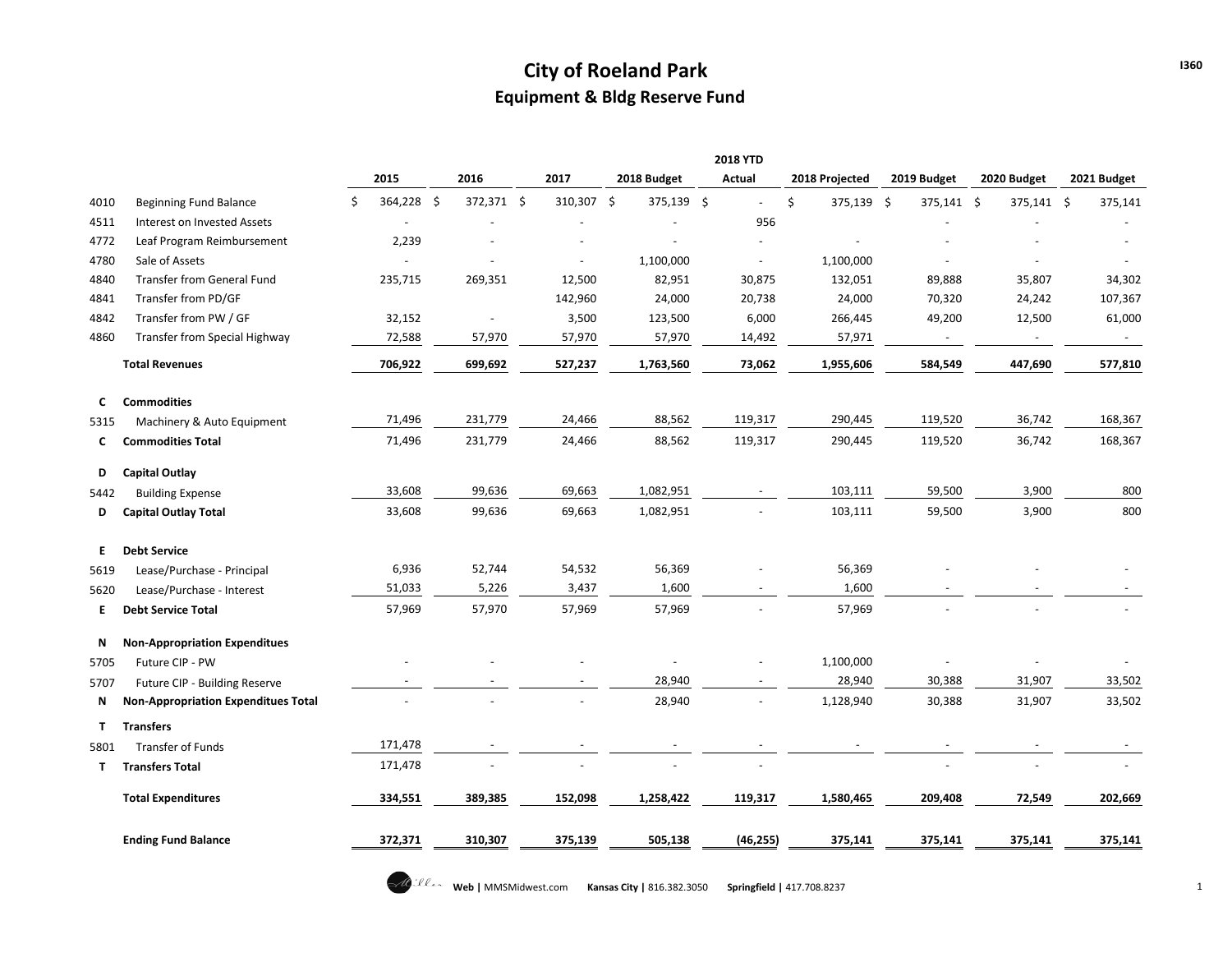# **City of Roeland Park TIF 1A/B - Bella Roe/Walmart**

|      |                                             |     | 2015                     | 2016 |              | 2017                     | 2018 Budget       | 2018 YTD Actual | 2018 Projected   | 2019 Budget              | 2020 Budget        | 2021 Budget |           |
|------|---------------------------------------------|-----|--------------------------|------|--------------|--------------------------|-------------------|-----------------|------------------|--------------------------|--------------------|-------------|-----------|
|      | <b>Revenues</b>                             |     |                          |      |              |                          |                   |                 |                  |                          |                    |             |           |
| 4010 | <b>Beginning Fund Balance</b>               | \$. | 1,508,082 \$             |      | 833,278 \$   | 1,038,280 \$             | 907,195 \$        | $\sim$          | \$<br>907,195 \$ | 931,917 \$               | 1,817,359 \$       |             | 1,475,212 |
| 4511 | Interest on Invested Assets                 |     | 17,496                   |      | 16,794       | 18,515                   | 17,500            |                 | 17,500           | 17,500                   | 17,500             |             | 17,500    |
| 4730 | Tax Increment Income                        |     | 257,257                  |      | 274,747      | 448,614                  | 404,640           | 213,242         | 425,800          | 412,733                  | 420,987            |             | 429,407   |
| 4735 | Tax Increment Income IB                     |     | 244,438                  |      | 291,081      | 588,597                  | 587,450           | 263,448         | 526,896          | 599,199                  | 611,183            |             | 623,407   |
| 4786 | TIF-Bella Roe/Walmart                       |     | $\overline{\phantom{a}}$ |      | $\sim$       | $\overline{\phantom{a}}$ |                   | $\blacksquare$  |                  | $\overline{\phantom{a}}$ |                    |             |           |
|      | <b>Total Revenues</b>                       |     | 2,027,273                |      | 1,415,900    | 2,094,006                | 1,916,785         | 476,690         | 1,877,391        | 1,961,349                | 2,867,029          |             | 2,545,526 |
|      | <b>Expenditures</b>                         |     |                          |      |              |                          |                   |                 |                  |                          |                    |             |           |
| В    | <b>Contracted Services</b>                  |     |                          |      |              |                          |                   |                 |                  |                          |                    |             |           |
| 5209 | <b>Professional Services</b>                |     | 1,420                    |      | 2,070        | 3,715                    | 1,100             |                 | 3,700            | 1,100                    | 1,100              |             | 1,100     |
| 5214 | <b>Other Contracted Services</b>            |     | 2,406                    |      | 1,656        | 2,640                    | 2,640             |                 | 2,640            | 2,640                    | 2,640              |             | 2,640     |
| В    | <b>Contracted Services Total</b>            |     | 3,826                    |      | 3,726        | 6,355                    | 3,740             |                 | 6,340            | 3,740                    | 3,740              |             | 3,740     |
| D    | <b>Capital Outlay</b>                       |     |                          |      |              |                          |                   |                 |                  |                          |                    |             |           |
| 5457 | CARS Roe 2020                               |     |                          |      |              |                          |                   |                 |                  |                          | 1,107,577          |             |           |
| D    | Capital Outlay                              |     |                          |      |              |                          |                   |                 |                  |                          | 1,107,577          |             |           |
| Е.   | <b>Debt Service</b>                         |     |                          |      |              |                          |                   |                 |                  |                          |                    |             |           |
| 5601 | <b>Bond Principal</b>                       |     | 1,010,000                |      | 250,000      | 1,070,000                | 860,000           |                 | 914,162          |                          |                    |             |           |
| 5602 | <b>Bond Interest</b>                        |     | 180,169                  |      | 123,894      | 110,456                  | 23,534            |                 | 24,972           |                          |                    |             |           |
| 5612 | Debt Service - Bond Issue                   |     | $\sim$                   |      | $\sim$       | $\blacksquare$           | $\sim$            |                 | $\sim$           |                          |                    |             |           |
| E.   | <b>Debt Service Total</b>                   |     | 1,190,169                |      | 373,894      | 1,180,456                | 883,534           |                 | 939,134          |                          |                    |             |           |
| N    | <b>Non-Appropriation Expenditures</b>       |     |                          |      |              |                          |                   |                 |                  |                          |                    |             |           |
| 57XX | Property Tax Reduction - Appeals            |     |                          |      |              |                          |                   |                 |                  | 140,250                  | 280,500            |             | 286,110   |
| N    | <b>Non-Appropriation Expenditures Total</b> |     |                          |      |              |                          |                   |                 |                  | 140,250                  | 280,500            |             | 286,110   |
|      | <b>Total Expenditures</b>                   |     | 1,193,995                |      | 377,620      | 1,186,811                | 887,274           |                 | 945,474          | 143,990                  | 1,391,817          |             | 289,850   |
|      | <b>Ending Fund Balance</b>                  |     | 833,278                  | S    | 1,038,280 \$ | 907,195                  | 1,029,511 \$<br>S | 476,690 \$      | 931,917          | 1,817,359                | 1,475,212 \$<br>-S |             | 2,255,676 |

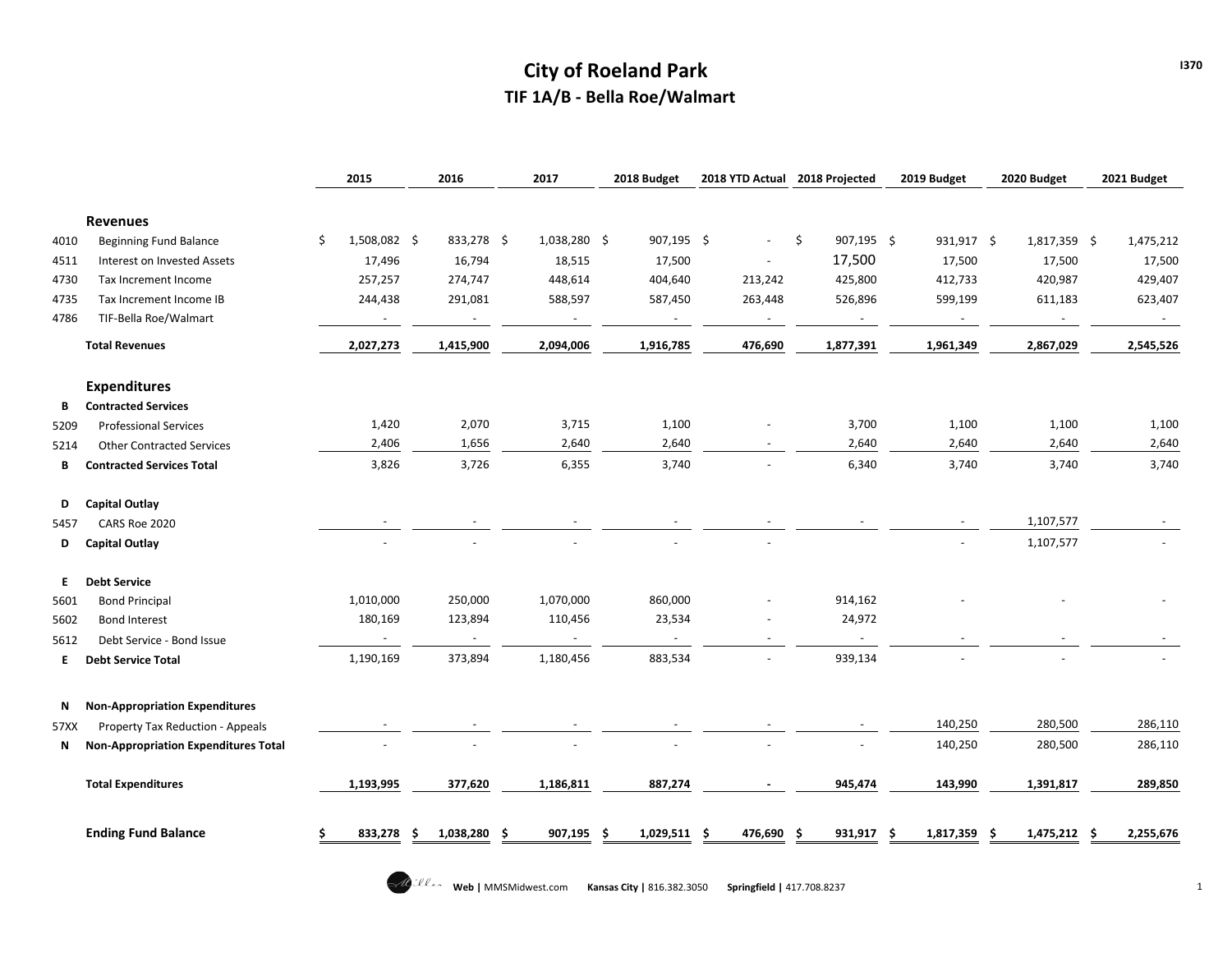#### **City of Roeland Park TDD#1 - Price Chopper**

|      |                                  |                 |                 |                  |                  | <b>2018 YTD</b>          | 2018                     |                  |                  |                   |
|------|----------------------------------|-----------------|-----------------|------------------|------------------|--------------------------|--------------------------|------------------|------------------|-------------------|
|      |                                  | 2015            | 2016            | 2017             | 2018 Budget      | <b>Actual</b>            | Projected                | 2019 Budget      | 2020 Budget      | 2021 Budget       |
|      |                                  |                 |                 |                  |                  |                          |                          |                  |                  |                   |
| 4010 | <b>Beginning Fund Balance</b>    | \$<br>57,865 \$ | $(20,769)$ \$   | $(107, 318)$ \$  | $(2,756,849)$ \$ | $\omega$                 | \$ (2,756,849) \$        | $(2,721,113)$ \$ | $(2,721,113)$ \$ | (2,721,113)       |
| 4110 | City/county Sales & Use Tax      | 270,346         | 267,227         | 264,456          | 275,400          | 21,547                   | 267,101                  | 280,908          | 286,526          | 292,257           |
| 4510 | Interest on Investment           | 5               | 10              | 132              |                  | 21                       | 135                      |                  |                  |                   |
|      | <b>Total Revenues</b>            | 328,216         | 246,467         | 157,270          | (2,481,449)      | 21,568                   | (2,489,613)              | (2,440,205)      | (2,434,587)      | (2,428,856)       |
| B    | <b>Contracted Services</b>       |                 |                 |                  |                  |                          |                          |                  |                  |                   |
| 5209 | <b>Professional Services</b>     |                 |                 | 2,467            |                  | $\overline{\phantom{a}}$ |                          |                  |                  |                   |
| 5214 | <b>Other Contracted Services</b> | 3,379           | 6,427           | 5,030            | 6,500            | 963                      | 6,500                    | 6,500            | 6,500            | 6,500             |
| 5281 | Project Expense                  |                 |                 |                  | $\sim$           | $\sim$                   | $\overline{\phantom{a}}$ |                  |                  |                   |
| B    | <b>Contracted Services Total</b> | 3,379           | 6,427           | 7,497            | 6,500            | 963                      | 6,500                    | 6,500            | 6,500            | 6,500             |
| E.   | <b>Debt Service</b>              |                 |                 |                  |                  |                          |                          |                  |                  |                   |
| 5601 | <b>Bond Principal</b>            | 160,000         | 215,000         | 2,900,000        |                  | $\overline{\phantom{a}}$ | 150,000                  |                  |                  |                   |
| 5602 | <b>Bond Interest</b>             | 185,606         | 132,359         | 6,622            | 268,900          | $\sim$                   | 75,000                   | 274,408          | 280,026          | 285,757           |
| Е.   | <b>Debt Service Total</b>        | 345,606         | 347,359         | 2,906,622        | 268,900          | $\overline{\phantom{a}}$ | 225,000                  | 274,408          | 280,026          | 285,757           |
|      | <b>Total Expenditures</b>        | 348,986         | 353,786         | 2,914,119        | 275,400          | 963                      | 231,500                  | 280,908          | 286,526          | 292,257           |
|      | <b>Ending Fund Balance</b>       | $(20, 769)$ \$  | $(107, 319)$ \$ | $(2,756,849)$ \$ | $(2,756,849)$ \$ | 20,605                   | \$ (2,721,113) \$        | $(2,721,113)$ \$ | (2,721,113)      | (2,721,113)<br>-S |

**TDD #1 is in default and the debt has been accelerated. However, due to the structure of the agreement, the City holds no liability for this default.** 

**All revenues generated in the fund are turned over to the trustee. The negative ending fund balance indicates that the entire balance is due upon receipt.**

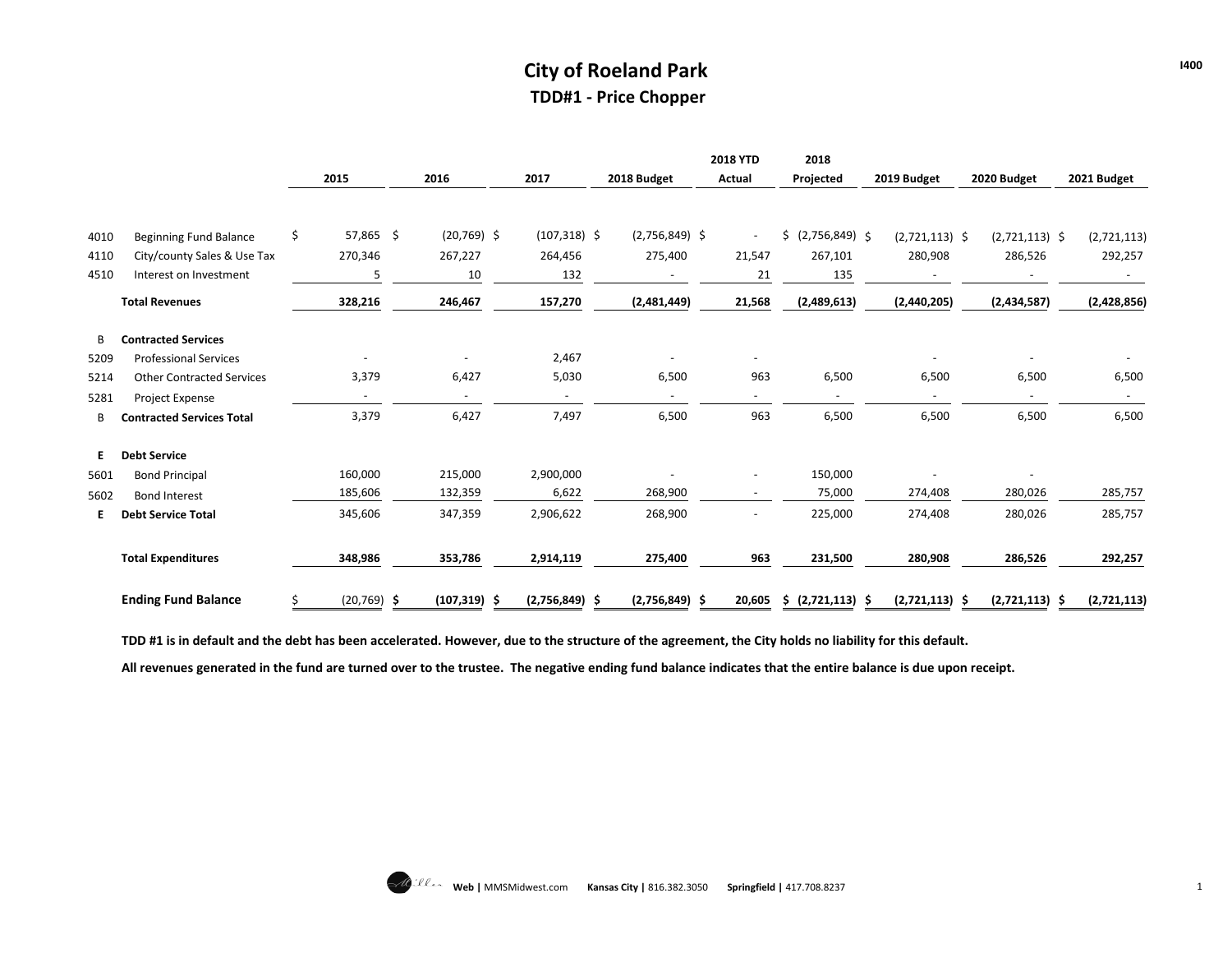#### **City of Roeland Park TDD#2 - Lowes**

|      |                                  |    |                          |                          |                 |                | <b>2018 YTD</b>          | 2018                     |                          |                 |             |
|------|----------------------------------|----|--------------------------|--------------------------|-----------------|----------------|--------------------------|--------------------------|--------------------------|-----------------|-------------|
|      |                                  |    | 2015                     | 2016                     | 2017            | 2018 Budget    | <b>Actual</b>            | Projected                | 2019 Budget              | 2020 Budget     | 2021 Budget |
|      |                                  |    |                          |                          |                 |                |                          |                          |                          |                 |             |
| 4010 | Beginning Fund Balance           | Ś. | $(1, 199, 557)$ \$       | $(1,071,688)$ \$         | $(941, 727)$ \$ | $(809,751)$ \$ | $\sim$                   | $(809, 751)$ \$          | $(672, 912)$ \$          | $(672, 912)$ \$ | (672, 912)  |
| 4110 | City/county Sales & Use Tax      |    | 131,502                  | 137,239                  | 140,435         | 138,720        | 10,636                   | 141,839                  | 141,494                  | 144,324         | 147,211     |
| 4510 | Interest on Investment           |    | 3                        |                          | 66              |                | 9                        |                          |                          |                 |             |
|      | <b>Total Revenues</b>            |    | (1,068,053)              | (934, 444)               | (801, 226)      | (671, 031)     | 10,645                   | (667, 912)               | (531, 417)               | (528, 587)      | (525, 701)  |
| В    | <b>Contracted Services</b>       |    |                          |                          |                 |                |                          |                          |                          |                 |             |
| 5209 | <b>Professional Services</b>     |    |                          | $\overline{\phantom{a}}$ | 1,067           |                | $\overline{\phantom{a}}$ |                          | $\overline{a}$           |                 |             |
| 5214 | <b>Other Contracted Services</b> |    | 1,266                    | 3,380                    | 4,085           | 5,000          | 852                      | 5,000                    | 5,000                    | 5,000           | 5,000       |
| 5254 | Miscellaneous Charges            |    | $\sim$                   | $\sim$                   | $\sim$          | $\sim$         | $\overline{\phantom{a}}$ | $\overline{\phantom{a}}$ | $\overline{\phantom{a}}$ |                 |             |
| В    | <b>Contracted Services Total</b> |    | 1,266                    | 3,380                    | 5,151           | 5,000          | 852                      | 5,000                    | 5,000                    | 5,000           | 5,000       |
| E.   | <b>Debt Service</b>              |    |                          |                          |                 |                |                          |                          |                          |                 |             |
| 5601 | <b>Bond Principal</b>            |    | $\overline{\phantom{a}}$ | $\overline{\phantom{a}}$ |                 | 133,720        |                          | 10,000                   | 136,494                  | 139,324         | 142,211     |
| 5602 | <b>Bond Interest</b>             |    | 2,370                    | 3,903                    | 3,374           | $\sim$         | $\overline{\phantom{0}}$ | 5,000                    | $\sim$                   |                 | $\sim$      |
| Е.   | <b>Debt Service Total</b>        |    | 2,370                    | 3,903                    | 3,374           | 133,720        |                          |                          | 136,494                  | 139,324         | 142,211     |
|      | <b>Total Expenditures</b>        |    | 3,636                    | 7,283                    | 8,525           | 138,720        | 852                      | 5,000                    | 141,494                  | 144,324         | 147,211     |
|      | <b>Ending Fund Balance</b>       |    | $(1,071,688)$ \$         | $(941, 727)$ \$          | $(809,751)$ \$  | $(809,751)$ \$ | 9,793                    | $(672, 912)$ \$          | $(672, 912)$ \$          | $(672, 912)$ \$ | (672, 912)  |

**TDD #2 is in default and the debt has been accelerated. However, due to the structure of the agreement, the City holds no liability for this default.** 

**All revenues generated in the fund are turned over to the trustee. The negative ending fund balance indicates that the entire balance is due upon receipt.**

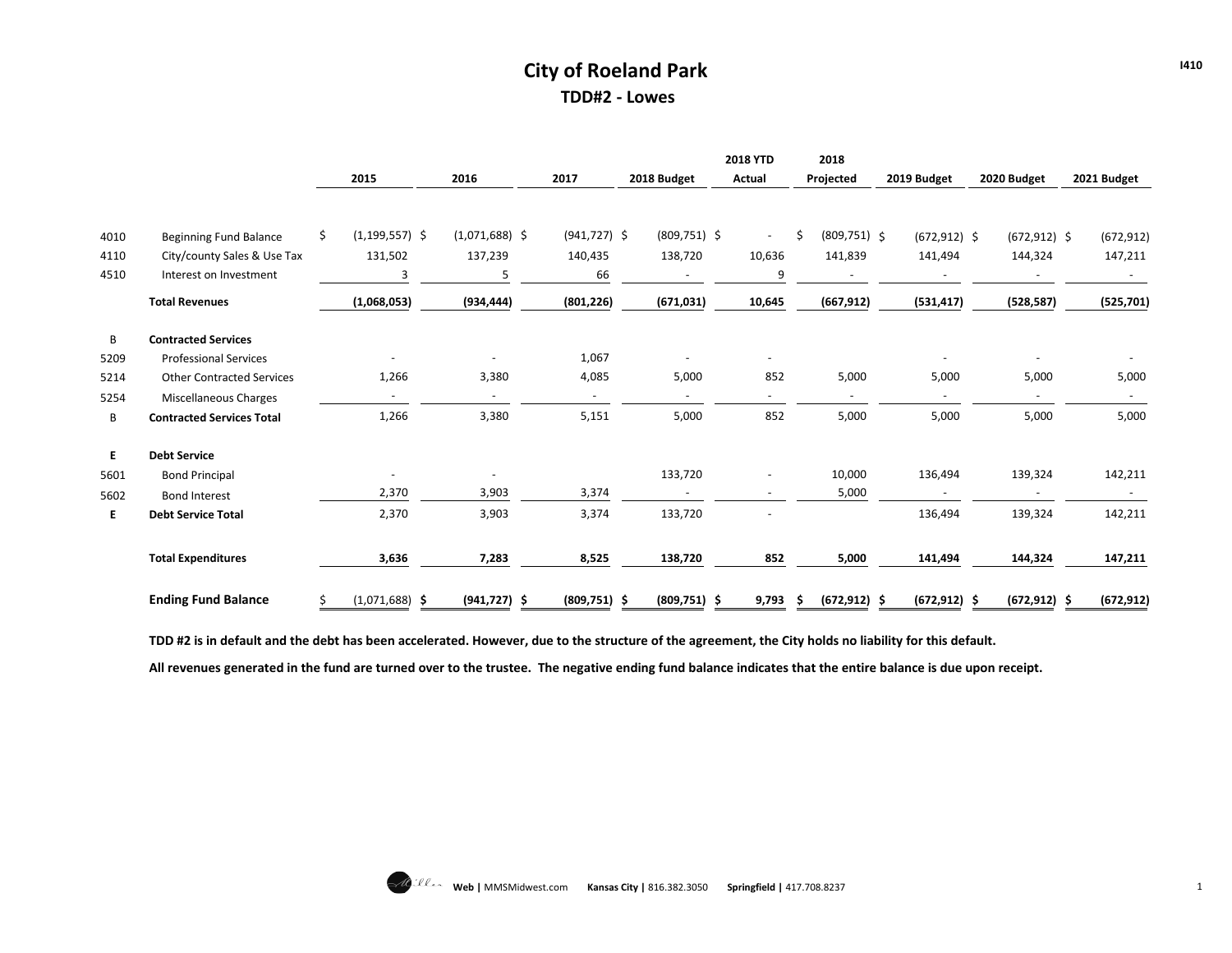# **City of Roeland Park CID #1 - RP Shopping Center**

|          |                                       |     | 2015                     | 2016           | 2017           |  | 2018 Budget              |  | 2018 YTD Actual 2018 Projected |    |              |    | 2019 Budget   |  | 2020 Budget |  | 2021 Budget |
|----------|---------------------------------------|-----|--------------------------|----------------|----------------|--|--------------------------|--|--------------------------------|----|--------------|----|---------------|--|-------------|--|-------------|
| 4010     | <b>Beginning Fund Balance</b>         | \$. | 860,180 \$               | $1,306,294$ \$ | 1,764,485 \$   |  | $2,225,413$ \$           |  | $\sim$                         | \$ | 2,225,413    | Ŝ. | 2,691,576 \$  |  | 808 \$      |  | 9,268       |
| 4110     | City/county Sales & Use Tax           |     | 446,114                  | 457,379        | 454,122        |  | 465,120                  |  | 41,000                         |    | 458,663      |    | 308,771       |  |             |  |             |
| 45104512 | Interest on Investment                |     |                          | 813            | 6,892          |  | 8,460                    |  |                                |    | 7,500        |    | 8,460         |  | 8,460       |  | 8,460       |
|          | <b>Total Revenues</b>                 |     | 1,306,294                | 1,764,485      | 2,225,499      |  | 2,698,993                |  | 41,000                         |    | 2,691,576    |    | 3,008,808     |  | 9,268       |  | 17,728      |
| В        | <b>Contracted Services</b>            |     |                          |                |                |  |                          |  |                                |    |              |    |               |  |             |  |             |
| 5209     | <b>Professional Services</b>          |     | $\overline{\phantom{a}}$ |                |                |  |                          |  |                                |    |              |    |               |  |             |  |             |
| 5215     | City Attorney                         |     | $\overline{\phantom{0}}$ |                | 86             |  | $\overline{\phantom{m}}$ |  |                                |    |              |    |               |  |             |  |             |
| В        | <b>Contracted Services Total</b>      |     | $\blacksquare$           | ۰              | 86             |  |                          |  |                                |    |              |    |               |  |             |  |             |
| N        | <b>Non-Appropriation Expenditures</b> |     |                          |                |                |  |                          |  |                                |    |              |    |               |  |             |  |             |
| 5721     | CID #1 Expenses                       |     |                          |                |                |  | 2,229,000                |  |                                |    |              |    | 3,008,000     |  |             |  |             |
| N        | <b>Non-Appropriation Expenditures</b> |     |                          |                |                |  | 2,229,000                |  |                                |    |              |    | 3,008,000     |  |             |  |             |
|          | <b>Total Expenditures</b>             |     |                          |                | 86             |  | 2,229,000                |  |                                |    |              |    | 3,008,000     |  |             |  |             |
|          | <b>Ending Fund Balance</b>            |     | 1,306,294                | 1,764,485      | $2,225,413$ \$ |  | 469,993                  |  | 41,000                         |    | 2,691,576 \$ |    | $808 \quad $$ |  | $9,268$ \$  |  | 17,728      |

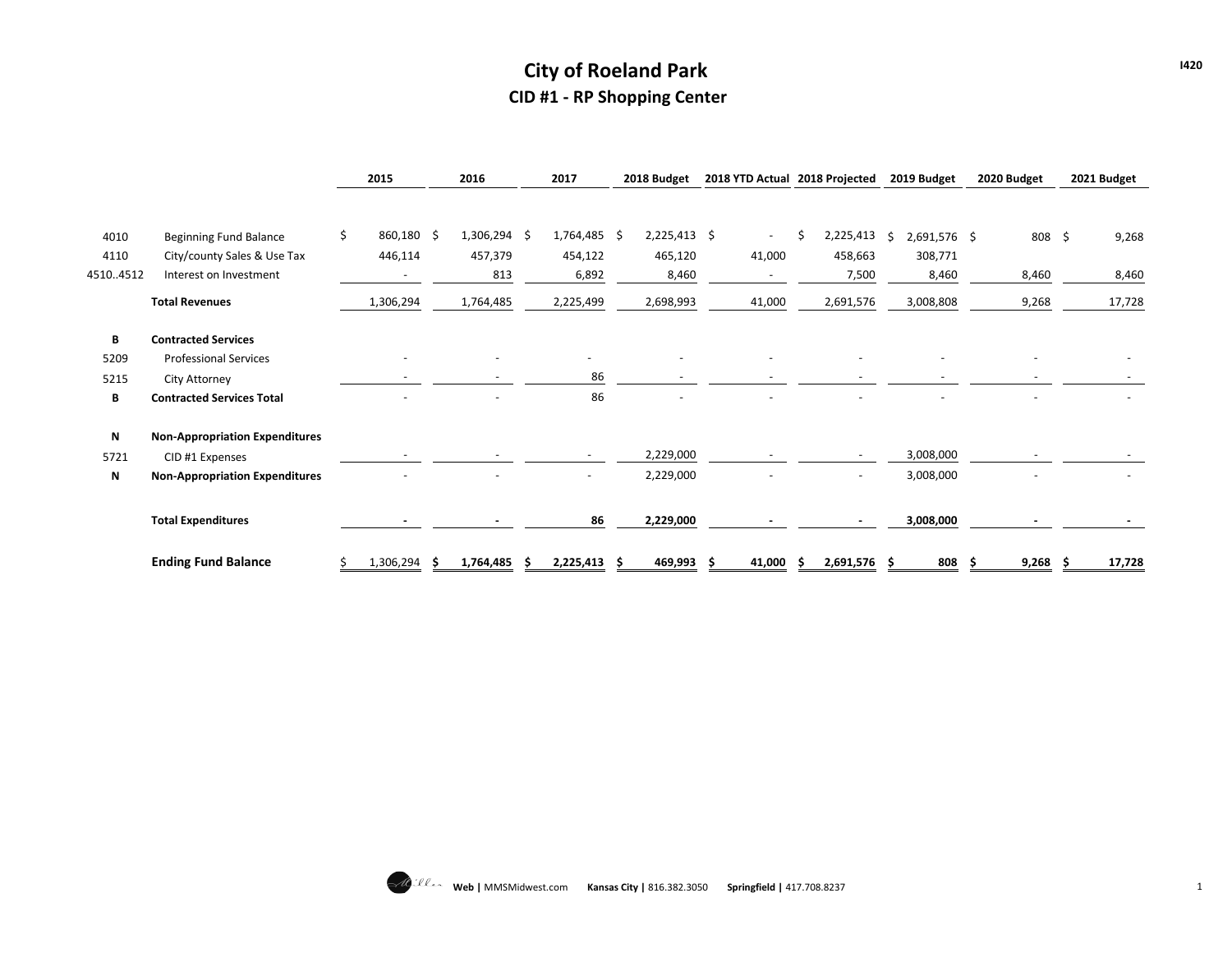## **City of Roeland Park TIF 2D - City Hall**

| 4010<br>45104512<br>4730<br>4789<br>B<br>5209<br>5214<br>5257<br>B<br>D<br>5439 | <b>Beginning Fund Balance</b><br>Interest on Investment<br>Tax Increment Income<br>Loan from General Fund<br><b>Total Revenues</b><br><b>Contracted Services</b><br><b>Professional Services</b><br><b>Other Contracted Services</b><br><b>Property Tax Payments</b><br><b>Contracted Services</b><br>Capital Outlay<br><b>Stormwater Maintenance</b> | \$<br>364,326 \$<br>278,998<br>$\sim$<br>643,324<br>485<br>1,565<br>$\overline{\phantom{a}}$<br>2,050 | 328,490 \$<br>505<br>310,233<br>$\sim$<br>639,228<br>20,556<br>3,395<br>23,950 | 284,447 \$<br>1,465<br>315,659<br>53,000<br>654,571 | 132,344 \$<br>1,000<br>298,127<br>124,500<br>555,971<br>5,000<br>3,000 | 127,469<br>$\sim$<br>127,469 | \$<br>132,344 \$<br>1,000<br>254,630<br>283,500<br>671,474 | 46,692 \$<br>1,000<br>303,534<br>122,000<br>473,226<br>5,000<br>3,000 | 33,336 \$<br>1,000<br>309,049<br>$\sim$<br>343,386<br>5,000<br>3,000 | 81,106<br>1,000<br>314,675<br>$\sim$<br>396,780<br>5,000<br>3,000 |
|---------------------------------------------------------------------------------|-------------------------------------------------------------------------------------------------------------------------------------------------------------------------------------------------------------------------------------------------------------------------------------------------------------------------------------------------------|-------------------------------------------------------------------------------------------------------|--------------------------------------------------------------------------------|-----------------------------------------------------|------------------------------------------------------------------------|------------------------------|------------------------------------------------------------|-----------------------------------------------------------------------|----------------------------------------------------------------------|-------------------------------------------------------------------|
|                                                                                 |                                                                                                                                                                                                                                                                                                                                                       |                                                                                                       |                                                                                |                                                     |                                                                        |                              |                                                            |                                                                       |                                                                      |                                                                   |
|                                                                                 |                                                                                                                                                                                                                                                                                                                                                       |                                                                                                       |                                                                                |                                                     |                                                                        |                              |                                                            |                                                                       |                                                                      |                                                                   |
|                                                                                 |                                                                                                                                                                                                                                                                                                                                                       |                                                                                                       |                                                                                |                                                     |                                                                        |                              |                                                            |                                                                       |                                                                      |                                                                   |
|                                                                                 |                                                                                                                                                                                                                                                                                                                                                       |                                                                                                       |                                                                                |                                                     |                                                                        |                              |                                                            |                                                                       |                                                                      |                                                                   |
|                                                                                 |                                                                                                                                                                                                                                                                                                                                                       |                                                                                                       |                                                                                |                                                     |                                                                        |                              |                                                            |                                                                       |                                                                      |                                                                   |
|                                                                                 |                                                                                                                                                                                                                                                                                                                                                       |                                                                                                       |                                                                                |                                                     |                                                                        |                              |                                                            |                                                                       |                                                                      |                                                                   |
|                                                                                 |                                                                                                                                                                                                                                                                                                                                                       |                                                                                                       |                                                                                |                                                     |                                                                        |                              |                                                            |                                                                       |                                                                      |                                                                   |
|                                                                                 |                                                                                                                                                                                                                                                                                                                                                       |                                                                                                       |                                                                                |                                                     |                                                                        |                              |                                                            |                                                                       |                                                                      |                                                                   |
|                                                                                 |                                                                                                                                                                                                                                                                                                                                                       |                                                                                                       |                                                                                |                                                     |                                                                        |                              |                                                            |                                                                       | $\sim$                                                               | $\sim$                                                            |
|                                                                                 |                                                                                                                                                                                                                                                                                                                                                       |                                                                                                       |                                                                                |                                                     | 8,000                                                                  |                              |                                                            | 8,000                                                                 | 8,000                                                                | 8,000                                                             |
|                                                                                 |                                                                                                                                                                                                                                                                                                                                                       |                                                                                                       |                                                                                |                                                     |                                                                        |                              |                                                            |                                                                       |                                                                      |                                                                   |
|                                                                                 |                                                                                                                                                                                                                                                                                                                                                       |                                                                                                       | 161,561                                                                        |                                                     |                                                                        |                              |                                                            |                                                                       |                                                                      |                                                                   |
| 5442                                                                            | City Hall Building Improvements                                                                                                                                                                                                                                                                                                                       |                                                                                                       |                                                                                |                                                     |                                                                        |                              |                                                            |                                                                       | 40,000                                                               | 57,000                                                            |
| 5443                                                                            | Skateboard Park Maintenance                                                                                                                                                                                                                                                                                                                           | 131,525                                                                                               |                                                                                |                                                     |                                                                        |                              |                                                            |                                                                       |                                                                      |                                                                   |
| 5444                                                                            | ADA Improvements                                                                                                                                                                                                                                                                                                                                      |                                                                                                       |                                                                                | 12,024                                              |                                                                        |                              |                                                            |                                                                       |                                                                      |                                                                   |
| 5454                                                                            | Sidewalk Project                                                                                                                                                                                                                                                                                                                                      |                                                                                                       |                                                                                | $\sim$                                              |                                                                        |                              |                                                            |                                                                       |                                                                      |                                                                   |
| 5457                                                                            | CARS Roe 2020                                                                                                                                                                                                                                                                                                                                         |                                                                                                       |                                                                                | 337,693                                             | 246,000                                                                |                              | 82,091                                                     | 245,000                                                               |                                                                      |                                                                   |
| 5458                                                                            | <b>2018 CARS</b>                                                                                                                                                                                                                                                                                                                                      | $\sim$                                                                                                |                                                                                | $\sim$                                              | $\sim$                                                                 | ÷.                           | 372,326                                                    |                                                                       |                                                                      |                                                                   |
| D                                                                               | <b>Capital Outlay Total</b>                                                                                                                                                                                                                                                                                                                           | 131,525                                                                                               | 161,561                                                                        | 349,717                                             | 246,000                                                                |                              | 454,417                                                    | 245,000                                                               | 40,000                                                               | 57,000                                                            |
| E.                                                                              | <b>Debt Service</b>                                                                                                                                                                                                                                                                                                                                   |                                                                                                       |                                                                                |                                                     |                                                                        |                              |                                                            |                                                                       |                                                                      |                                                                   |
| 5644                                                                            | Principal Bonds - 2012-1                                                                                                                                                                                                                                                                                                                              | 160,000                                                                                               | 160,000                                                                        | 165,000                                             | 165,000                                                                |                              | 165,000                                                    | 170,000                                                               |                                                                      |                                                                   |
| 5645                                                                            | Interest Bonds - 2012-1                                                                                                                                                                                                                                                                                                                               | 21,260                                                                                                | 9,270                                                                          | 7,510                                               | 5,365                                                                  |                              | 5,365                                                      | 2,890                                                                 | $\sim$                                                               | $\sim$                                                            |
| E.                                                                              | <b>Debt Service Total</b>                                                                                                                                                                                                                                                                                                                             | 181,260                                                                                               | 169,270                                                                        | 172,510                                             | 170,365                                                                |                              | 170,365                                                    | 172,890                                                               |                                                                      | $\sim$                                                            |
| N                                                                               | <b>Non-Appropriation Expenditures</b>                                                                                                                                                                                                                                                                                                                 |                                                                                                       |                                                                                |                                                     |                                                                        |                              |                                                            |                                                                       |                                                                      |                                                                   |
| 57XX                                                                            | Property Tax Reduction - Appeals                                                                                                                                                                                                                                                                                                                      |                                                                                                       |                                                                                |                                                     |                                                                        |                              |                                                            | 14,000                                                                | 14,280                                                               | 14,566                                                            |
| N                                                                               | <b>Non-Appropriation Expenditures Total</b>                                                                                                                                                                                                                                                                                                           |                                                                                                       |                                                                                |                                                     |                                                                        |                              |                                                            | 14,000                                                                | 14,280                                                               | 14,566                                                            |
| $\mathbf{T}$                                                                    | <b>Transfers</b>                                                                                                                                                                                                                                                                                                                                      |                                                                                                       |                                                                                |                                                     |                                                                        |                              |                                                            |                                                                       |                                                                      |                                                                   |
| 5802                                                                            | <b>Transfer to General Fund</b>                                                                                                                                                                                                                                                                                                                       |                                                                                                       |                                                                                |                                                     |                                                                        |                              |                                                            |                                                                       | 200,000                                                              | 259,500                                                           |
| $\mathbf{T}$                                                                    | <b>Transfers Total</b>                                                                                                                                                                                                                                                                                                                                |                                                                                                       |                                                                                |                                                     |                                                                        |                              |                                                            |                                                                       | 200,000                                                              | 259,500                                                           |
|                                                                                 | <b>Total Expenditures</b>                                                                                                                                                                                                                                                                                                                             | 314,834                                                                                               | 354,782                                                                        | 522,227                                             | 424,365                                                                |                              | 624,782                                                    | 439,890                                                               | 262,280                                                              | 339,066                                                           |
|                                                                                 | <b>Ending Fund Balance</b>                                                                                                                                                                                                                                                                                                                            | 328,490                                                                                               | 284,447<br>-Ś                                                                  | 132,344<br>Ŝ.                                       | 131,606<br>.S                                                          | 127,469<br>. S               | \$.<br>46,692 \$                                           | 33,336                                                                | 81,106                                                               | 57,715                                                            |



**I450**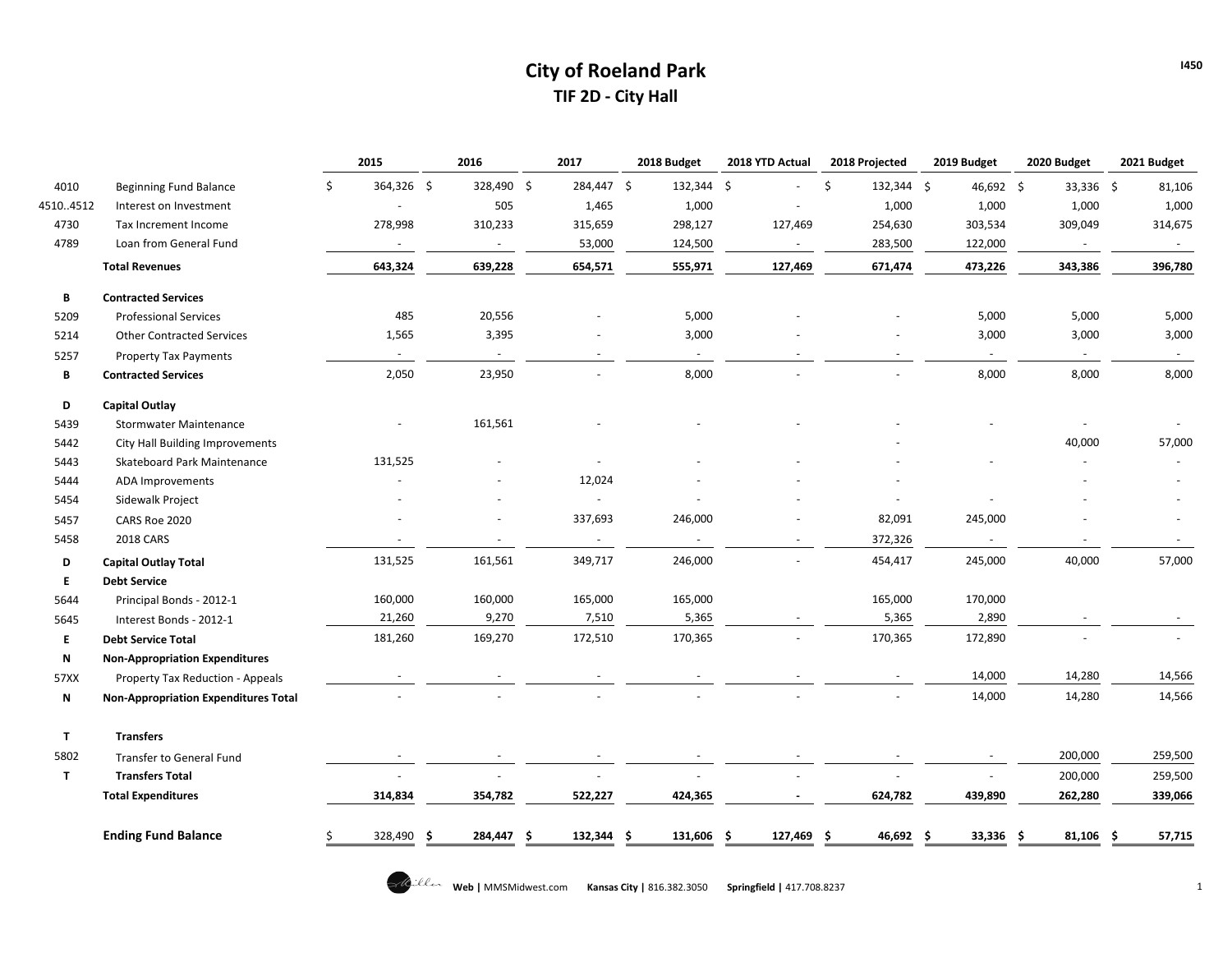## **City of Roeland Park Statement of Activities - TIF 2C - Valley State Bank**

|      |                                  | 2015                     | 2016          | 2017       | 2018 Budget        | 2018 YTD Actual | 2018 Projected           | 2019 Budget | 2020 Budget    | 2021 Budget |
|------|----------------------------------|--------------------------|---------------|------------|--------------------|-----------------|--------------------------|-------------|----------------|-------------|
|      |                                  |                          |               |            |                    |                 |                          |             |                |             |
| 4010 | <b>Beginning Fund Balance</b>    | \$<br>$(93)$ \$          | $605 \quad $$ | $1,169$ \$ | $14,862 \div$      | $\sim$          | \$<br>14,862 \$          |             | \$             | $\zeta$     |
| 4510 | Interest on Investment           | 0                        |               | ٠          |                    |                 | ٠                        |             |                |             |
| 4730 | Tax Increment Income             | 48,330                   | 57,597        | 69,375     | 69,460             | 16,589          | 69,870                   | 35,425      |                |             |
|      | <b>Total Revenues</b>            | 48,237                   | 58,202        | 70,544     | 84,322             | 16,589          | 84,732                   | 35,425      | $\blacksquare$ | $\sim$      |
| В    | <b>Contracted Services</b>       |                          |               |            |                    |                 |                          |             |                |             |
| 5209 | <b>Professional Services</b>     | $\overline{\phantom{0}}$ |               |            |                    |                 |                          |             |                |             |
| 5214 | <b>Other Contracted Services</b> | 1,682                    | 1,683         | 1,650      | 2,500              |                 | 1,700                    | 2,500       |                |             |
| В    | <b>Contracted Services Total</b> | 1,682                    | 1,683         | 1,650      | 2,500              |                 | 1,700                    | 2,500       |                |             |
| E.   | <b>Debt Service</b>              |                          |               |            |                    |                 |                          |             |                |             |
| 5601 | <b>Bond Principal</b>            | 19,490                   |               | 38,827     | 66,960             |                 | 83,032                   | 32,925      |                |             |
| 5602 | <b>Bond Interest</b>             | 26,460                   | 26,896        | 13,329     |                    |                 |                          |             |                |             |
| 5612 | Debt Service - Bond Issue        | $\sim$                   | 28,454        | 1,875      | $\sim$             |                 | $\overline{\phantom{a}}$ |             |                |             |
| E.   | <b>Debt Service Total</b>        | 45,950                   | 55,350        | 54,031     | 66,960             |                 | 83,032                   | 32,925      |                |             |
|      | <b>Total Expenditures</b>        | 47,632                   | 57,033        | 55,681     | 69,460             |                 | 84,732                   | 35,425      |                |             |
|      | <b>Ending Fund Balance</b>       | 605                      | 1,169<br>-\$  | 14,862     | $14,862$ \$<br>- S | 16,589          | .S                       |             |                |             |

**TIF expires May 1, 2019**

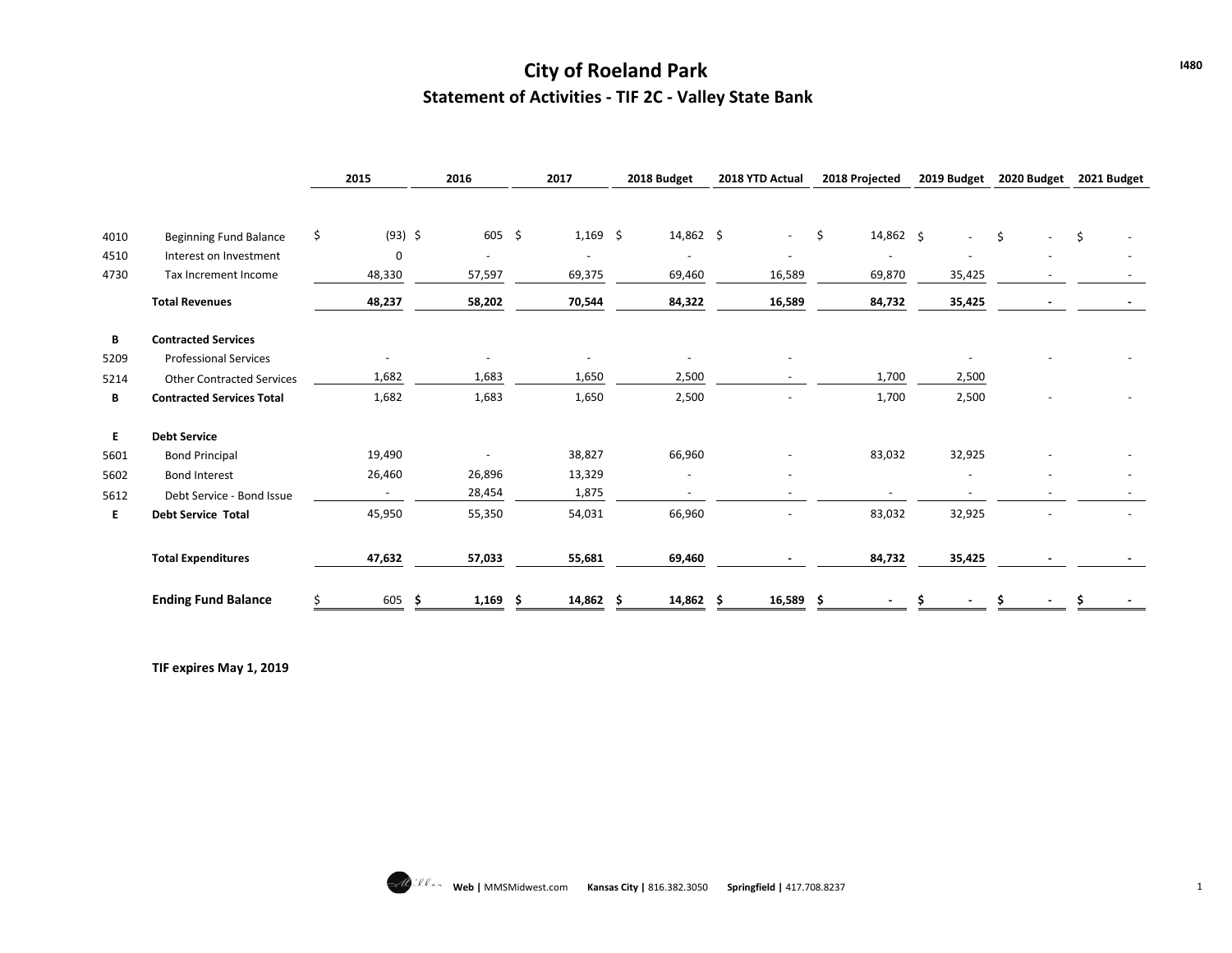# **City of Roeland Park TIF 3 - Boulevard/The Rocks**

|          |                                  | 2015                     | 2016                     | 2017                     | 2018 Budget              | 2018 YTD Actual | 2018 Projected   | 2019 Budget | 2020 Budget              | 2021 Budget    |
|----------|----------------------------------|--------------------------|--------------------------|--------------------------|--------------------------|-----------------|------------------|-------------|--------------------------|----------------|
| 4010     | <b>Beginning Fund Balance</b>    | 376,964 \$<br>\$         | 758,162 \$               | 280,293 \$               | 265,232 \$               | $\sim$          | 265,232 \$<br>\$ | 14,747 \$   | 49,747 \$                | 84,747         |
| 4161     | Grants/Donations - Private       | $\overline{\phantom{0}}$ | $\overline{\phantom{a}}$ | $\overline{\phantom{a}}$ |                          | $\blacksquare$  |                  |             | $\overline{\phantom{a}}$ |                |
| 45104512 | Interest on Investment           |                          | 985                      | 432                      |                          |                 |                  |             |                          |                |
| 4730     | Tax Increment Income             | 43,926                   | 29,683                   | 31,005                   | 6,765                    | 15,716          | 35,000           | 35,000      | 35,000                   | 35,000         |
| 4731     | Tax Increment Income 3A          | 186,787                  | 198,644                  | 211,481                  | 105,536                  | 216,122         | 216,122          |             |                          |                |
| 4789     | Loan from General Fund           | $\blacksquare$           |                          |                          |                          |                 |                  |             |                          |                |
| 4841     | Transfer from TIF 3A             | 217,642                  | $\overline{\phantom{a}}$ | $\blacksquare$           | $\overline{\phantom{a}}$ | $\blacksquare$  |                  |             |                          |                |
|          | <b>Total Revenues</b>            | 825,318                  | 987,475                  | 523,211                  | 377,533                  | 231,838         | 516,354          | 49,747      | 84,747                   | 119,747        |
| В        | <b>Contracted Services</b>       |                          |                          |                          |                          |                 |                  |             |                          |                |
| 5204     | <b>Legal Printing</b>            |                          |                          | 218                      |                          |                 |                  |             |                          |                |
| 5205     | Postage & Mailing Permits        |                          | $\overline{\phantom{a}}$ | $\overline{\phantom{a}}$ |                          |                 |                  |             |                          |                |
| 5209     | <b>Professional Services</b>     | 66,424                   | 106,581                  | 98,161                   |                          |                 | 58,831           |             |                          |                |
| 5214     | <b>Other Contracted Services</b> | 733                      |                          |                          |                          | ٠               |                  |             |                          |                |
| 5244     | General Contractor               |                          | 600,600                  | 159,600                  |                          |                 | 402,776          |             |                          |                |
| 5243     | Contractual Reimbursement        |                          | $\overline{\phantom{a}}$ |                          |                          | 40,000          | 40,000           |             |                          |                |
| 5802     | Transfer to General Fund         |                          |                          |                          |                          |                 | $\blacksquare$   |             |                          |                |
| В        | <b>Contracted Services Total</b> | 67,157                   | 707,181                  | 257,979                  |                          |                 | 501,607          |             |                          |                |
|          | <b>Total Expenditures</b>        | 67,157                   | 707,181                  | 257,979                  |                          |                 | 501,607          |             |                          |                |
|          | <b>Ending Fund Balance</b>       | 758,162                  | 280,294<br>-S            | 265,232                  | 377,533 \$<br>.s         | 231,838         | 14,747<br>-S     | 49,747      | 84,747<br>Ŝ              | 119,747<br>\$. |

**\*TIF 3C expires in 2024**



**I510**